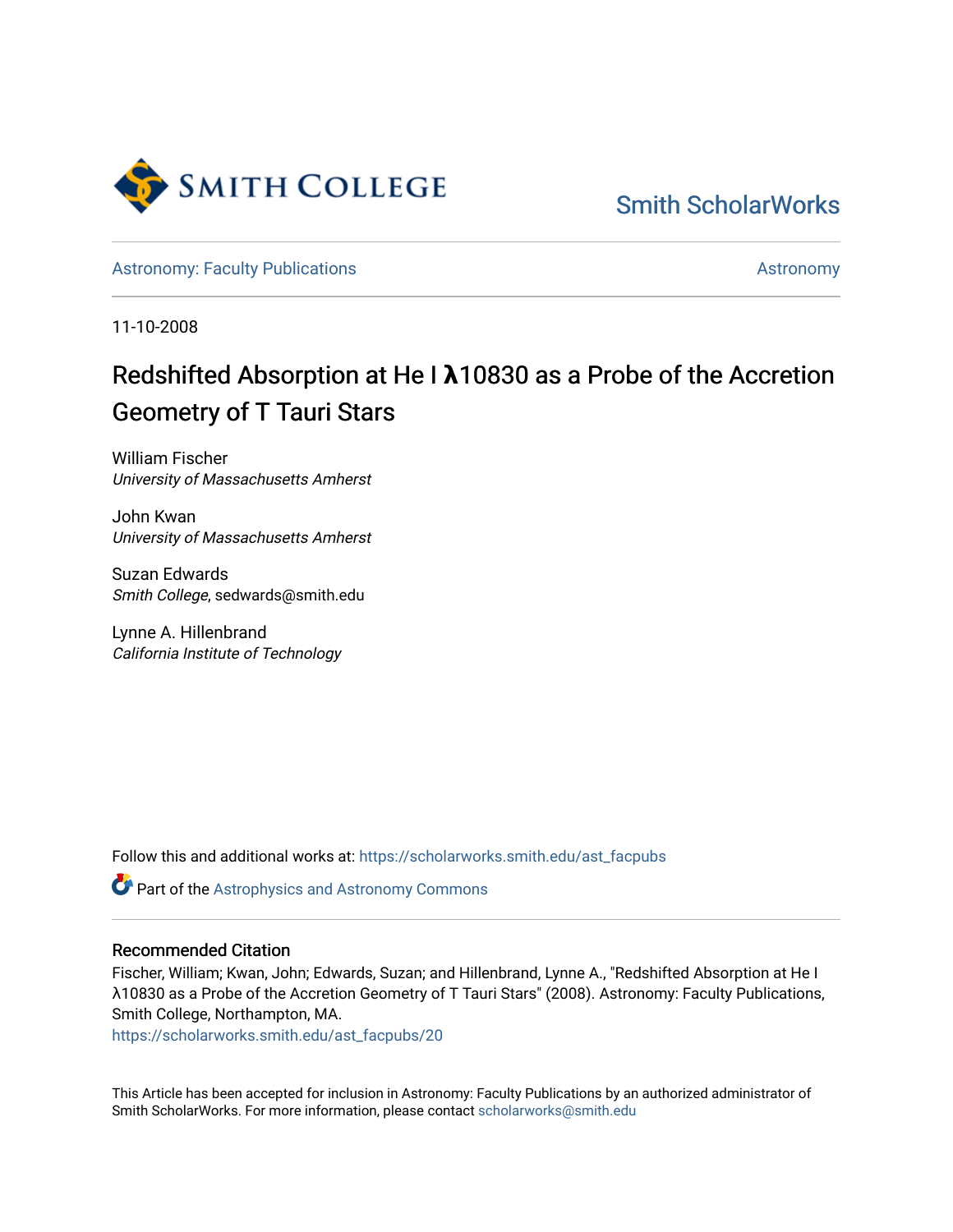# REDSHIFTED ABSORPTION AT He  $\scriptstyle\rm I$   $\lambda10830$  AS A PROBE OF THE ACCRETION GEOMETRY OF T TAURI STARS

William Fischer,  $^{1,2}$  John Kwan,  $^{1}$  Suzan Edwards,  $^{2,3}$  and Lynne Hillenbrand<sup>2, 4</sup> Received 2008 April 24; accepted 2008 July 14

# ABSTRACT

We probe the geometry of magnetospheric accretion in classical T Tauri stars (CTTSs) by modeling red absorption at He  $\frac{1}{10830}$  via scattering of the stellar and veiling continua. Under the assumptions that the accretion flow is an azimuthally symmetric dipole and helium is sufficiently optically thick that all incident  $1 \mu m$  radiation is scattered, we illustrate the sensitivity of He  $\iota$   $\lambda$ 10830 red absorption to both the size of the magnetosphere and the filling factor of the hot accretion shock. We compare model profiles to those observed in 21 CTTSs with subcontinuum redshifted absorption at He I  $\lambda$ 10830 and find that about half of the stars have red absorption and 1  $\mu$ m veilings that are consistent with dipole flows of moderate width with accretion shock filling factors matching the size of the magnetospheric footpoints. However, the remaining 50% of the profiles, with a combination of broad, deep absorption and low 1  $\mu$ m veiling, require very wide flows where magnetic footpoints are distributed over  $10\% - 20\%$  of the stellar surface but accretion shock filling factors are <1%. We model these profiles by invoking large magnetospheres dilutely filled with accreting gas, leaving the disk over a range of radii in many narrow "streamlets" that fill only a small fraction of the entire infall region. In some cases accreting streamlets need to originate in the disk between several  $R_*$  and at least the corotation radius. A few stars have such deep absorption at velocities  $>0.5V_{esc}$  that flows near the star with less curvature than a dipole trajectory seem to be required.

Subject headings: accretion, accretion disks — planetary systems: protoplanetary disks — scattering stars: formation — stars: pre-main-sequence

# 1. INTRODUCTION

The classical T Tauri stars (CTTSs) are optically revealed, low-mass, pre-main-sequence stars that accrete material from a circumstellar disk and have a well-defined connection between accretion and outflow (Hartigan et al. 1995, hereafter HEG95). Accretion from the disk to the star is thought to be guided by the stellar magnetosphere, where a sufficiently strong magnetic field truncates the disk at several stellar radii and material follows field lines that direct it to the stellar surface at high latitudes (Ghosh & Lamb 1978; Königl 1991; Collier Cameron & Campbell 1993; Shu et al. 1994). Magnetospheric accretion controls the star-disk interaction, and an improved understanding of this process will shed light on outstanding issues in the innermost  $10R_*$  of CTTS systems, such as the regulation of stellar angular momentum and the launching of the inner wind.

Leading diagnostics of CTTS accretion include the optical/UV continuum excess and the profiles of permitted emission lines (Bouvier et al. 2007a). Kinematic evidence for infalling gas in CTTSs began with the discovery that some CTTSs show inverse P Cygni structure in upper Balmer lines extending to velocities of several hundred km s<sup>-1</sup> (Walker 1972). Later, more sensitive surveys found that redshifted absorption components are relatively common in some lines, especially in the upper Balmer and Paschen series (Edwards et al. 1994; Alencar & Basri 2000; Folha & Emerson 2001). Although redshifted absorption extending to several hundred  $km s^{-1}$  clarifies that material accretes in free fall

<sup>2</sup> Visiting Astronomer, Keck Observatory.<br><sup>3</sup> Five College Astronomy, Smith College, Northampton, MA 01063; sedwards@smith.edu.

from at least several stellar radii, it has been the success of radiative transfer modeling of line formation in magnetospheric accretion flows in a key series of papers culminating with Muzerolle et al. (2001) that has provided the strongest underpinning for this phenomenon. Under the assumption of an aligned, axisymmetric dipole, the models have had reasonably good success in reproducing the general morphology of hydrogen profiles and emission fluxes in some stars. The complementary assessment of accretion rates follows from interpreting the SED of the optical/UVexcess, which has been successfully modeled for wavelengths shortward of 0.5  $\mu$ m as arising in a hot accretion shock, where accreting material impacts the stellar surface after free fall along funnel flows coupled to the disk (Johns-Krull et al. 2000; Calvet & Gullbring 1998, hereafter CG98). To match the observations, the accretion shock filling factor is less than 1% in most cases but can climb to 10% in a few of the most active accretors. The derived accretion rates range from  $10^{-10}$  to  $10^{-6} M_{\odot}$  yr<sup>-1</sup>, with a median of  $10^{-8} M_{\odot} \text{ yr}^{-1}$  (Calvet et al. 2000).

In addition, Zeeman broadening of unpolarized CTTS photospheric lines indicates mean surface field strengths in the range  $1-3$  kG (Johns-Krull 2007), sufficiently strong to induce disk truncation and drive funnel flows. However, these strong surface fields are not predominantly dipolar, as photospheric lines show only weak net circular polarization implying dipole components an order of magnitude smaller (Valenti & Johns-Krull 2004; Yang et al. 2007). Nevertheless, an extended dipole component is inferred for the accretion flow, since the same authors find significant circular polarization in the narrow component of the He  $\overline{1}$   $\lambda$ 5876 emission line, thought to be formed in the accretion shock at the base of the funnel flow (Beristain et al. 2001).

The evidence for magnetospheric accretion is thus compelling; however, the topology of the magnetosphere, the geometry of the accretion flow, and the disk truncation radius remain topics of considerable investigation, since their configuration impacts processes

<sup>&</sup>lt;sup>1</sup> Five College Astronomy, University of Massachusetts, Amherst, MA 01003; wfischer@astro.umass.edu, kwan@astro.umass.edu.

Department of Astronomy, California Institute of Technology, Pasadena, CA 91125; lah@astro.caltech.edu.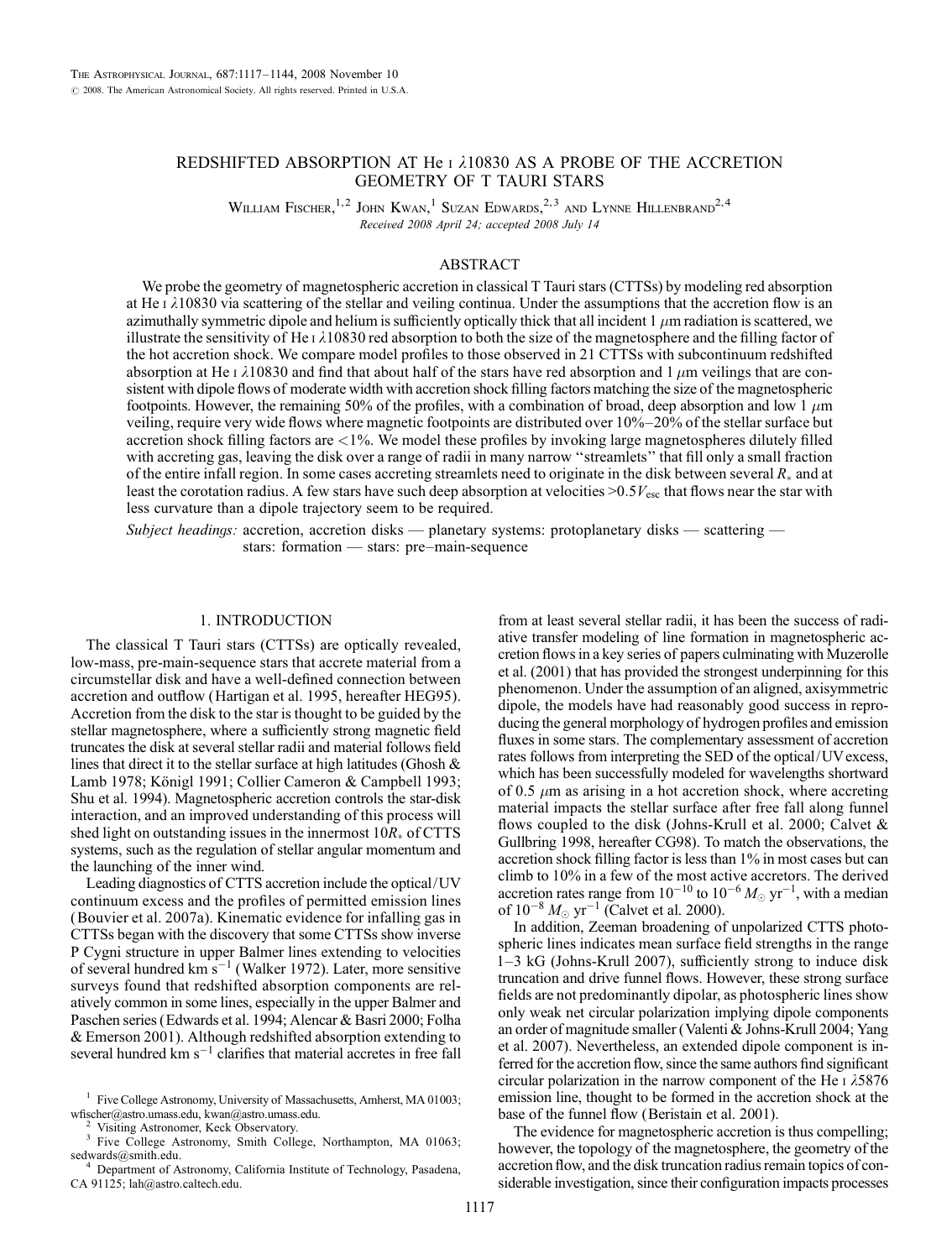for angular momentum regulation and wind launching. One form of angular momentum regulation, known as disk locking, invokes a spin-up torque from accreting material just inside the corotation radius balanced by a spin-down torque at larger radii (Collier Cameron & Campbell 1993). This approach has been questioned by Matt & Pudritz (2005, 2008a, 2008b), who instead suggest accretion-powered stellar winds as a more likely means for stellar spin-down, which must occur simultaneously with magnetospheric accretion from the disk (see also Sauty & Tsinganos 1994). Alternatively, the  $X$ -wind model (Shu et al. 1994) originally featured a narrow annulus of star-disk coupling close to the corotation radius, where closed field lines develop funnel flows and open field lines drive a centrifugal outflow that carries away angular momentum from accreting material, thus inhibiting stellar spin-up. The flexibility of this model to maintain its basic properties in the face of complex magnetospheric accretion geometries has recently been demonstrated by Mohanty & Shu (2008). If the stellar and disk fields are parallel, then an intermittent outflow can develop via a reconnection  $X$ -wind, which removes angular momentum from the star, as well as the inner disk (Ferreira et al. 2006).

Evidence for nonaligned fields coupled with complex accretion geometries is mounting, coming from a variety of recent studies. Using time-resolved spectropolarimetry of the mildly accreting CTTS V2129 Oph, Donati et al. (2007) used Zeeman detections from both photospheric features and emission lines from the accretion shock to construct a Doppler tomographic map of the magnetic topology on the stellar surface. The dominant field on the star is a misaligned octopole, and accretion is confined largely to a high-latitude spot covering  $\leq$ 5% of the stellar surface. These authors also attempt to reconstruct the three-dimensional field geometry out to the disk interaction region and suggest that the large-scale field funneling accreting material from the disk is more complex than a simple dipole. However, such extrapolation techniques, while tantalizing, must be applied with caution at present, since there are numerous uncertainties in the reconstruction process (Mohanty & Shu 2008). Numerical magnetohydrodynamic (MHD) simulations of star-disk interactions demonstrate that nonaxisymmetric funnel flows arise if the stellar field is tipped by only a few degrees relative to the rotation axis, breaking into two discrete streams under stable accretion conditions (Romanova et al. 2003). If the accretion rate is sufficiently high, accretion is predicted to proceed through equatorial ''tongues'' that can push apart field lines (Romanova et al. 2008). Similarly, accretion spots can appear at a wide range of latitudes, including equatorial belts. Such behavior has been observed in models featuring accretion along quadrupolar, as well as dipolar, field lines (Long et al. 2007, 2008); accretion along field lines extrapolated from surface magnetograms (Gregory et al. 2006); and accretion mediated by a dynamo-generated disk magnetic field (von Rekowski & Brandenburg 2006).

Observational signatures for misaligned dipoles are being explored in radiative transfer models for hydrogen line formation in funnel flows, with subsequent predictions for rotationally modulated profile variations. Initially, Symington et al. (2005) presented radiative transfer models of hydrogen lines featuring curtains of accretion covering a limited extent in azimuth in geometries consistent with aligned dipoles. Their model profiles exhibit certain characteristics of the observed line profile variability, such as rotationally modulated line strengths and the appearance of red absorption components at certain phases and inclinations, but the predicted level of variability is higher than observed. More recently, Kurosawa et al. (2008) applied a radiative transfer code for H line formation to the three-dimensional output from the

MHD simulations of Romanova et al. (2003, 2004) which prescribe the geometry, density, and velocity of two-armed accretion streams that result from dipoles misaligned with the rotation axis by angles ranging from  $10^{\circ}$  to 90°. Applying temperatures similar to those from the Muzerolle et al. (2001) axisymmetric models, they were able to reproduce some of the trends in continuum and profile variability from models. One of the larger discrepancies in comparing the model profiles to observed ones is that the model profiles for Paschen and Brackett lines are a factor of 2 narrower than the mean value observed by Folha & Emerson (2001). The problem is likely more complex than simply finding another line-broadening mechanism, since Pa $\gamma$  has recently been shown to have line widths that are correlated with the 1  $\mu$ m continuum excess, in the sense that the narrowest lines are found among objects with the lowest disk accretion rates (Edwards et al. 2006, hereafter EFHK06). Evidence that some of the hydrogen emission is formed in the accretion shock rather than the funnel flow is now clearly demonstrated by the discovery of circular polarization in the core of the Balmer lines (Donati et al. 2008). The implication is that hydrogen lines are not necessarily a definitive means for probing the properties of funnel flows, so additional probes are desirable.

In this paper, we explore a different means of diagnosing the geometry of the accretion flow, making use of the redshifted subcontinuum absorption in the  $2p^3P^o \rightarrow 2s^3S$  transition of neutral helium  $(\lambda 10830)$ , recently demonstrated to be a very sensitive probe of both outflowing gas in the inner wind and infalling gas in the funnel flow due to its frequent display of blue and red absorption (EFHK06). A subcontinuum absorption feature is a more telltale diagnostic of a kinematic flow than an emission profile, since its position (blue or red) indicates the direction of the flow, its width indicates the range of line-of-sight velocities in the flow, and its depth at a particular velocity indicates the fraction of the continuum (stellar plus veiling) occulted by material moving at that velocity. In the case of red absorption, the absorption depth signals the fraction of the stellar surface covered by the funnel flow at each velocity, making it an effective probe of the CTTS accretion geometry.

This is the third in a series of papers about 1  $\mu$ m diagnostics of accretion and outflow in CTTSs. The first, EFHK06, presented 1  $\mu$ m spectra from 38 CTTSs, including He i  $\lambda$ 10830 profiles, Pa $\gamma$  profiles, and measurements of the continuum excess "veiling" in the 1  $\mu$ m region. The second paper, Kwan et al. (2007, hereafter KEF07), modeled blueshifted absorption components at He  $\iota$   $\lambda$ 10830, which appear in about three-quarters of the sample, and found that while some stars have winds best explained as arising from the inner disk, others require an outflow moving radially away from the star in an accretion-powered ''stellar'' wind. In this paper, we analyze redshifted subcontinuum absorption at He<sub>1</sub> $\lambda$ 10830 in 21 CTTSs that present red absorption in at least one observation. The following section describes the sample selection, data acquisition, and data reduction. Section 3 presents the data and discusses variability. In  $\S$  4, we present model scattering profiles that arise in a dipolar flow geometry, show that they explain only a fraction of the red absorption features, and explore modifications to a dipolar flow that better explain the remaining observations. Discussion and conclusions follow in  $\S$  5 and 6.

# 2. SAMPLE AND DATA REDUCTION

In this paper we focus on the 21 of 38 CTTSs included in EFHK06 that display redshifted subcontinuum absorption at He  $\iota$   $\lambda$ 10830 at least once in a multiepoch observing program with Keck NIRSPEC. It includes spectra presented in EFHK06 acquired in 2001 November and 2002 November, when 8 of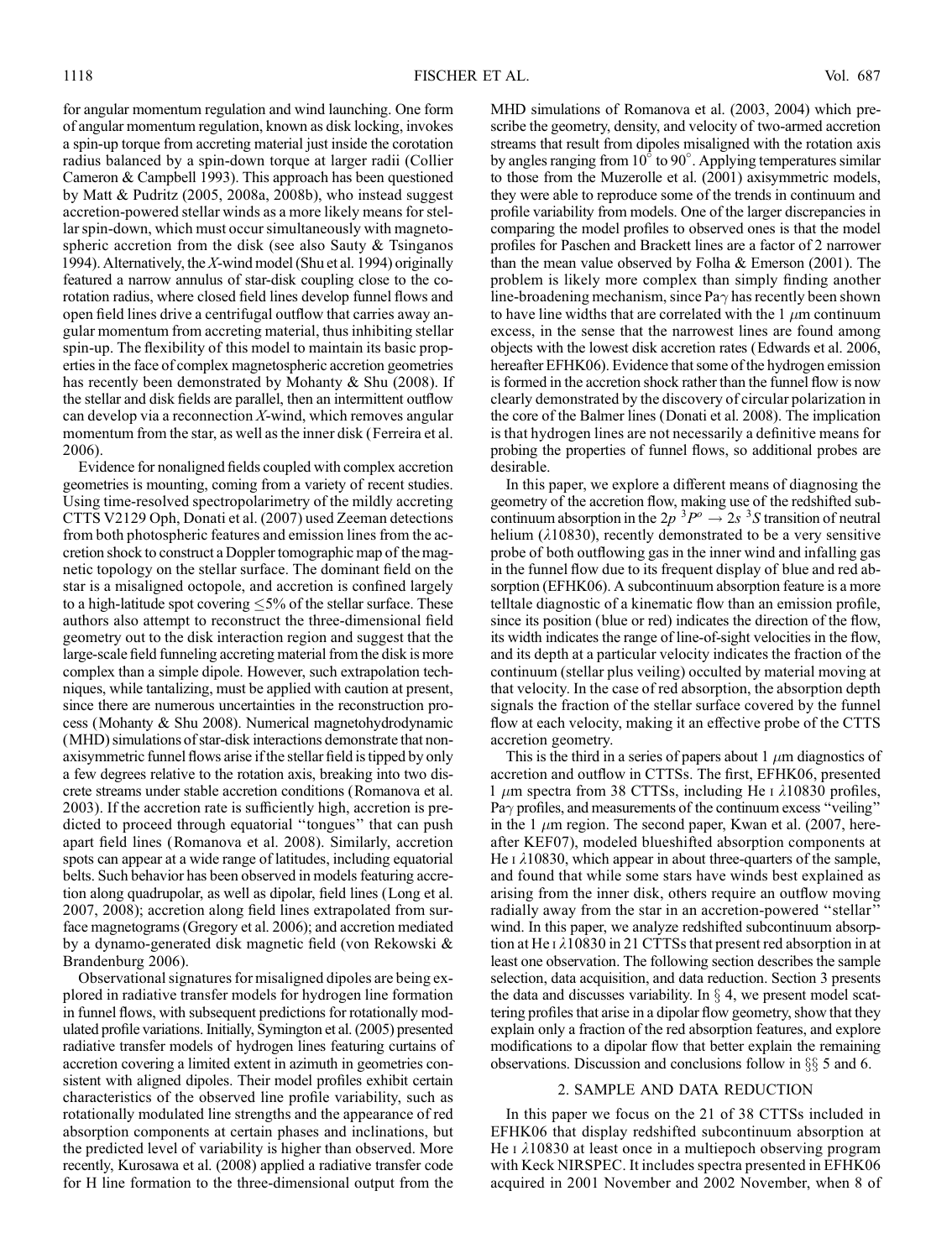TABLE 1 THE 21 CTTSs WITH SUBCONTINUUM RED ABSORPTION AT He I  $\lambda 10830$ 

| Object<br>(1) | Spectral Type<br>(2) | $M_*$<br>(3) | $R_{*}$<br>(4) | $V_{\rm esc}$<br>(5) | $P_{\rm rot}$<br>(6) | $R_{\rm co}$<br>(7) | $\langle r_V \rangle$<br>(8) | $log M_{acc}$<br>(9) | Refs.<br>(10)  | $N_{\rm obs}$<br>(11) |
|---------------|----------------------|--------------|----------------|----------------------|----------------------|---------------------|------------------------------|----------------------|----------------|-----------------------|
|               | K7                   | 0.70         | 1.75           | 390                  | 8.22                 | 8.7                 | 0.32                         | $-8.5$               | 12, 9, 5, 9    | 4                     |
| BM And        | G8                   | 2.03         | 3.02           | 510                  | $\cdots$             | $\cdots$            | $\cdots$                     | $> -9$               | 15, 15, 7      | 2                     |
|               | K7                   | 0.70         | 1.94           | 370                  | $\cdots$             | $\cdots$            | 0.47                         | $-6.8$               | 12, 12, 10     |                       |
|               | M <sub>1</sub>       | 0.43         | 1.70           | 310                  | 7.5                  | 7.2                 | 1.20                         | $-8.1$               | 12, 9, 4, 9    |                       |
| DK Tau        | K7                   | 0.69         | 2.51           | 320                  | 8.4                  | 6.1                 | 0.49                         | $-7.4$               | 12, 9, 3, 9    |                       |
|               | M <sub>0</sub>       | 0.52         | 2.15           | 300                  | 6.0                  | 5.2                 | 0.08                         | $-8.5$               | 12, 9, 2, 9    | 2                     |
|               | K7                   | 0.69         | 2.75           | 310                  | 9.0                  | 5.9                 | 9.60                         | $-5.1$               | 12, 10, 4, 10  |                       |
|               | K <sub>5</sub>       | 1.09         | 1.30           | 570                  | $\ldots$             | $\cdots$            | 0.96                         | $-7.9$               | 12, 9, 9       |                       |
|               | M <sub>4</sub>       | 0.21         | 2.00           | 200                  | $\cdots$             | $\cdots$            | 0.15                         | $-7.7$               | 12, 12, 10     |                       |
|               | K6                   | 0.93         | 1.74           | 450                  | 7.2                  | 8.8                 | 0.24                         | $-8.0$               | 12, 9, 17, 9   | $\mathfrak{D}$        |
| GK Tau        | K7                   | 0.69         | 2.16           | 350                  | 4.65                 | 4.8                 | 0.23                         | $-8.2$               | 12, 9, 3, 9    | 2                     |
| HK Tau        | M <sub>0.5</sub>     | 0.45         | 1.65           | 320                  | $\cdots$             | $\cdots$            | 1.10                         | $-6.5$               | 12, 12, 10     |                       |
|               | M <sub>0</sub>       | 0.53         | 1.48           | 370                  | 3.25                 | 5.1                 | 0.15                         | $-9.1$               | 12, 9, 3, 9    | 2                     |
| RW Aur B      | K <sub>5</sub>       | 0.96         | 1.09           | 580                  | $\cdots$             | $\cdots$            | $\cdots$                     | $-8.8$               | 19, 19, 19     |                       |
|               | G <sub>2</sub>       | 2.02         | 3.27           | 490                  | 1.7                  | 2.3                 | $\cdots$                     | $-8.0$               | 12, 12, 6, 8   |                       |
|               | K7                   | 0.75         | 1.04           | 520                  | 2.80                 | 7.3                 | .                            | $-9.3$               | 18, 18, 13, 14 | 6                     |
|               | M <sub>0</sub>       | 0.54         | 1.30           | 400                  | $\cdots$             | $\cdots$            | 0.40                         | $-7.6$               | 11, 11, 11     | 4                     |
|               | M1                   | 0.43         | 1.39           | 340                  | .                    | $\cdots$            | 0.73                         | $-8.7$               | 19, 19, 19     |                       |
|               | M <sub>2</sub>       | 0.33         | 1.88           | 260                  | $\cdots$             | $\cdots$            | $\cdots$                     | $-8.0$               | 11, 11, 11     |                       |
| V836 Tau      | K7                   | 0.71         | 1.43           | 440                  | 7.0                  | 9.6                 | 0.05                         | $-8.2$               | 12, 12, 16, 10 |                       |
|               | K7                   | 0.68         | 3.00           | 290                  | 7.58                 | 4.8                 | 1.80                         | $-5.5$               | 10, 10, 1, 10  |                       |

Nores.—Col. (2): Spectral type. Col. (3): Stellar mass in  $M_{\odot}$ . Col. (4): Stellar radius in  $R_{\odot}$ . Col. (5): Stellar escape velocity in km s<sup>-1</sup>, calculated from cols. (3) and (4). Col. (6): Rotation period in days. Col. (7): Corotation radius in R<sub>\*</sub>, calculated from cols. (3), (4), and (6). Col. (8): Median veiling at 5700 Å from HEG95. Col. (9): Logarithm of the mass accretion rate in  $M_{\odot}$  yr<sup>-1</sup>. Col. (10): References for the spectral type, stellar luminosity (to determine  $M_{*}$  and  $R_{*}$ ), rotation rate (where available), and mass accretion rate. Col. (11): Number of spectra acquired with NIRSPEC.

References.—(1) Bertout et al. 1996; (2) Bouvier et al. 1986; (3) Bouvier et al. 1993; (4) Bouvier et al. 1995; (5) Bouvier et al. 2007b; (6) DeWarf et al. 2003; (7) Guenther & Hessman 1993; (8) Gullbring et al. 2000; (9) Gullbring et al. 1998; (10) HEG95; (11) Hartigan & Kenyon 2003; (12) Kenyon & Hartmann 1995; (13) Lawson & Crause 2005; (14) Muzerolle et al. 2000; (15) Rostopchina 1999; (16) Rydgren et al. 1984; (17) Vrba et al. 1986; (18) Webb et al. 1999; (19) White & Ghez 2001.

the 38 CTTSs were observed twice and 1 was observed on three occasions. It also includes 33 additional spectra of 24 objects from that study, taken in 2005, 2006, and 2007. In EFHK06, 19 of 38 CTTSs showed red absorption at He  $\iota$   $\lambda$ 10830. In the subsequent observing runs, He  $\iota$   $\lambda$ 10830 red absorption was seen in two additional stars. Thus, the 21 of 38 CTTSs (55%) that have shown subcontinuum red helium absorption in at least one spectrum of 81 acquired between 2001 and 2007 form the sample for this paper. Among the 21 stars with helium red absorption, 12 were observed more than once, with 6 observed twice, 1 observed three times, 4 observed four times, and 1 observed six times. The EFHK06 sample was assembled to span the full range of mass accretion rates observed for CTTSs, from less than  $10^{-9}$  to  $\sim$ 10<sup>-6</sup>  $M_{\odot}$  yr<sup>-1</sup>, with a median rate of 10<sup>-8</sup>  $M_{\odot}$  yr<sup>-1</sup>. Most of them are from the Taurus-Auriga star-forming region and have spectral types of K7 to M0. The members of the subset of 21 stars that are the focus of this paper are identified in Table 1, along with their spectral types, masses, radii, rotation periods, median veilings  $r_V$  at 0.57  $\mu$ m, and mass accretion rates from the literature. We have included  $r_V$  only for the 29 sources in common with HEG95, obtained more than a decade earlier. We also list the number of observations for each star.

As in the 2006 paper, the additional spectra were acquired with NIRSPEC on Keck II (McLean et al. 1998) using the N1 filter (Y band), which covers the range  $0.95-1.12 \ \mu m$  at a resolution  $R = 25{,}000 \; (\Delta V = 12 \; \text{km s}^{-1})$ . The echelle order of primary interest extends from 1.081 to 1.096  $\mu$ m and contains both He 1  $\lambda$ 10830 and Pa $\gamma$ . Spectra from the 2005–2006 season were acquired by G. Blake (2005 December 13) and D. Stark (2006 January 13). Those from 2006 November and December were obtained by L. Hillenbrand, W. Fischer, S. Edwards, and C. Sharon. Finally, L. Hillenbrand obtained two additional spectra of TW Hya in 2007 December. Data reduction, including wavelength calibration and spatial rectification, extraction of onedimensional spectra from the images, and removal of telluric emission and absorption features, is discussed in EFHK06. While we used an IRAF script to reduce the EFHK06 data, we used the IDL package REDSPEC by S. S. Kim, L. Prato, and I. McLean to reduce data acquired in the fall of 2006 and later. EFHK06 also describe the procedure for measuring photospheric lines to determine the 1  $\mu$ m veiling  $r<sub>Y</sub>$ , defined as the ratio of excess flux to photospheric flux near the He  $\iota$   $\lambda$ 10830 line (see also Hartigan et al. 1989). After the veilings were determined, a nonaccreting template that was artificially veiled to match the observed CTTSs was subtracted from each target spectrum. This removed photospheric absorption lines from the He I  $\lambda$ 10830 and Pa $\gamma$  regions, which allowed for a more accurate definition of the remaining structure in each of these two lines.

We augmented the spectral templates from those of EFHK06, resulting in a reassessment of the  $1 \mu m$  veiling for one object. Recent determinations of the spectral type of BM And in the V band range from G8 (Guenther & Hessman 1993) to K5 (Mora et al. 2001). In EFHK06 we used an early-K star to deveil the 2002 spectrum of BM And. However, using our new grid of templates acquired in the fall of 2006, we found that the G8 dwarf HD 75935 provides a better match to the photosphere of BM And. Deveiling the 2002 spectrum of BM And with this template yields a veiling of 0.4, in contrast to the value of 0.1 reported in EFHK06. We adopt the more appropriate veilings for BM And in this work,  $r_Y = 0.4$  in 2002 and  $r_Y = 0.5$  in 2006. The veiling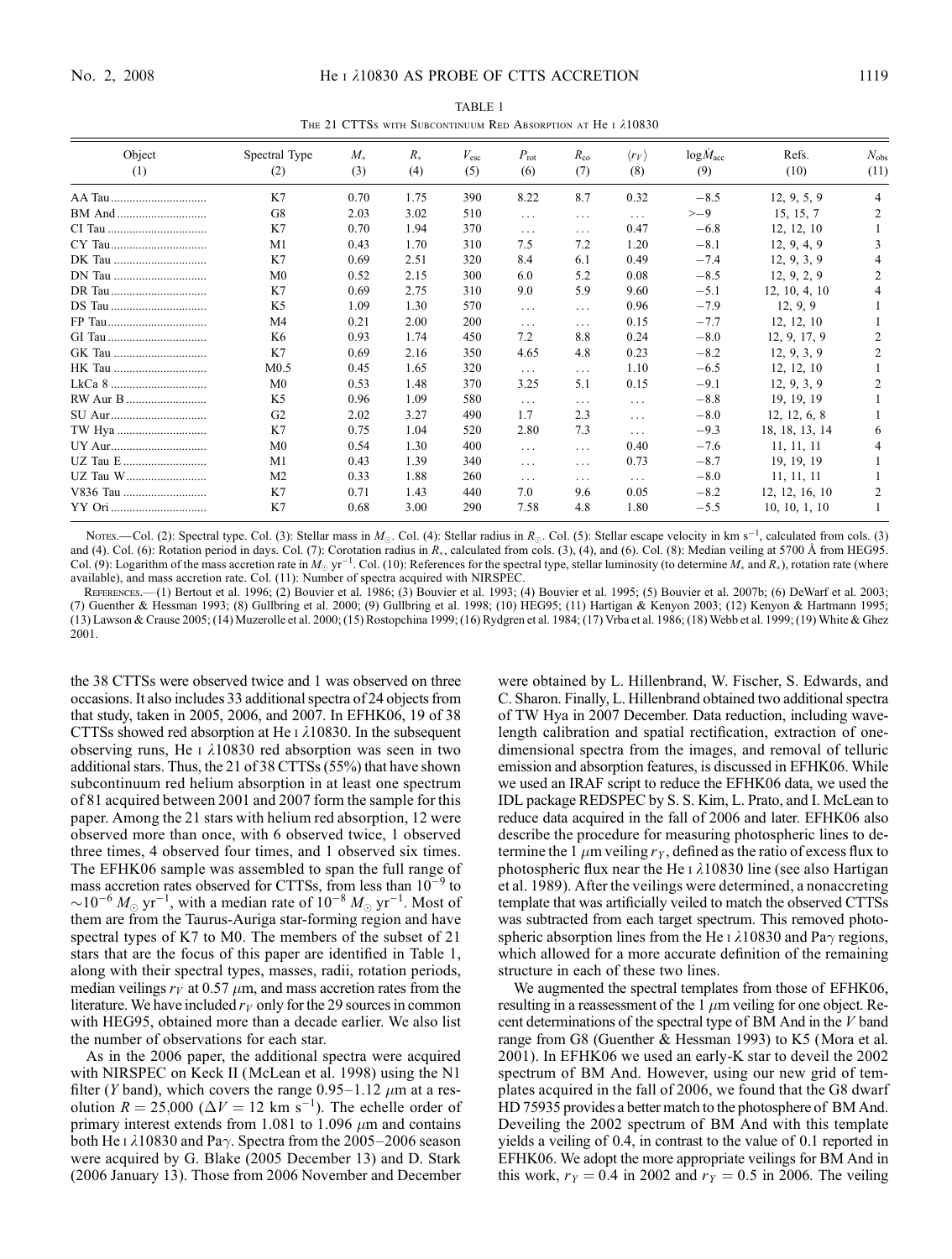determinations for all the other objects from EFHK06 are unaffected by our extended grid of templates.

We used the stellar mass, radius, and rotation period to calculate the escape velocity and the star-disk corotation radius for each star, which are included in Table 1 and will be used in later analysis of the accretion geometry. We carefully surveyed the literature to acquire the most up-to-date estimates of spectral types and stellar luminosities, using Kenyon & Hartmann (1995) and Gullbring et al. (1998) in most cases. The luminosity of YY Ori (HEG95) was updated to reflect the latest estimate of the distance to Orion (Menten et al. 2007), which is 10% less than the earlier value. Spectral types were converted into effective temperatures using the scale from Hillenbrand & White (2004), and stellar radii follow directly from application of the Stefan-Boltzmann law to the effective temperatures and luminosities. Stellar masses are then derived from the Siess et al. (2000) pre-main-sequence tracks, available online.<sup>3</sup> Since the escape velocity will be an important parameter in comparing observed profiles to model profiles, we have given some thought to its accuracy. With a dependency on  $M/R$ , the largest source of uncertainty in calculating the escape velocity is the uncertainty in  $T_{\text{eff}}$ , since temperature strongly affects both the mass and radius determination, while luminosity only weakly influences the radius estimate. We assess the typical error in the escape velocity to be  $\sim$ 20%. For the 12 stars with rotation periods in the literature, we calculate corotation radii with a typical error of 20%, provided the photometric period is equivalent to the rotation period.

Three of the 21 objects are known members of binary pairs resolved in our spectra where we have observed only the primary: DK Tau A, HK Tau A, and UY Aur A. For another system, RWAur, we have resolved spectra of RWAur A and RWAur B, but only the latter shows red absorption at He  $\iota$   $\lambda$ 10830 and thus qualifies as part of the sample for this study. There is conflicting evidence in the literature on whether RW Aur B has a close companion at an angular separation of  $0.12$ " with a K-band flux ratio of 0.024 (Ghez et al. 1993; Correia et al. 2006). In our spectra we see the lines of only one object consistent with a K5 spectral type, and we call this RWAur B. An additional two objects are unresolved binaries: UZ Tau E and UZ Tau W. For these, we also see lines from only one star and attribute the 1  $\mu$ m continuum and line profiles to the primary.

# 3. EMPIRICAL RESULTS

In this study we concentrate on the red absorption seen at He  $\iota$   $\lambda$ 10830 as a probe of the accreting gas, ignoring the blue absorption that arises from disk and stellar winds (KEF07). For each spectrum of the 21 stars that show subcontinuum redshifted He  $\iota$   $\lambda$ 10830 absorption at least once, Table 2 lists the HJD of the observation, the 1  $\mu$ m veiling, and the measurements of the red absorption. In this section we first compare the veilings of the stars in this study to those from the ensemble of 38 CTTSs in EFHK06, and then we present the profiles and kinematic data for the reference sample, consisting of the single observation of each star with the deepest red absorption (identified with an asterisk in Table 2). Next, we demonstrate that the propensity for He  $\iota$   $\lambda$ 10830 to absorb all impinging 1  $\mu$ m photons provides a means of estimating the origination radius in the disk for infalling gas and the filling factor of accreting material immediately before the accretion shock. We conclude the section with a discussion of profile and veiling variability.

#### 3.1. Veiling and Redshifted Absorption

Our additional observations beyond those in EFHK06 confirm the result reported therein, that subcontinuum redshifted absorption is more prevalent in CTTSs with low veiling. We illustrate this in Figure 1, where the equivalent width of the redshifted He  $\iota$   $\lambda$ 10830 absorption below the continuum is plotted against both the simultaneous 1  $\mu$ m veiling  $r<sub>Y</sub>$  and the nonsimultaneous optical veiling  $r_V$  for the 38 CTTSs in EFHK06. The 21 CTTSs that are the focus of this study, showing redshifted absorption at least once among 46 spectra, are each identified by name. The remaining 17 CTTSs that have not yet been seen to show redshifted absorption among 35 spectra acquired to date appear as plus signs (but can be identified from EFHK06). All points in the figure are averages for objects with multiple observations taken between 2001 and 2007.

We have included the optical veiling measurements in Figure 1 because it is the excess emission at optical and shorter wavelengths that is associated with luminosity from accretion shocks and is the basis for deriving disk accretion rates. Note that the range of veilings is different at each of the two wavelengths, with maxima of  $r_V = 9.6$  and  $r_V = 2$ , and that although all CTTSs show detectable veiling in the optical (HEG95), 7 of 38 have no detectable veiling at 1  $\mu$ m. (All the CTTSs with  $r_Y = 0$  do show He I  $\lambda$ 10830 and Pa $\gamma$  in emission, differentiating them from WTTSs.) Despite these differences, objects with low  $r_V$  have low  $r_Y$ , and objects with high  $r_V$  have high  $r_Y$ , clarifying that the 1  $\mu$ m veiling is a rough proxy for optical/UV veiling and disk accretion rate and that variations in the disk accretion rate are relatively modest over timescales of a decade. The proportionality between  $r<sub>y</sub>$  and disk accretion rate is further corroborated by the excellent correlation between  $r<sub>y</sub>$  and the equivalent width of Pa $\gamma$  emission (EFHK06), assuming that the equivalent width of Pa $\gamma$ , like that of Pa $\beta$ , is correlated with accretion rate (Muzerolle et al. 1998; Folha & Emerson 2001; Natta et al. 2004).

The prime message from Figure 1 is that when the veiling is high,  $r_Y > 0.5$  or  $r_V > 2$ , red absorption at He I  $\lambda$ 10830 is rare. Although the number of observations of each of the 38 stars ranges from one to six, we note that out of a total of 25 observations of the nine objects with  $r_Y > 0.5$ , only once, in one of four observations of the highest veiling object DR Tau, did a weak redshifted absorption appear. In contrast, out of the 56 total spectra of the 29 objects with  $r_Y \leq 0.5$  or  $r_V \leq 2$ , redshifted absorption is detected in 37 spectra. Even with our nonuniform sampling of individual objects, it is clear that the frequency of redshifted absorption in CTTSs with the highest veilings, seen in only 4% (1 of 25) of the total spectra of nine objects, is significantly lower than that in CTTSs with more modest veilings, where red absorption is seen in 66% (37 of 56) of the total spectra of 29 objects. Spectral variability for these objects is discussed in  $\S 3.4$ .

#### 3.2. Line Profiles and Subcontinuum Absorption

He  $\text{I}$   $\lambda$ 10830 profiles for the 21 CTTSs that have shown subcontinuum redshifted absorption at least once are presented in Figure 2. This set of profiles is for the reference sample, and the profiles are ordered by their simultaneous  $1 \mu m$  veiling. The part of the profile we identify as the red absorption component is delineated in Figure 2 by shading. As noted above, the reference sample contains the profile with the deepest red absorption at He  $\iota$   $\lambda$ 10830 for each star (in contrast to the reference sample from EFHK06 that emphasized blueshifted absorption from winds). The full set of profiles observed for the 12 stars with <sup>5</sup> See http://www-astro.ulb.ac.be/~siess/server/ hrdfind.html. **5** multiple spectra appears in  $\S$  3.4, where we discuss variability.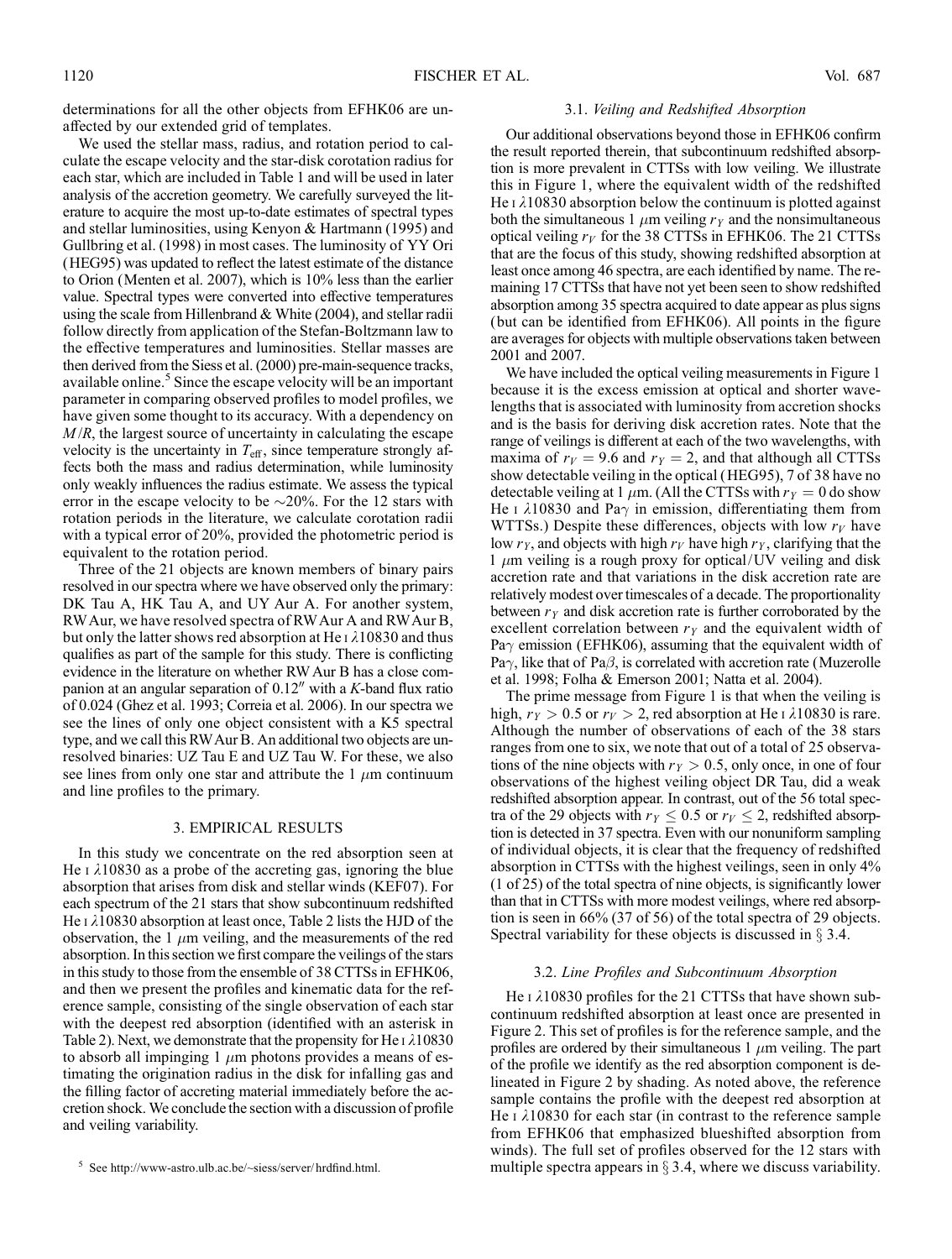| Object   | <b>HJD</b> | $r_Y$ | $W_{\lambda}$<br>(A) | $D_{\text{max}}$<br>$(\%)$ | $V_C$<br>$(km s^{-1})$ | <b>FWQM</b><br>$(km s^{-1})$ | $V_{blue}$<br>$(km s^{-1})$ | $V_{\rm red}$<br>$(km s^{-1})$ |
|----------|------------|-------|----------------------|----------------------------|------------------------|------------------------------|-----------------------------|--------------------------------|
| (1)      | (2)        | (3)   | (4)                  | (5)                        | (6)                    | (7)                          | (8)                         | (9)                            |
| AA Tau   | 605.0      | 0.2   | 0.5                  | 14                         | 185                    | 120                          | 110                         | 250                            |
|          | 606.9      | 0.1   | 1.9                  | 42                         | 110                    | 170                          | 40                          | 250                            |
|          | $1718.0*$  | 0.0   | 4.5                  | 61                         | 90                     | 310                          | $-40$                       | 310                            |
|          | 2069.0     | 0.1   | 0.9                  | 24                         | 50                     | 70                           | $0^a$                       | 80                             |
| BM And   | 604.8      | 0.4   | 2.3                  | 28                         | 115                    | 260                          | $-20$                       | 290                            |
|          | 2068.7*    | 0.5   | 2.9                  | 40                         | 90                     | 270                          | $-40$                       | 280                            |
| CI Tau   | 605.9      | 0.2   | 1.3                  | 17                         | 140                    | 290                          | 10                          | 310                            |
| CY Tau   | 606.8      | 0.1   | 1.0                  | 27                         | 140                    | 120                          | 80                          | 230                            |
|          | $1718.0*$  | 0.0   | 1.1                  | 37                         | 140                    | 100                          | 80                          | 240                            |
|          | 2068.8     | 0.2   | 0.0                  | $\cdots$                   | $\ldots$               | $\cdots$                     | $\cdots$                    | $\cdots$                       |
| DK Tau   | 604.9      | 0.5   | 2.1                  | 28                         | 145                    | 290                          | 20                          | 330                            |
|          | 606.9      | 0.5   | 1.9                  | 37                         | 80                     | 240                          | $0^a$                       | 280                            |
|          | 1748.9*    | 0.0   | 3.1                  | 40                         | 150                    | 320                          | $-20$                       | 340                            |
|          | 2068.9     | 0.4   | 1.9                  | 34                         | 95                     | 290                          | $0^{\rm a}$                 | 310                            |
| DN Tau   | 606.0      | 0.0   | 1.3                  | 30                         | 145                    | 170                          | 60                          | 250                            |
|          | $1718.0*$  | 0.0   | 1.2                  | 33                         | 150                    | 140                          | 70                          | 260                            |
| DR Tau   | 605.0      | 2.0   | 0.0                  | .                          | $\cdots$               | $\cdots$                     | $\ldots$                    | $\cdots$                       |
|          | 606.0      | 2.0   | 0.0                  | .                          | $\ldots$               | $\ddots$                     | $\ldots$                    | $\cdots$                       |
|          | $606.9*$   | 2.0   | 0.7                  | 14                         | 235                    | 160                          | 150                         | 320                            |
|          | 2069.1     | 3.5   | 0.0                  | .                          | $\cdots$               | $\cdots$                     | $\ldots$                    | $\cdots$                       |
| DS Tau   | 605.9      | 0.4   | 1.1                  | 18                         | 205                    | 240                          | 90                          | 340                            |
| FP Tau   | 605.0      | 0.1   | 0.5                  | 17                         | 50                     | 120                          | $0^a$                       | 120                            |
| GI Tau   | 606.0      | 0.1   | 3.1                  | 47                         | 160                    | 230                          | 50                          | 330                            |
|          | 2069.8*    | 0.0   | 3.3                  | 52                         | 180                    | 240                          | 50                          | 350                            |
| GK Tau   | 606.0      | 0.3   | 0.0                  | $\cdots$                   | $\cdots$               | $\ddots$                     | $\cdots$                    | $\ldots$                       |
|          | 2069.8*    | 0.1   | 0.5                  | 11                         | 160                    | 140                          | 50                          | 220                            |
| HK Tau   | 606.1      | 0.4   | 0.5                  | 17                         | 75                     | 100                          | 30                          | 140                            |
| LkCa 8   | $604.9*$   | 0.05  | 1.4                  | 32                         | 160                    | 160                          | 70                          | 280                            |
|          | 2068.9     | 0.1   | 1.2                  | 24                         | 125                    | 190                          | 40                          | 250                            |
| RW Aur B | 605.1      | 0.1   | 2.8                  | 43                         | 160                    | 230                          | 50                          | 330                            |
| SU Aur   | 607.0      | 0.0   | 1.6                  | 35                         | 50                     | 180                          | $-50$                       | 150                            |
| TW Hya   | 605.2      | 0.0   | 0.0                  | .                          | $\ldots$               | $\cdots$                     | $\ldots$                    | $\cdots$                       |
|          | 606.1      | 0.0   | 0.0                  | $\cdots$                   | $\ldots$               | $\cdots$                     | $\ldots$                    | $\cdots$                       |
|          | 1718.1*    | 0.1   | 1.4                  | 32                         | 245                    | 170                          | 170                         | 370                            |
|          | 2069.1     | 0.1   | 0.9                  | 17                         | 255                    | 170                          | 170                         | 350                            |
|          | 2452.1     | 0.0   | 0.8                  | 17                         | 230                    | 190                          | 150                         | 350                            |
|          | 2453.1     | 0.1   | 0.7                  | 14                         | 240                    | 190                          | 160                         | 330                            |
| UY Aur   | 605.0      | 0.4   | 0.4                  | 14                         | 160                    | 110                          | 110                         | 220                            |
|          | 607.0      | 0.4   | 0.4                  | 12                         | 160                    | 110                          | 100                         | 220                            |
|          | $1718.1*$  | 0.2   | 0.7                  | 20                         | 160                    | 130                          | 90                          | 240                            |
|          | 2069.9     | 0.3   | 0.5                  | 13                         | 160                    | 120                          | 90                          | 230                            |
| UZ Tau E | 605.9      | 0.3   | 0.2                  | 8                          | 185                    | 60                           | 150                         | 210                            |
| UZ Tau W | 605.9      | 0.1   | 0.6                  | 18                         | 75                     | 140                          | 20                          | 170                            |
| V836 Tau | $606.0*$   | 0.0   | 1.7                  | 35                         | 160                    | 170                          | 80                          | 300                            |
|          | 1749.0     | 0.0   | 0.0                  | $\cdots$                   | $\ldots$               | $\cdots$                     | $\cdots$                    | $\cdots$                       |
| YY Ori   | 607.1      | 0.4   | 2.1                  | 37                         | 225                    | 210                          | 110                         | 390                            |

TABLE 2 VEILINGS AND MEASUREMENTS OF He I 210830 SUBCONTINUUM RED ABSORPTION

Nores.—Col. (2): Heliocentric Julian Date (2,452,000+); for multiple observations, an asterisk indicates membership in the reference sample. Col. (3): Veiling at 1  $\mu$ m. Col. (4): Equivalent width of red absorption below the continuum. Col. (5): Percentage of the continuum absorbed at the deepest point of the profile. Col. (6): Centroid of the red absorption. Col. (7): Width at one-quarter of red absorption minimum. Col. (8): Minimum velocity of red absorption. Col. (9): Maximum velocity of red absorption.  $\frac{a}{b}$  The true minimum velocity is obscured by central absorption; we assume  $V_{blue} = 0$ .

The reference sample is used in all subsequent analysis unless we are explicitly considering profile or veiling variations.

The uniqueness of the He  $1\lambda10830$  line in the study of accreting gas is immediately seen by comparing it to the Pa $\gamma$  profile found in the same NIRSPEC order. This comparison is made in Figure 3, which zooms in on the red side of the profile for each of the 21 objects in the reference sample, sorted now by the equivalent width of the He  $\frac{1}{10830}$  red absorption. (We have ignored the blue half of the line in order to draw attention to the red absorption;

full Pa $\gamma$  profiles can be found in EFHK06.) Only 5 of 21 (24%) stars show red absorption at both He I  $\lambda$ 10830 and Pa $\gamma$ , and when seen, it is considerably weaker at Pa $\gamma$ . Specifically, the maximum depth of red absorption seen at Pa $\gamma$  is 21% of the continuum, compared to 61% for  $\lambda$ 10830, and the maximum equivalent width is 1.1 Å, versus 4.5 Å at  $\lambda$ 10830. Surprisingly, the three stars with the strongest helium absorption (AA Tau, GI Tau, and DK Tau) show no absorption at Pa $\gamma$ , while the three stars with the strongest Pa $\gamma$  absorption (TW Hya, BM And, and YY Ori) have intermediate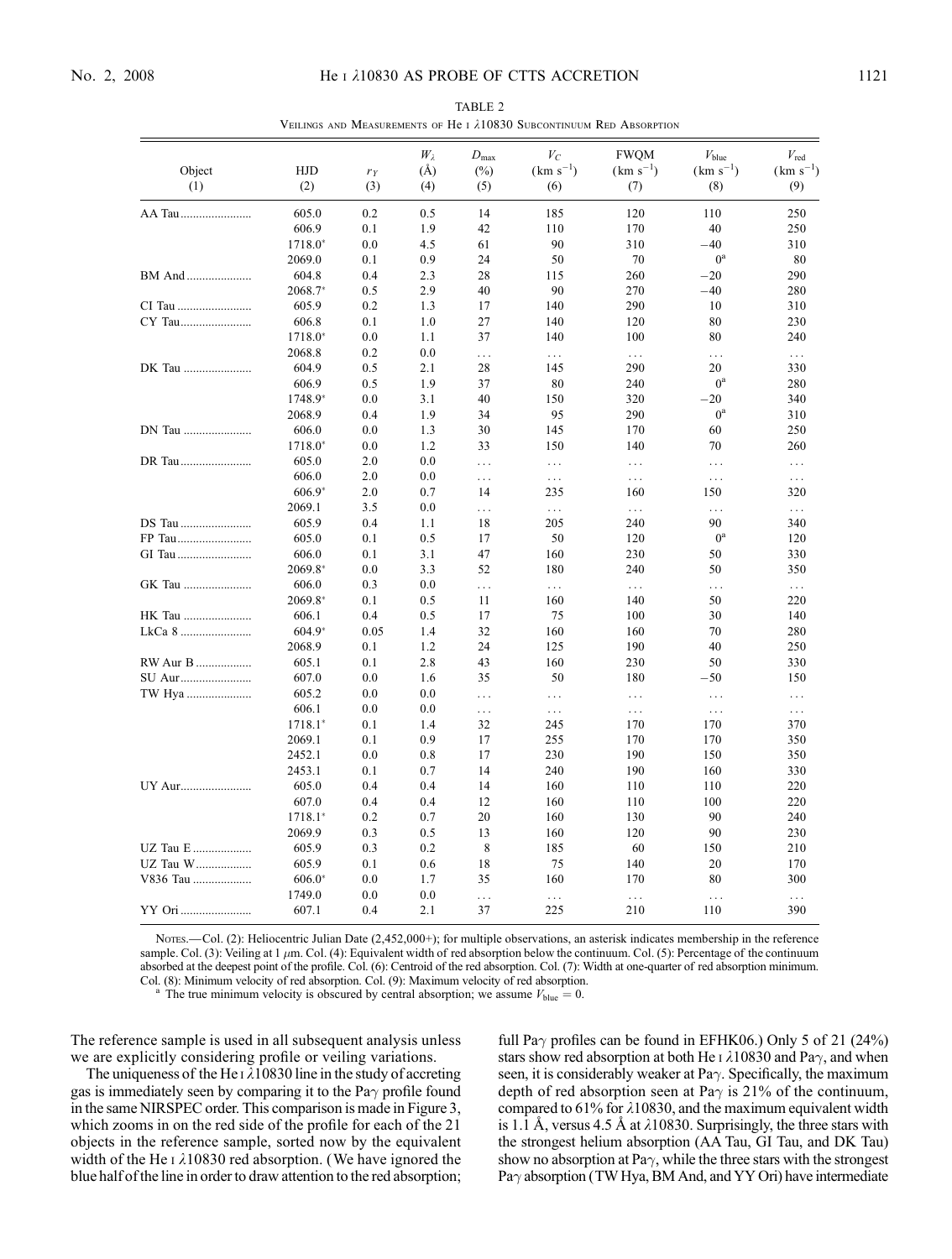Fig. 1.—Equivalent width of red absorption at He  $\iota$   $\lambda$ 10830 vs. veiling for CTTSs from EFHK06. The top panel shows the relation for the simultaneously measured 1  $\mu$ m veiling  $r_Y$  for all 38 CTTSs, using averages for stars with multiple observations. The 21 stars featured here show helium red absorption in at least one observation and are labeled with abbreviations of their names. The 17 that have not been observed to show red absorption are identified with plus signs. The bottom panel plots the same equivalent width data vs. the average of optical veiling measurements ( $\lambda = 5700 \text{ Å}$ ) from HEG95, obtained a decade before the NIRSPEC campaign, which exist for 29 of the EFHK06 stars. In this and future scatter plots, points that would otherwise overlap are slightly offset for clarity.

helium absorption, although their Pa $\gamma$  absorption does share similar velocity structure with their helium absorption. In models for H line formation in magnetospheric accretion scenarios, inverse P Cygni absorption is seen only when the accretion rate is favorable and the line of sight is directed toward the hot continuum in the accretion shock. In contrast, our data indicate a much wider range of formation conditions for red absorption at He  $\scriptstyle\rm I$   $\lambda10830,$ which offers a unique probe of the infalling gas projected in front of the stellar surface by absorbing continuum photons from both the star and the accretion shock.

The measured parameters of the He  $\iota$   $\lambda$ 10830 red absorption, i.e., the section of the profile shaded in Figure 2, are listed for each observation in Table 2, with an asterisk identifying the spectrum in the reference sample for stars with multiple observations. Parameters include the equivalent width  $W_{\lambda}$ , the depth of maximum penetration into the continuum  $D_{\text{max}}$ , the centroid velocity  $V_C$ , and the width measured at one-quarter of the absorption minimum, FWQM. We also tabulate velocities at the blueward and redward edges of the absorption,  $V_{blue}$  and  $V_{red}$ . In most cases,  $V_{blue}$  is easily identified as the location where emission sharply transitions to red absorption. On the other hand, the gradual return to the continuum at the high-velocity end makes  $V_{\text{red}}$  less straightforward to measure. In order to have a uniform definition for all stars, we conservatively define  $V_{\text{red}}$  as the velocity where the absorption reaches 95% of the continuum level, with the consequence that it is somewhat smaller than the extreme infall velocity. Histograms illustrating the diversity of these parameters are given in Figure 4. The equivalent widths range from  $0.2$  to  $4.5$  Å, maximum penetrations into the continuum range from 8% to 61%, centroids range from 50 to 255 km  $s^{-1}$ , and FWQM ranges from 60 to

 $320 \text{ km s}^{-1}$ . In many stars the absorption begins near the stellar rest velocity, so the FWQM reflects the true width of the absorbing velocities. In others  $V_{blue}$  is well redward of the rest velocity (e.g., DR Tau and TW Hya) due to the presence of helium emission that is likely from another region, such as the wind, that is filling in the red absorption and reducing its magnitude.

# 3.3. Maximum Infall Velocities

Without assuming any particular infall geometry, we can estimate the outer extent of an accretion flow by comparing the most redward velocity in an absorption profile with the stellar escape velocity. A particle undergoing ballistic infall from a distance R toward a star of mass  $M_*$  and radius  $R_*$  has a free-fall speed at a distance r of

$$
v_{\rm ff} = \left[\frac{2GM_*}{R_*} \left(\frac{R_*}{r} - \frac{R_*}{R}\right)\right]^{1/2} = V_{\rm esc} \left(\frac{R_*}{r} - \frac{R_*}{R}\right)^{1/2},
$$
(1)

where  $V_{\text{esc}}$  is the escape velocity from the surface of the star. The largest infall velocity achieved in the funnel flow, immediately before impact, is thus set by the maximum distance where infalling gas leaves the disk,  $R_{\text{max}}$ , i.e.,  $V_{\text{max}} = V_{\text{esc}} (1 - R_{*}/R_{\text{max}})^{1/2}$ . We can then use the velocity of the red edge of the He I  $\lambda$ 10830 absorption,  $V_{\text{red}}$ , as an indicator for  $V_{\text{max}}$  and hence determine  $R_{\text{max}}$ . The depth of the absorption near  $V_{\text{red}}$  will then indicate the filling factor of infalling gas immediately before it impacts the photosphere. However, because of projection effects and the conservative assumption for measuring  $V_{\text{red}}$ , this gives a lower limit to the actual  $V_{\text{max}}$ , and thus the corresponding inferred maximum distance for infall,  $R_{\text{red}}$ , will be a lower limit to the actual value of  $R_{\text{max}}$ . Thus,  $V_{\text{max}} \geq V_{\text{red}}$ , and with  $R_{\text{max}}$  in units of  $R_*$ , we have

$$
R_{\text{max}} \ge (1 - V_{\text{red}}^2 / V_{\text{esc}}^2)^{-1} \equiv R_{\text{red}}.
$$
 (2)

In Table 3 we list  $V_{\text{red}}$ ,  $V_{\text{esc}}$ , and their ratio, followed by the implied  $R_{\text{red}}$ . Figure 5 shows the locations of the 21 observations of the reference sample in the  $(V_{\text{red}}, V_{\text{esc}})$  space, as well as dotted lines corresponding to  $V_{\text{red}}/V_{\text{esc}}$  values of 0.94, 0.87, 0.71, and 0.30, or  $R_{\text{red}} = 8R_*$ ,  $4R_*$ ,  $2R_*$ , and  $1.1R_*$ , respectively. The average value of  $R_{\text{red}}$  is 2.9 $R_*$ , and the median is 1.9 $R_*$ , where we adopt  $R_{\text{red}} \geq 8R_*$  for the three stars with  $V_{\text{red}} > V_{\text{esc}}$ . Of these three outliers, YY Ori has  $V_{\text{red}}/V_{\text{esc}} = 1.4$ , which indicates an error in the stellar parameters, while the other two, DR Tau and DK Tau, have  $V_{\text{red}}$  values that are slightly larger than  $V_{\text{esc}}$  but within the estimated 20% uncertainty. If we used a less conservative estimate for  $V_{\text{red}}$  as the outermost redward velocity (see  $\S$  3.2), at a penetration depth of 2% rather than 5% of the continuum, then the median  $R_{\text{red}}$  would increase to 2.9 $R_{\ast}$ .

In Figure 6 we compare  $R_{\text{red}}$  to  $R_{\text{co}}$  for the 12 stars with published rotation periods (listed in Table 1). For this group of stars, the median ratio of  $R_{\text{red}}$  to  $R_{\text{co}}$  is 0.4, which increases to 0.5 for the less conservative estimate of the maximum redward velocity and can increase further when projection effects are considered. This is well inside the corotation radius for most stars, but as is apparent from model profiles in  $\S 4$ , for some viewing angles projection effects can result in a significant underestimate of  $R_{\text{max}}$  as determined from  $R_{\text{red}}$ . Three stars show  $R_{\text{red}}/R_{\text{co}} > 1.3$ (YY Ori, DR Tau, and DK Tau), indicating that infall originates close to or possibly outside corotation, unless the error in  $R_{\rm co}$  is larger than the typical 20% uncertainty.

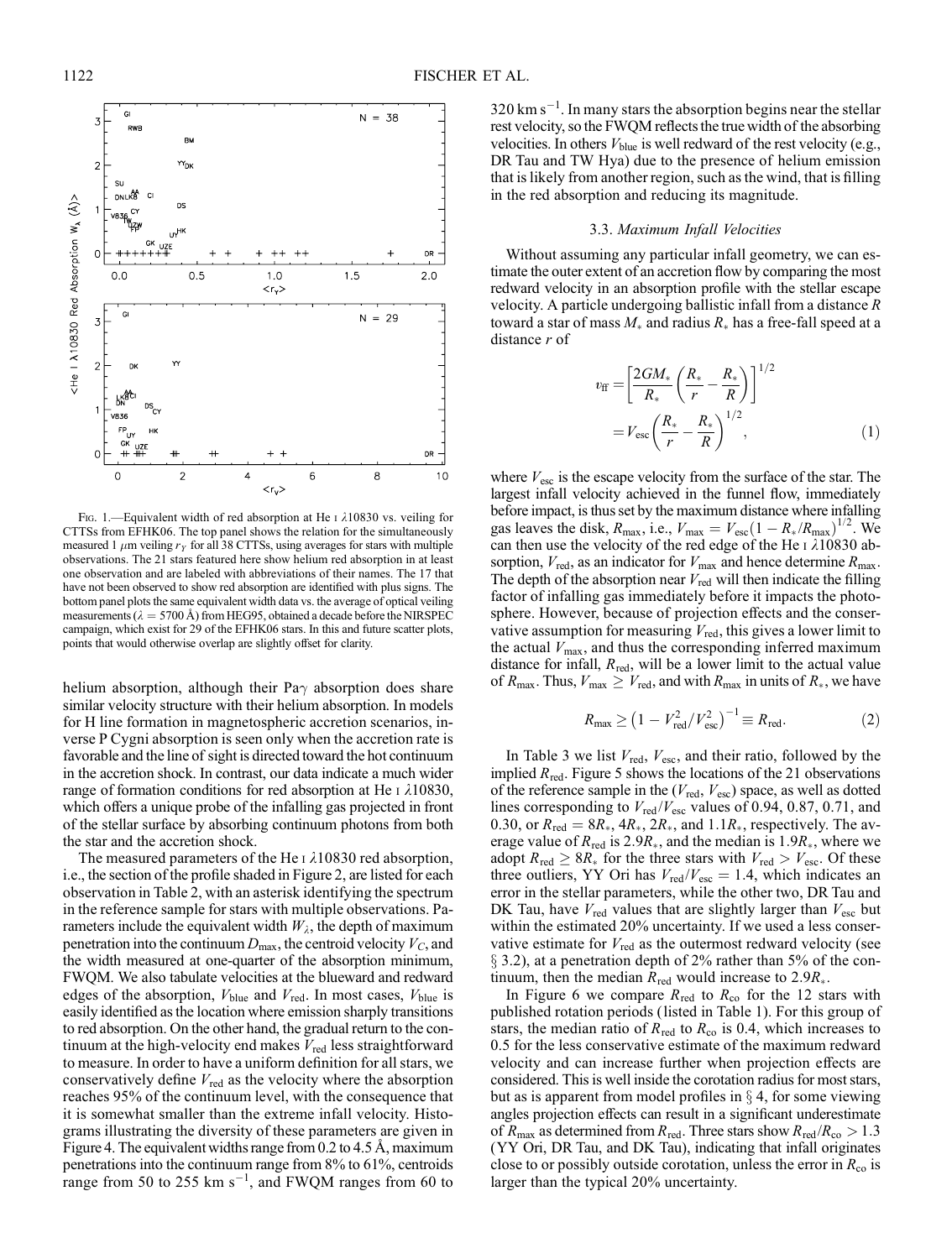

FIG. 2.—Reference sample of residual He I  $\lambda$ 10830 profiles for the 21 CTTSs with subcontinuum redshifted absorption (shaded area), ordered by decreasing 1  $\mu$ m veiling  $r_Y$ . Since the veiled photospheric contribution has been subtracted, the continuum corresponds to zero on the flux axis, and total absorption of the continuum corresponds to  $-1$ . Velocities are relative to the stellar photosphere, and the spectra are plotted with 3 pixel binning.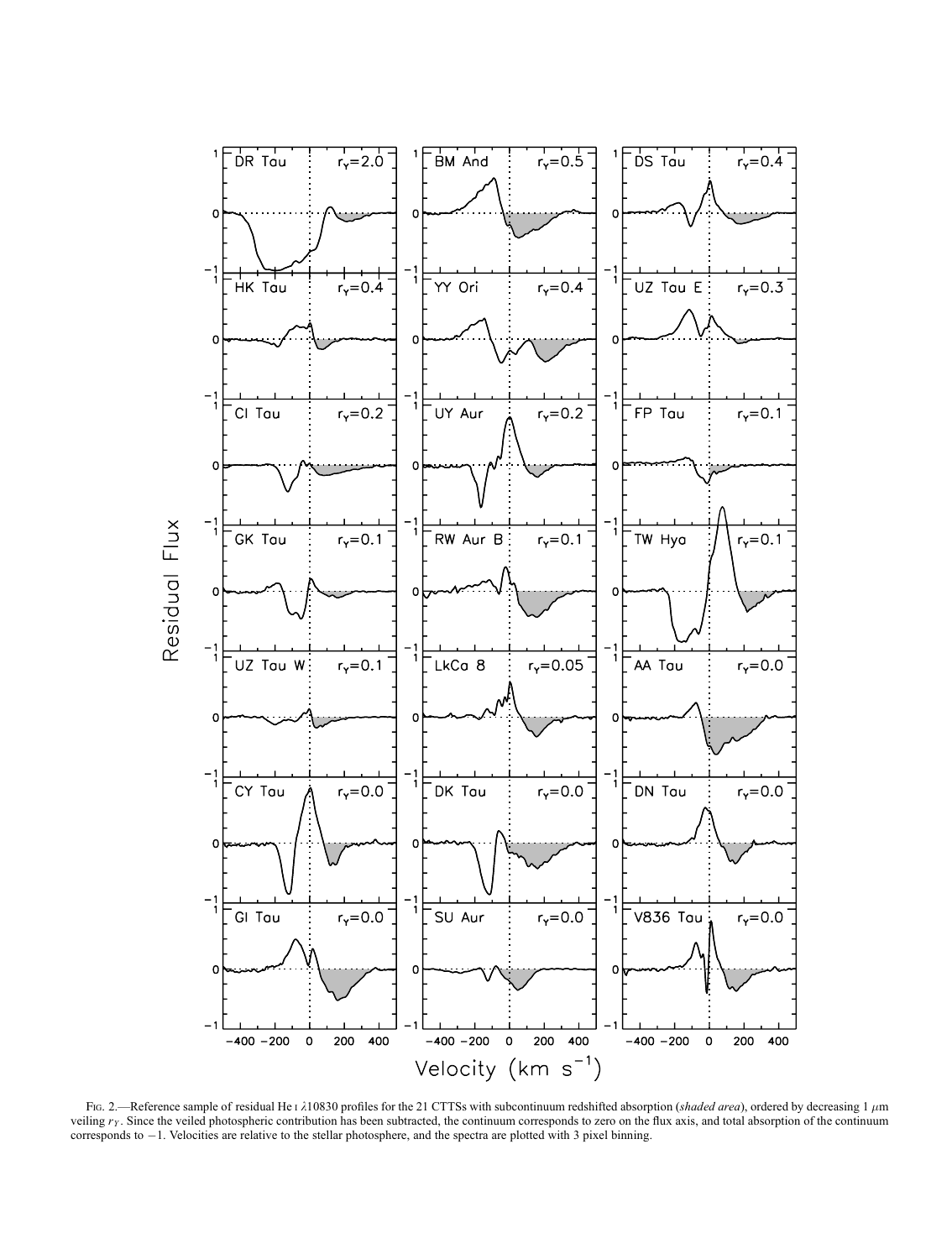

Fig. 3.—Comparison of the red half of He i  $\lambda$ 10830 (left) and Pa $\gamma$  (right) profiles from the reference sample, arranged top to bottom in order of increasing He i  $\lambda$ 10830 red absorption equivalent width. Subcontinuum absorption is shaded in both lines.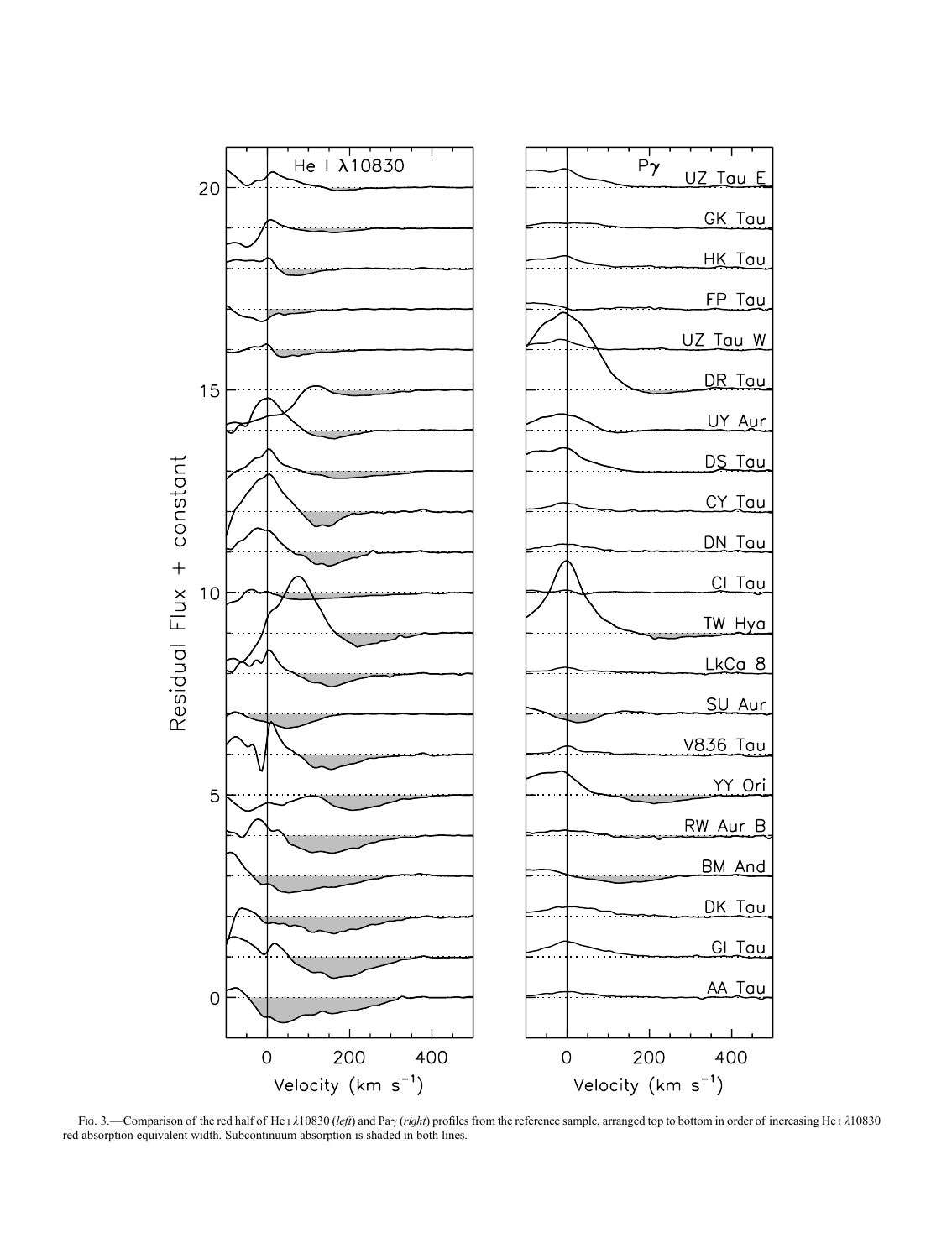

Fig. 4.—Histograms of red absorption profile measurements for the reference sample.

The projected area of the accretion flow immediately above the accretion shock can be equated to the depth of the absorption at the highest velocity in the red absorption profile. This estimate will be most reliable for objects where both (1)  $V_{\text{red}}$  is near  $V_{\text{esc}}$ , indicating that projection effects are not significantly altering our determination of the velocity just before impact, and (2) the  $1 \mu m$  veiling is near zero, indicating that the red absorption is solely due to scattering of stellar photons so the absorption depth at each velocity is the minimum percentage of the stellar surface that is obscured at that velocity. In the reference sample, three stars with  $V_{\text{red}} \ge 0.8V_{\text{esc}}$  and no 1  $\mu$ m veiling have significant absorption depths at  $0.9V_{\text{red}}$ : AA Tau  $(14\%)$ , DK Tau  $(10\%)$ , and GI Tau (10%). Their implied projected areas of material moving close to the escape velocity are an order of magnitude larger than the accretion shock filling factors estimated from

their optical continuum excesses (CG98). Although accretion flows do "funnel" into narrow columns as they arrive at magnetic footpoints on the stellar surface, the coverage fraction of the flow in typical dipole flow geometries diminishes by less than 50% from  $\sim$ 1.2 $R_*$  to  $R_*$  as the speed increases from  $\sim$ 0.9 $V_{\text{red}}$  to  $V_{\text{red}}$ , not by an order of magnitude. This hints that in at least several stars, a conventional dipolar accretion flow will have difficulty reconciling small shock filling factors with deep, broad red absorption.

#### 3.4. Variability

The He I  $\lambda$ 10830 profiles for the 12 CTTSs in this study with multiple spectra are shown in Figure 7, where for each star the full set of observed profiles is superposed and the range of simultaneous veilings is indicated. Since the time intervals are randomly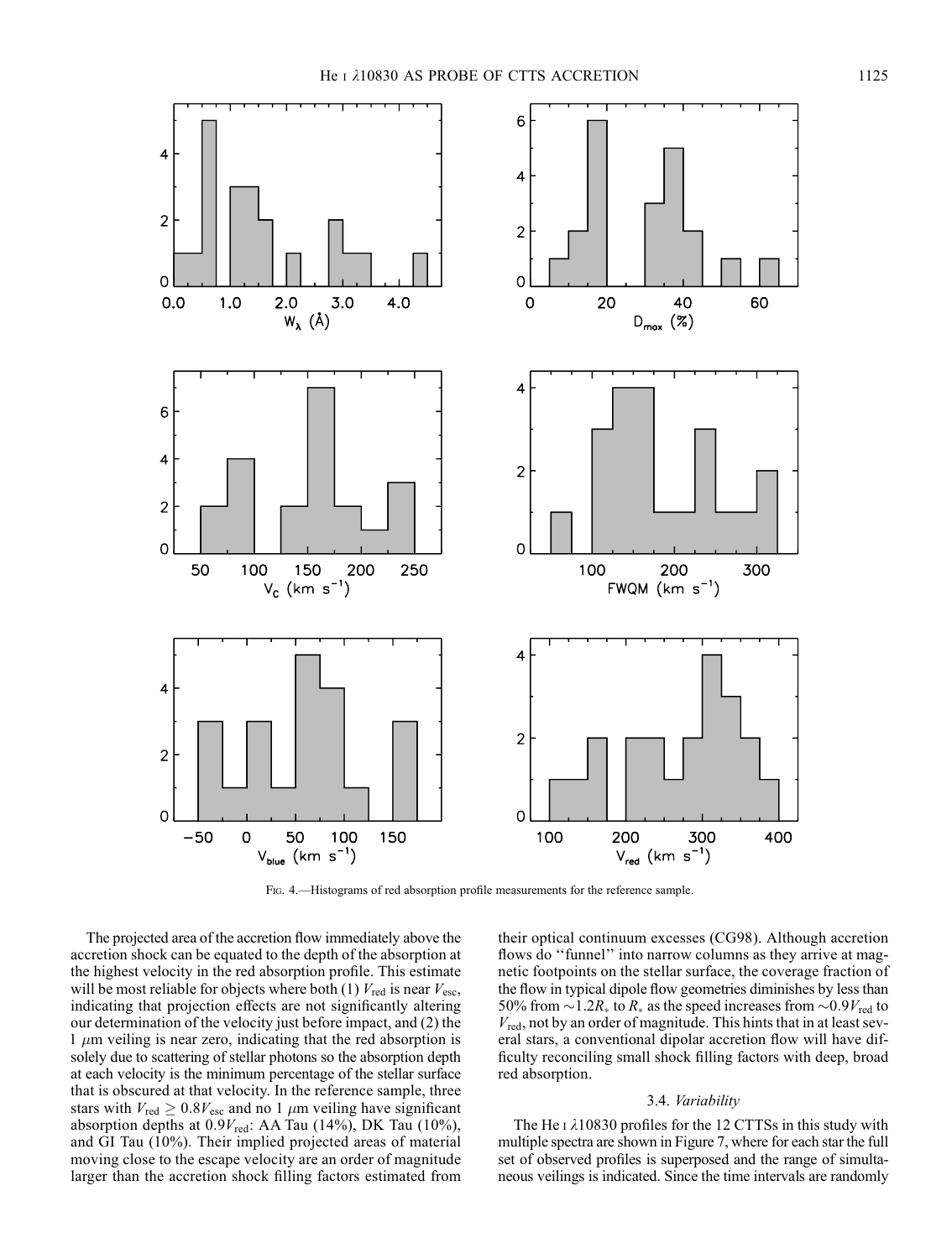TABLE 3 Maximum Infall Distances and Corotation Radii

| Object<br>(1) | $V_{\text{red}}$<br>(2) | $V_{\rm esc}$<br>(3) | $V_{\text{red}}/V_{\text{esc}}$<br>(4) | $R_{\rm red}{}^{\rm a}$<br>(5) | $R_{\rm co}$ <sup>b</sup><br>(6) | $R_{\rm red}/R_{\rm co}^{\rm c}$<br>(7) |
|---------------|-------------------------|----------------------|----------------------------------------|--------------------------------|----------------------------------|-----------------------------------------|
| AA Tau        | 310                     | 390                  | 0.79                                   | 2.7                            | 8.7                              | 0.3                                     |
| BM And        | 280                     | 510                  | 0.55                                   | 1.4                            | [6.3]                            | [0.2]                                   |
| CI Tau        | 310                     | 370                  | 0.84                                   | 3.4                            | [6.3]                            | [0.5]                                   |
| CY Tau        | 240                     | 310                  | 0.77                                   | 2.5                            | 7.2                              | 0.4                                     |
| DK Tau        | 340                     | 320                  | 1.06                                   | [>8]                           | 6.1                              | [>1.3]                                  |
| $DN$ Tau      | 260                     | 300                  | 0.87                                   | 4.0                            | 5.2                              | 0.8                                     |
| DR Tau        | 320                     | 310                  | 1.03                                   | $\lceil \geq 8 \rceil$         | 5.9                              | [>1.4]                                  |
| DS Tau        | 340                     | 570                  | 0.60                                   | 1.6                            | [6.3]                            | [0.3]                                   |
| FP Tau        | 120                     | 200                  | 0.60                                   | 1.6                            | [6.3]                            | [0.3]                                   |
| GI Tau        | 350                     | 450                  | 0.78                                   | 2.5                            | 8.8                              | 0.3                                     |
| GK Tau        | 220                     | 350                  | 0.63                                   | 1.7                            | 4.8                              | 0.4                                     |
| HK Tau        | 140                     | 320                  | 0.44                                   | 1.2                            | [6.3]                            | [0.2]                                   |
| $LkCa 8$      | 280                     | 370                  | 0.76                                   | 2.3                            | 5.1                              | 0.5                                     |
| RW Aur B      | 330                     | 580                  | 0.57                                   | 1.5                            | [6.3]                            | [0.2]                                   |
| SU Aur        | 150                     | 490                  | 0.31                                   | 1.1                            | 2.3                              | 0.5                                     |
| TW Hya        | 370                     | 520                  | 0.71                                   | 2.0                            | 7.3                              | 0.3                                     |
| UY Aur        | 240                     | 400                  | 0.60                                   | 1.6                            | [6.3]                            | [0.3]                                   |
| UZ Tau E      | 210                     | 340                  | 0.62                                   | 1.6                            | [6.3]                            | [0.3]                                   |
| UZ Tau W      | 170                     | 260                  | 0.65                                   | 1.7                            | [6.3]                            | [0.3]                                   |
| V836 Tau      | 300                     | 440                  | 0.68                                   | 1.9                            | 9.6                              | 0.2                                     |
| YY Ori        | 390                     | 290                  | 1.34                                   | [>8]                           | 4.8                              | [>1.7]                                  |

Nores.—For the reference sample only. Col. (2): Maximum velocity of He I  $\lambda$ 10830 red absorption (km s<sup>-1</sup>). Col. (3): Escape velocity from the stellar surface  $(km s^{-1})$ . Col. (5): Lower limit to maximum distance of infalling material

(R<sub>\*</sub>). Col. (6): Corotation radius (R<sub>\*</sub>).<br><sup>a</sup> Brackets indicate an assumed  $R_{\text{red}} \ge 8R_*$ , since  $V_{\text{red}} > V_{\text{esc}}$ .<br>b Brackets indicate that, since  $P_{\text{rot}}$  and thus  $R_{\text{co}}$  are unknown,  $R_{\text{co}}$  is set to the mean

Brackets indicate uncertainty due to one of the preceding conditions.



Fig. 5.—Velocity at the red edge of the He i  $\lambda$ 10830 absorption ( $V_{\text{red}}$ ) vs. the stellar escape velocity ( $V_{\text{esc}}$ ) for the 21 profiles of the reference sample. The solid line represents  $V_{\text{red}} = V_{\text{esc}}$ , while the dotted lines represent the ratios of  $V_{\text{red}}$  to  $V_{\rm esc}$  for ballistic infall from  $8R_*$ ,  $4R_*$ ,  $2R_*$ , and  $1.1\overline{R}_*$ , assuming  $V_{\rm red} = V_{\rm max}$ .



Fig. 6.—Graphical comparison between  $R_{\text{red}}$ , the minimum distance from the star of the outermost edge of the flow estimated from  $V_{\text{red}}$ , and  $R_{\text{co}}$ , the star-disk corotation radius, for the 12 stars with known  $P_{\text{rot}}$ . Sort is by  $R_{\text{red}}/R_{\text{co}}$ , which decreases from top to bottom. Lower limits to  $R_{\text{red}}$  are indicated by "greater than" symbols.

distributed, ranging from days to years, only very general statements about variability can be made. Three categories of variability are seen: (1) five objects always show redshifted absorption with little variation in the absorption morphology (BM And, UY Aur, LkCa 8, DN Tau, and GI Tau); (2) two objects always show red absorption, but the profile morphology changes dramatically (AA Tau and DK Tau); and (3) five objects have no redshifted absorption at one epoch but do show it at another epoch (DR Tau, GK Tau, TW Hya, CY Tau, and V836 Tau).

The five stars observed at least four times (AA Tau, DK Tau, DR Tau, TW Hya, and UY Aur) can be examined to see whether there is a relation between veiling and the He  $\iota$   $\lambda$ 10830 red absorption. The red absorption equivalent width is plotted against  $r<sub>y</sub>$  for each observation of these five stars in Figure 8. For the star with little change in the morphology of its red absorption (UY Aur), the veiling varies by a factor of 2. For the two stars where redshifted absorption is always present but changes dramatically (AATau and DK Tau), the absorption is strongest when the veiling is lowest (i.e., not detected). For the two stars where redshifted absorption comes and goes (DR Tau and TW Hya), there is no relation between veiling and the strength of the absorption.

Each of the five stars with at least four observations was observed on at least two nights of a three-night run in 2002, providing a look at short-term variability and the possible role of rotation. Data points from this run appear in Figure 8 as open symbols, and the pair of asterisks for TW Hya are from a second set of two consecutive nights 5 years hence, in 2007. The only objects to show much variation over a timescale of days were DR Tau, which showed weak red absorption only on the last of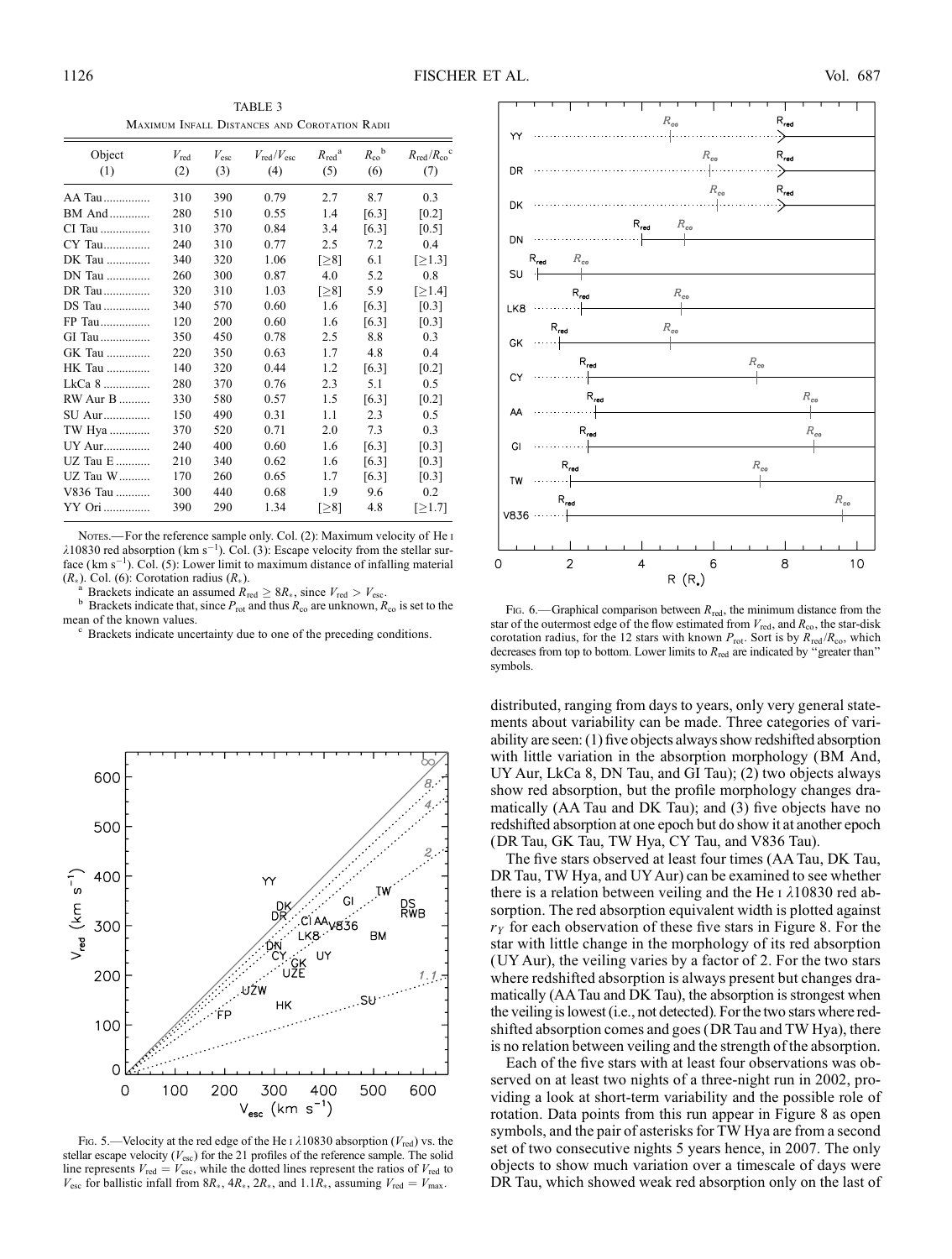

FIG. 7.—Residual He I  $\lambda$ 10830 profiles of the 12 CTTSs that were observed more than once and that show subcontinuum redshifted absorption in at least one observation. The reference sample spectra are shown with thicker lines, and the range of observed  $1 \mu m$  veilings appears in each panel.

three consecutive nights in 2002, and AA Tau, which we now discuss further.

The variability of AA Tau at optical wavelengths has been thoroughly examined in the context of rotational modulation from a misaligned magnetosphere interacting with the inner disk (Bouvier et al. 1999, 2003, 2007b). Briefly, the system is close to edge-on, with an inclination angle of 75°, and the rotation period is 8.22 days. Phase zero corresponds to the epoch of maximum V-band flux, while phase 0.5 is characterized by a reduction in V-band flux due to occultation of the star by a warped disk. Accretion diagnostics are strongest near phase 0.5, with redshifted absorption appearing at H $\alpha$  and H $\beta$  between phase 0.39 and phase 0.52 accompanied by a rise in the optical veiling (measured between 5400 and 6700 Å) from 0.2 at phase zero to between 0.4 and 0.7 during the occultation phase.

To see whether our 1  $\mu$ m data of AA Tau are consistent with this picture, we adopt the 8.22 day rotation period, assign phase 0.51 to HJD 2,453,308 (Bouvier et al. 2007b), and convert our observation dates to rotation phases. Figure 9 shows the He i

 $\lambda$ 10830 and Pa $\gamma$  profiles and veilings for each of our four observations, corresponding to projected phases from  $\sim 0$  to 0.4. The figure also plots the equivalent width of He  $\iota$   $\lambda$ 10830 red absorption against the derived phase, where each point is roughly aligned with its corresponding profiles. While He  $\iota$   $\lambda$ 10830 red absorption appears at all phases, it is weakest near phase zero and increases steadily to phase 0.39. The velocity at the red absorption edge ( $V_{\text{red}}$ ) also varies, increasing from 250 km s<sup>-1</sup> near phase zero to 310 km s<sup>-1</sup> at phase 0.39. In contrast, Pa $\gamma$  shows red absorption only once, close to phase zero, when the  $1 \mu m$  veiling is also highest. If the phasing from the Bouvier epoch is accurate, then the deepest and widest red absorption at He  $\iota$   $\lambda$ 10830 occurs at the phase associated with maximum accretion effects in the optical when the line of sight pierces the disk warp and the accretion shock. However, this then means that the  $1 \mu m$  veiling and the Pa $\gamma$  red absorption are out of phase with respect to optical veilings and profiles. Whether or not this phase projection is accurate, the profile sequence for He I  $\lambda$ 10830 and Pa $\gamma$  provides another illustration of the very different kinds of information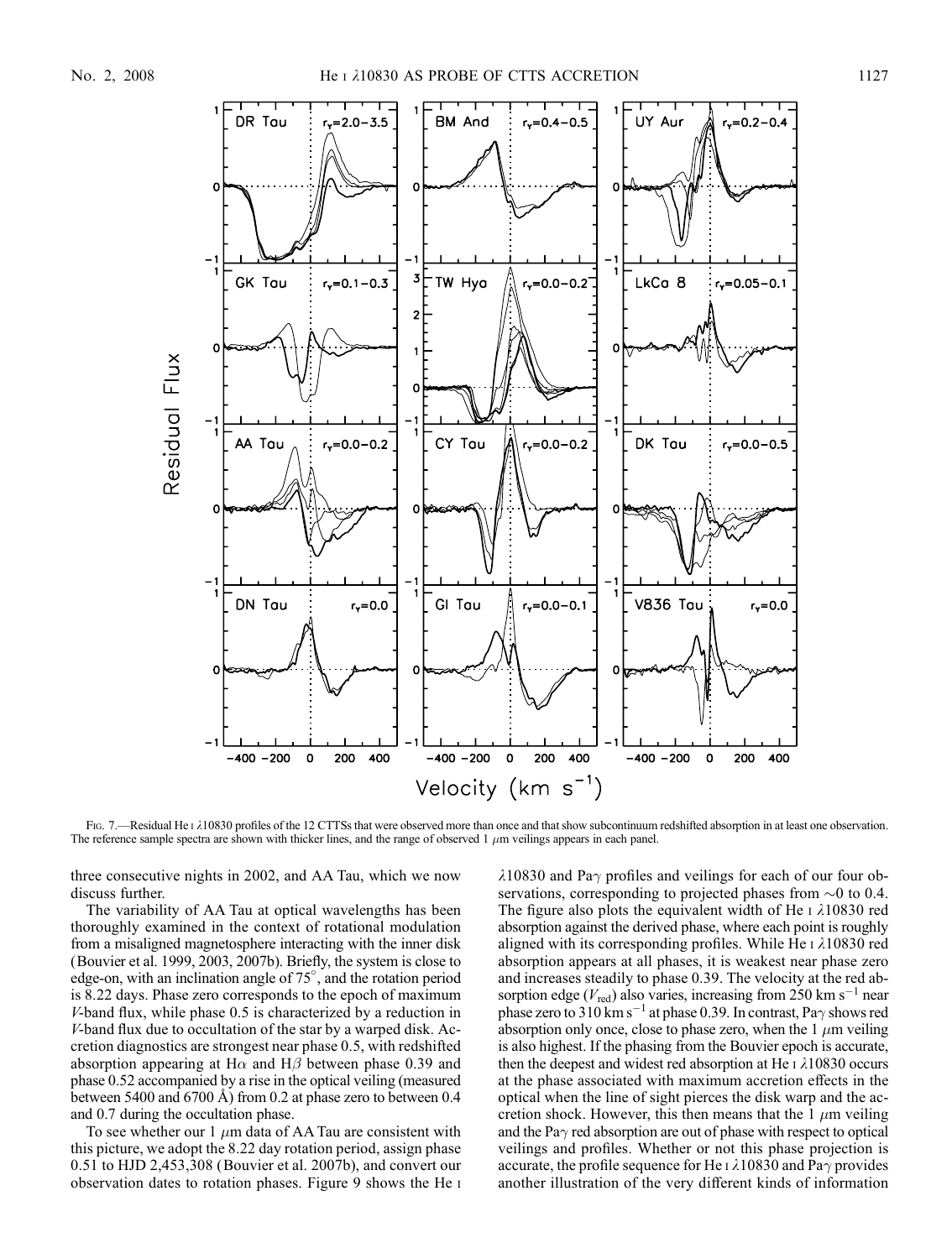

FIG. 8.—Equivalent width of red absorption at He I  $\lambda$ 10830 vs. the 1  $\mu$ m veiling for stars with at least four observations and at least one helium profile with subcontinuum red absorption. Observations on contiguous days are represented by open symbols for 2002 and asterisks for 2007.



FIG. 9.—Relation between red absorption and rotational phase for four spectra of AATau (phased from Bouvier et al. 2007b). The He 1  $\lambda$ 10830 and Pa $\gamma$  profiles of AATau are shown above the corresponding equivalent width of the red absorption at He  $1/\lambda$ 10830 for each phase. Profiles are labeled with the simultaneous 1  $\mu$ m veiling, and their velocity axes run from  $-500$  to 500 km s<sup>-1</sup>. For the helium line, the flux axis runs from  $-1$  to 1, while for Pa $\gamma$ , it runs from  $-0.5$  to 0.5 to elucidate the morphology of the weaker profiles.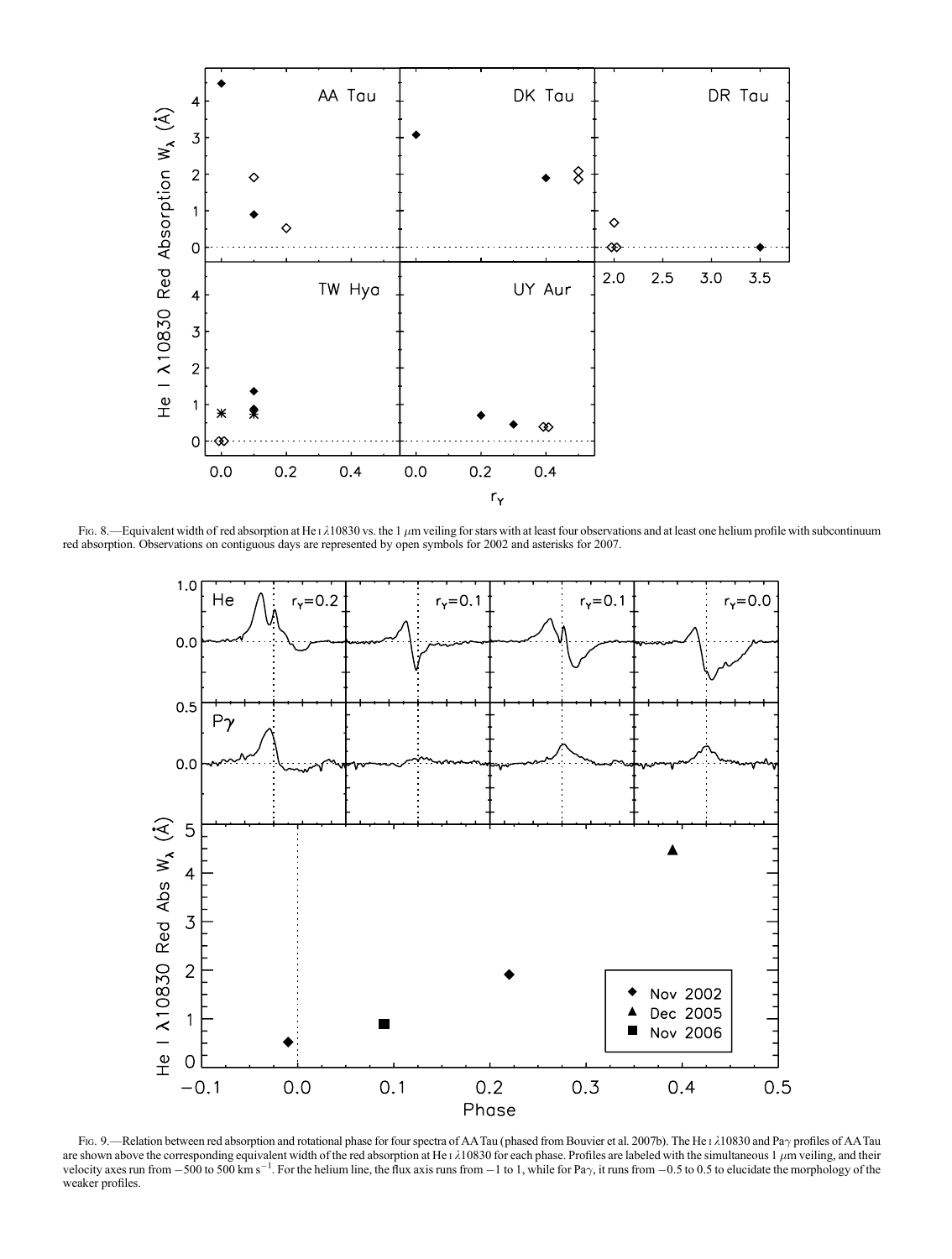about the accretion flow that can be inferred from these two lines. Clearly, time-monitoring studies at  $1 \mu m$  will be revealing.

# 4. SCATTERING MODELS AND COMPARISON TO OBSERVATIONS

Radiative transfer models of hydrogen lines arising in the accretion flow (Muzerolle et al. 2001; Symington et al. 2005; Kurosawa et al. 2006, 2008) have been successful in reproducing general characteristics of these lines in some stars. However, the models assume that all of the hydrogen emission arises in the funnel flow, they depend on an assumed temperature in the flow that is not well understood, and they are limited in their ability to constrain the accretion geometry. In this section, we take a new approach to understanding CTTS accretion flows, modeling the scattering of continuum photons by He  $\iota$   $\lambda$ 10830 in the infalling gas. The lower level of the He I  $\lambda$ 10830 transition (2s  $^3$ S) is 21 eV above the ground state, restricting its formation to regions near the star where the ionizing photon flux is high. Further, since the only permitted transition downward from the upper level  $(2p^{-3}P^{\circ})$  is emission of a  $\lambda$ 10830 photon, we model this line as resonance scattering.

We first lay out the assumptions of our model, in which the accretion geometry is the commonly adopted dipolar flow, a geometrically flat disk is truncated by the innermost field lines, and all accreting field lines terminate in an accretion shock of uniform temperature at the stellar photosphere that generates a continuum excess observable as veiling. We then compare profiles generated from these models to the observed He  $\text{I}$   $\lambda$ 10830 red absorption profiles. The basic dipolar flow is found lacking in a significant number of objects, so we then explore modifications to this geometry that better explain these observations.

#### 4.1. Basic Dipolar Flow

We first consider an axisymmetric dipolar field in which the stellar magnetic and rotational axes are aligned and an opaque accretion disk extends from an initial radius  $R_i$  to infinity in the equatorial plane. The outline of the overall structure of accretion from the disk to the star is completely specified by two parameters, although there is some flexibility in which two parameters we choose. One pair is  $R_i$  and  $R_f$ , which indicate the range in radial distance from the star, i.e.,  $R_i \le R \le R_f$ , over which the dipolar field lines that participate in accretion are distributed over the disk. Alternatively, we can specify  $\theta_i$  and  $\theta_f$ , which mark the range in polar angle, i.e.,  $\theta_f \le \theta \le \theta_i$  and  $(\pi - \theta_i) \le \theta \le (\pi - \theta_f)$ , where the same field lines are distributed at the stellar surface. The relation between the two pairs is apparent from the dipolar field structure, which stipulates that

$$
R_{i,f} = R_{*}/\sin^{2}\theta_{if}.
$$
 (3)

A third pair of parameters is F and  $R_0$ , where  $F = \cos \theta_f \cos \theta_i$  is the fraction of the stellar surface outlined by the above field lines and  $R_0 = R_*/\sin^2\theta_0$ , with  $\cos\theta_f - \cos\theta_0 = \cos\theta_0 - \cos\theta_0$  $\cos \theta_i$ , marks the approximate median radius of where the accretion flow originates in the disk. The median field line originating at  $R_0$  will thus correspond to a median polar angle on the star of  $\theta_0$ . We find this pair of parameters to be instructive, since if the whole geometric structure is fully occupied by accreting gas, then  $F$  will equal  $f$ , the filling factor of the accretion shock. In this subsection, we consider  $F = f$  and thus use f to indicate both the fraction of the stellar surface outlined by the overall flow structure and the filling factor of shocked gas at the terminus of the accreting field lines, as in previous work by others.

TABLE 4 Model Magnetospheric Geometry Parameters

| $R_0$<br>(1)   | $\theta_0$<br>(2) | $\cal F$<br>(3) | $\int$<br>(4) | $r_Y$<br>(5) | $R_i$<br>(6) | $R_f$ |
|----------------|-------------------|-----------------|---------------|--------------|--------------|-------|
|                |                   |                 |               |              |              | (7)   |
|                |                   |                 | Undiluted     |              |              |       |
| $\mathfrak{D}$ | 45                | 0.01            | 0.01          | 0.06         | 1.97         | 2.03  |
|                |                   | 0.05            | 0.05          | 0.33         | 1.87         | 2.16  |
|                |                   | 0.10            | 0.10          | 0.70         | 1.76         | 2.34  |
| 4              | 30                | 0.01            | 0.01          | 0.06         | 3.87         | 4.14  |
|                |                   | 0.05            | 0.05          | 0.33         | 3.42         | 4.85  |
|                |                   | 0.10            | 0.10          | 0.70         | 2.99         | 6.22  |
| 8.             | 20.7              | 0.01            | 0.01          | 0.06         | 7.44         | 8.65  |
|                |                   | 0.05            | 0.05          | 0.33         | 5.84         | 12.9  |
|                |                   | 0.10            | 0.10          | 0.70         | 4.63         | 34.5  |
|                |                   |                 | Diluted       |              |              |       |
| $\mathfrak{D}$ | 45                | 0.05            | 0.01          | 0.06         | 1.87         | 2.16  |
|                |                   | 0.10            | 0.01          | 0.06         | 1.76         | 2.34  |
|                |                   | 0.20            | 0.01          | 0.06         | 1.58         | 2.87  |
|                | 30                | 0.05            | 0.01          | 0.06         | 3.42         | 4.85  |
|                |                   | 0.10            | 0.01          | 0.06         | 2.99         | 6.22  |
|                |                   | 0.20            | 0.01          | 0.06         | 2.42         | 15.0  |
| 8              | 20.7              | 0.05            | 0.01          | 0.06         | 5.84         | 12.9  |
|                |                   | 0.10            | 0.01          | 0.06         | 4.63         | 34.5  |

NOTES.—Col. (1): Fiducial disk coupling radius  $(R_*)$ . Col. (2): Stellar impact angle in degrees from the pole. Col. (3): Fraction of the star over which the full range of magnetospheric footpoints is distributed. Col. (4): Filling factor of accretion shocks on the stellar surface. Col. (5): Approximate 1  $\mu$ m veiling (eq. [4]). Col. (6): Innermost radius at which accreting material leaves the disk, as well as the disk truncation radius  $(R_*)$ . Col. (7): Outermost radius at which accreting material leaves the disk  $(R_*)$ .  $R_i$  and  $R_f$  follow directly from  $R_0$  and  $F$ .

The modeled values of  $R_0$  and f are chosen to sample the full range of plausible accretion flow sizes and filling factors. The values of  $R_0$ , taken to be  $2R_*$ ,  $4R_*$ , and  $8R_*$ , are consistent with the understanding that the accretion flow arises near the star-disk corotation radius (Ghosh & Lamb 1978; Königl 1991; Shu et al. 1994). The values of  $f$ , taken to be 0.01, 0.05, and 0.1, cover the range found from shock models of CG98. The top section of Table 4 lists the nine modeled combinations of  $R_0$  ( $\theta_0$ ),  $f = F$ ), and the associated ranges  $(R_i, R_f)$  over which material leaves the disk. These configurations are visualized in Figure 10. (The bottom section of the table lists cases with  $F \neq f$ , which are explored beginning in  $\S$  4.2.) Three cases correspond closely to geometries used in previous models of magnetospheric accretion (Muzerolle et al. 2001). The case with  $R_0 = 4R_*$  and  $f = 0.01$  approximates their SN (small/narrow) case, the case with  $R_0 = 4R_*$  and  $f =$ 0:05 approximates their SW (small/wide) case, and the case with  $R_0 = 8R_*$  and  $f = 0.01$  approximates their LW (large/wide) case.

For each model the veiling  $r_{\lambda}$  from the associated accretion shock, defined as the ratio of the continuum excess flux  $F<sub>v</sub>$  to the stellar flux  $F_*$ , is determined by the blackbody temperatures of the star and hot gas from the shock, the magnitude of  $f$ , and the viewing angle. In all cases we assume a  $T_* = 4000$  K blackbody for the stellar continuum and a  $T_v = 8000$  K blackbody for the continuum from the accretion shock. This is a typical value found by CG98 from continuum excesses shortward of  $0.5 \mu m$ , although values as high as 10,000 K or as low as 6000 K are sometimes indicated. The veiling at wavelength  $\lambda$  is

$$
r_{\lambda} \equiv \frac{F_v}{F_*} \approx \frac{I_{\lambda}^{\rm bb}(T_v)}{I_{\lambda}^{\rm bb}(T_*)} \left(\frac{f}{1-f}\right),\tag{4}
$$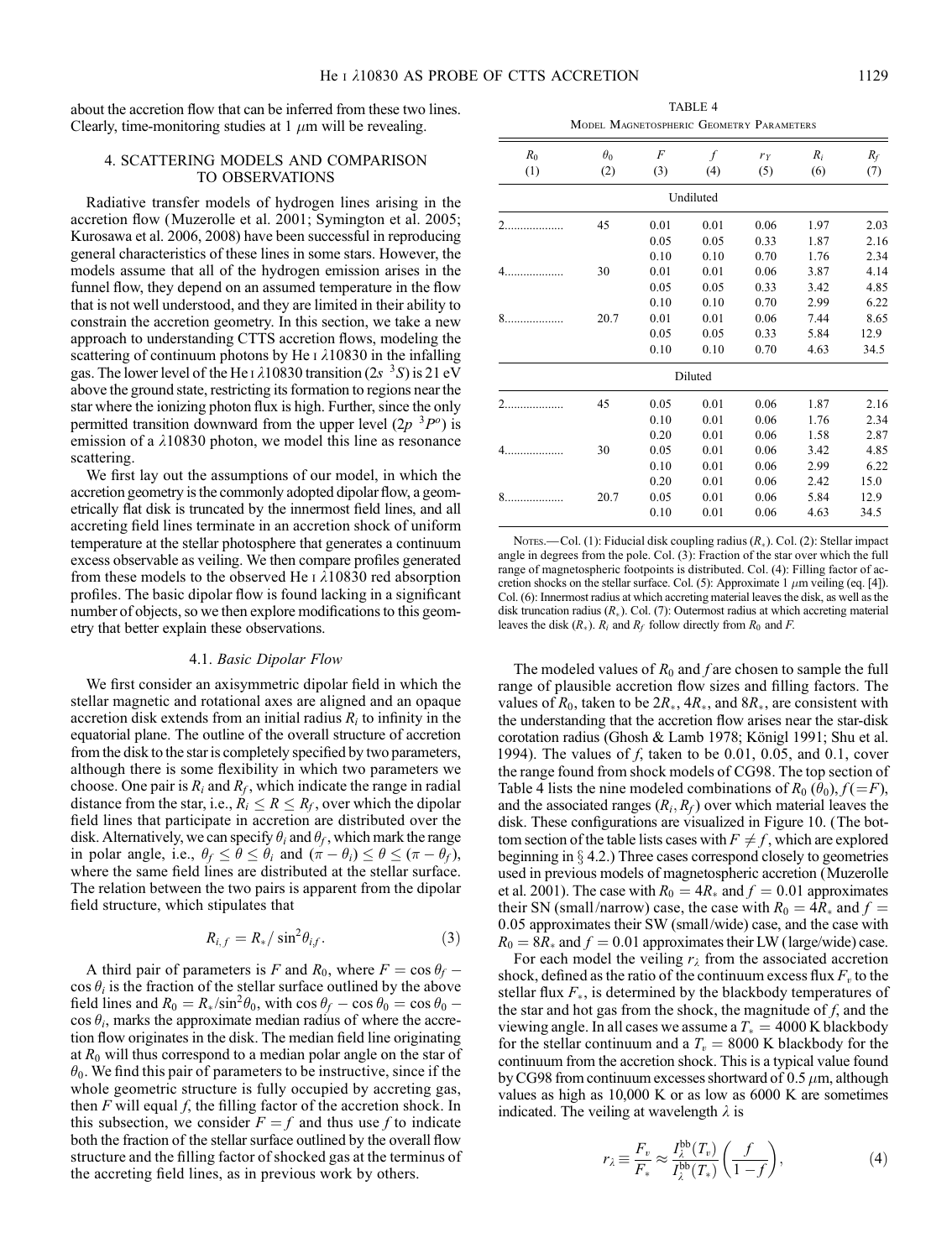

Fig. 10.—Schematic representations of accretion geometries used in scattering calculations for dipoles with  $F = f$ . The star is shown by black shading, the accretion flows are shown by gray shading, and the disk is shown by the solid line in the equatorial plane. Each column shows a different  $R_0(\theta_0)$ , and each row shows a different f with a corresponding  $r_Y$ . We note that in the extreme case of  $R_0 = 8R_*$  and  $f = 0.1$ , the accreting field lines thread the disk out to 35 $R_*$ , so the shading in the bottom right panel extends far beyond the figure boundary.

where the approximate equality arises from setting the ratio of the projected areas of the two continua perpendicular to the line of sight, which depends on viewing angle, to simply  $f/(1-f)$ . Over the full range of viewing angles, the observed  $r_{\lambda}$  for the same f can vary by a factor of a few (see  $\S$  4.1.1).

The approximate value for  $r_Y$  from equation (4), without including the effect of viewing angle, is identified in Figure 10 for each of the three values of  $f$ . With our assumed temperatures, the ratio of the blackbody intensities from the veiling continuum and the photosphere  $I_{\lambda}^{\rm bb}(T_v)/I_{\lambda}^{\rm bb}(T_*)$  is 24.5 at  $\lambda = 5700$  Å and 6.3 at  $\lambda = 1.08 \ \mu \text{m}$ , so that for a typical observed  $f = 0.01$ , the approximate veilings at these wavelengths are  $r_V = 0.25$  and  $r_Y =$ 0.06. The corresponding ratio of  $r_V/r_V \sim 4$  is preserved for all f and is independent of viewing angle.

The velocity of the flow has contributions from both free fall and rotation. The free-fall speed at a distance  $r$  from the star along a field line threading the disk at  $R$  is given by equation (1). Since the gas follows the field lines, the velocity vector takes the form

$$
\mathbf{v}_{\rm ff} = -v_{\rm ff} \left[ \frac{3q^{1/2}(1-q)^{1/2}\hat{\boldsymbol{\rho}} \pm (2-3q)\hat{\boldsymbol{z}}}{(4-3q)^{1/2}} \right] \tag{5}
$$

(Calvet & Hartmann 1992; Hartmann et al. 1994). Here  $q = \sin^2 \theta$ , and  $(\hat{\rho}, \Phi, \hat{z})$  are unit vectors in the cylindrical coordinate system. Above the equatorial plane, the plus sign applies, while below the equatorial plane, the minus sign applies so that the flow is always from the disk to the star.

For the rotational component of the flow, the magnetosphere is assumed to rotate rigidly with velocity

$$
\boldsymbol{v}_{\phi} = v_* \frac{\rho}{R_*} \hat{\boldsymbol{\Phi}}, \tag{6}
$$

where  $v_*$  is the rotation speed of the star at its equator, assumed here to be  $0.05V_{\text{esc}}$ , or 15 km s<sup>-1</sup> when  $V_{\text{esc}} = 300 \text{ km s}^{-1}$ , a typical value for TTSs (Rebull et al. 2004 and references therein), and  $\rho$  is the cylindrical radial distance of a point from the rotation axis. Since the rotational motion is for the most part transverse to the line of sight for the absorbing gas seen projected in front of the star, it has a very small effect on the absorption part of the line profile.

The flow scatters continuum photons, which arise from the star and the accretion-heated photosphere. To maximize the red absorption, the  $\lambda$ 10830 transition in the accreting flow is assumed to be optically thick. A rectangular line absorption profile with a  $10 \text{ km s}^{-1}$  half-width is adopted to account for thermal and turbulent broadening. Thus, if a particular ray from a point on the stellar surface intersects the accreting flow such that the projection of the gas velocity along the ray extends from  $v_{\text{min}}$  to  $v_{\text{max}}$ , then continuum photons from  $(v_{\text{min}} - 10 \text{ km s}^{-1})$  to  $(v_{\text{max}} + 10 \text{ km s}^{-1})$ are scattered. Because spontaneous emission is the dominant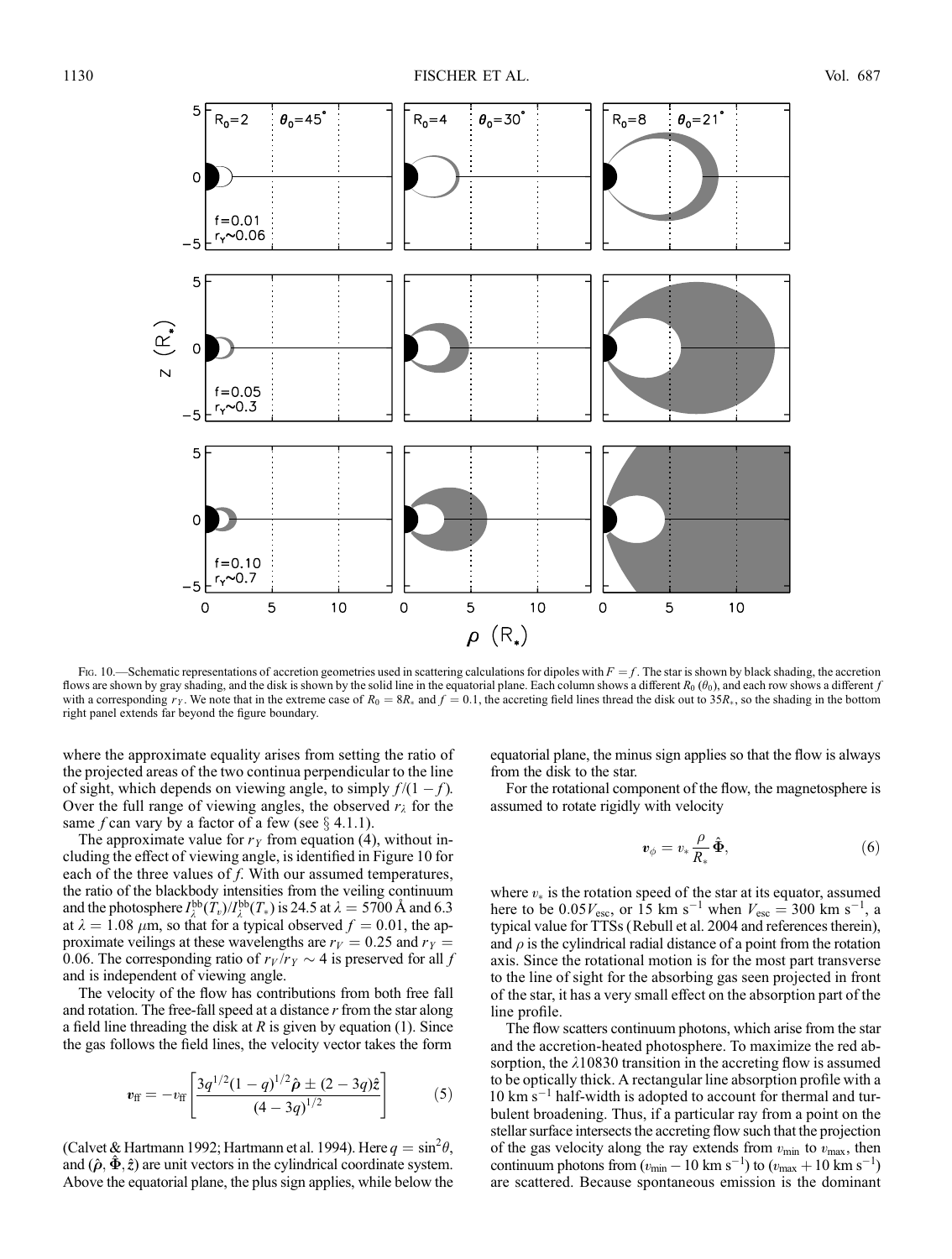

FIG. 11.—Example scattering profile for dipolar infall with  $\theta_0 = 30^\circ$  and  $F =$  $f = 0.05$  (equivalently,  $R_0 = 4R_*$  and  $3.4 < R/R_* < 4.9$ ), viewed from an angle  $i = 60^\circ$ . The emergent profile (black line) is the sum of two components: the profile due to photons from the 4000 K stellar continuum (upper gray line) and the profile due to photons from the 8000 K veiling continuum (lower gray line). The veiling, shown in the lower left, is the ratio of the veiling continuum height to the stellar continuum height. Each component is further made up of two subprofiles: the absorption profile of the continuum (dashed lines) and the emission profile of scattered photons that escape toward the line of sight (dotted lines).

de-excitation route of the  $\lambda$ 10830 upper state (2p  $3P^{\circ}$ ) in comparison with other decay, collisional, or ionization processes, the photon absorption and subsequent reemission is in effect a resonant scattering process if the small fine-structure energy differences among the three sublevels are ignored. Rather than following the photon path in detail (e.g., with a Monte Carlo simulation), we simply assume a single scattering in which the absorbed photon is reemitted isotropically with the appropriate Doppler shift, and it either hits the star, hits the opaque flat disk, or escapes the system. While this is inconsistent with the assumption of an opaque line, we find that the exact contribution to the observed profile from the scattered photons has no significant bearing on our conclusions (see subsequent sections), so the extra effort is unwarranted.

The emergent spectrum at a particular viewing angle  $i$  is made up of photons that, either because they are not absorbed or because they are scattered, escape into a solid angle bin centered on *i*. For a random selection of *i* over  $4\pi$  sr, cos *i* is uniformly distributed. Considering five viewing angles, we choose  $\cos i =$ 0.9, 0.7, 0.5, 0.3, and 0.1, or  $i = 26^{\circ}$ ,  $46^{\circ}$ ,  $60^{\circ}$ ,  $73^{\circ}$ , and  $84^{\circ}$ .

#### 4.1.1. Basic Dipolar Flow: Results

Figure 11 shows an example of the components contributing to the emergent model profile in the case of  $R_0 = 4R_*$  ( $\theta_0 = 30^\circ$ ) and  $f = 0.05$  (3.4  $\le R/R_* \le 4.9$ ), viewed at  $i = 60^\circ$ . The final



Fig. 12.—Scattering profiles for dipolar infall with  $R_0 = 2R_* (\theta_0 = 45^\circ)$  and  $F = f$ . Each row shows a different value of f. Within each row, each panel shows the profile for a different viewing angle and the corresponding 1  $\mu$ m veiling  $r_Y$ . Emergent profiles (black lines) are the sum of the profiles from the stellar continuum (T = 4000 K; *gray lines*) and the veiling continuum (T = 8000 K; *dotted lines*). The optical veiling (at  $\lambda$  = 5700 Å) is approximately 4 times greater than  $r_Y$ .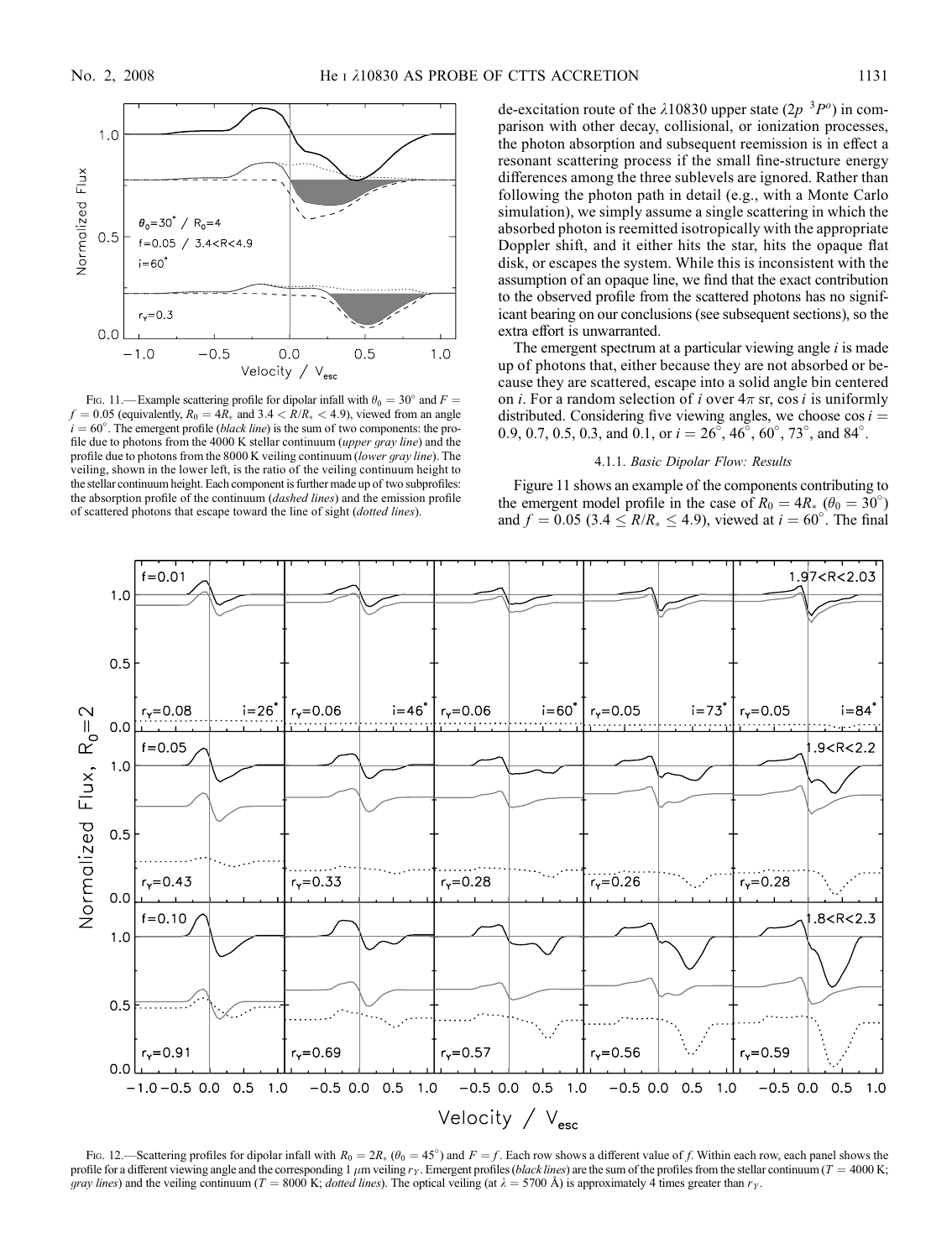

Fig. 13.—Scattering profiles for dipolar infall with  $R_0 = 4R_*$  ( $\theta_0 = 30^\circ$ ) and  $F = f$ , as in Fig. 12.

emergent spectrum *(black line)* is the sum of the contributions from the stellar and the veiling (accretion shock) continua, each shown separately (gray lines). The stellar contribution is the one with a normalized continuum level of 0.78 due to scattering of the 4000 K continuum, while the veiling contribution is the one with a normalized continuum level of 0.22 due to scattering of the 8000 K continuum. The ratio of these two continua,  $0.22/0.78 =$ 0.3, is the 1  $\mu$ m veiling  $r_y$ , also noted in the figure. Each gray line is, further, the sum of two subcomponents. One, shown with dashed lines, is the absorption profile of the respective continuum. The other, shown with dotted lines, is the emission profile, produced by scattered photons that escape toward the specified line of sight. The emission subcomponent is both broad and weak, since scattered photons can be redshifted or blueshifted, and because for each photon absorbed, the ensuing emitted photon may hit the disk or star and not escape. Thus, the filling in of the red absorption by its own associated scattered emission is generally slight.

Figure 11 also illustrates an important aspect of the models: that the redshifted absorption in the emergent profile is affected differently by scattering of the stellar and veiling continua. In this model, with  $\theta_0 = 30^\circ$  and  $i = 60^\circ$ , the line of sight toward the veiling continuum intersects the portion of the accretion flow close to the star where the gas velocity is high (see Fig. 10), and scattering of the veiling continuum produces red absorption that extends from  $0.27V_{\text{esc}}$  to  $0.87V_{\text{esc}}$ . In contrast, the line of sight toward the stellar continuum intercepts portions of the accretion

column with smaller infall speeds, and a smaller velocity component is projected onto the line of sight. The red absorption thus produced ranges from  $\sim 0V_{\text{esc}}$  to 0.74 $V_{\text{esc}}$  and is also shallower than the one from the veiling continuum. The resulting absorption profile is thus complex in shape and broader than either of the two individually, and in this case it has a maximum depth of about 20% into the summed continuum.

Figures 12, 13, and 14 show the full range of model profiles for the three chosen values of  $R_0$ :  $2R_*$ ,  $4R_*$ , and  $8R_*$ , respectively (corresponding to  $\theta_0 = 45^\circ$ ,  $30^\circ$ , and  $20.7^\circ$ ). In each figure, the three rows show (top to bottom) the three selections of  $f = 0.01$ , 0.05, and 0.1. In each row, the five panels show the profiles for the five viewing angles, from  $i = 26^{\circ}$  to 84°. Within each of the 15 panels representing a unique combination of  $f$  and  $i$ , the final emergent profile is shown (solid black curve), along with the separate contributions from scattering of the veiling continuum (*dotted curve*) and the stellar continuum (*solid gray curve*), but not the subcomponents of absorption and scattered emission from each continuum source.

We emphasize the following points from these three figures:

1. When  $f = 0.01$ , the red absorption is dominated by scattering of the stellar continuum, generally showing small absorption equivalent widths and velocity widths. The profiles have a strong dependence on inclination, with shallow absorption at small inclinations and narrow, deeper, low-velocity absorption at high inclinations.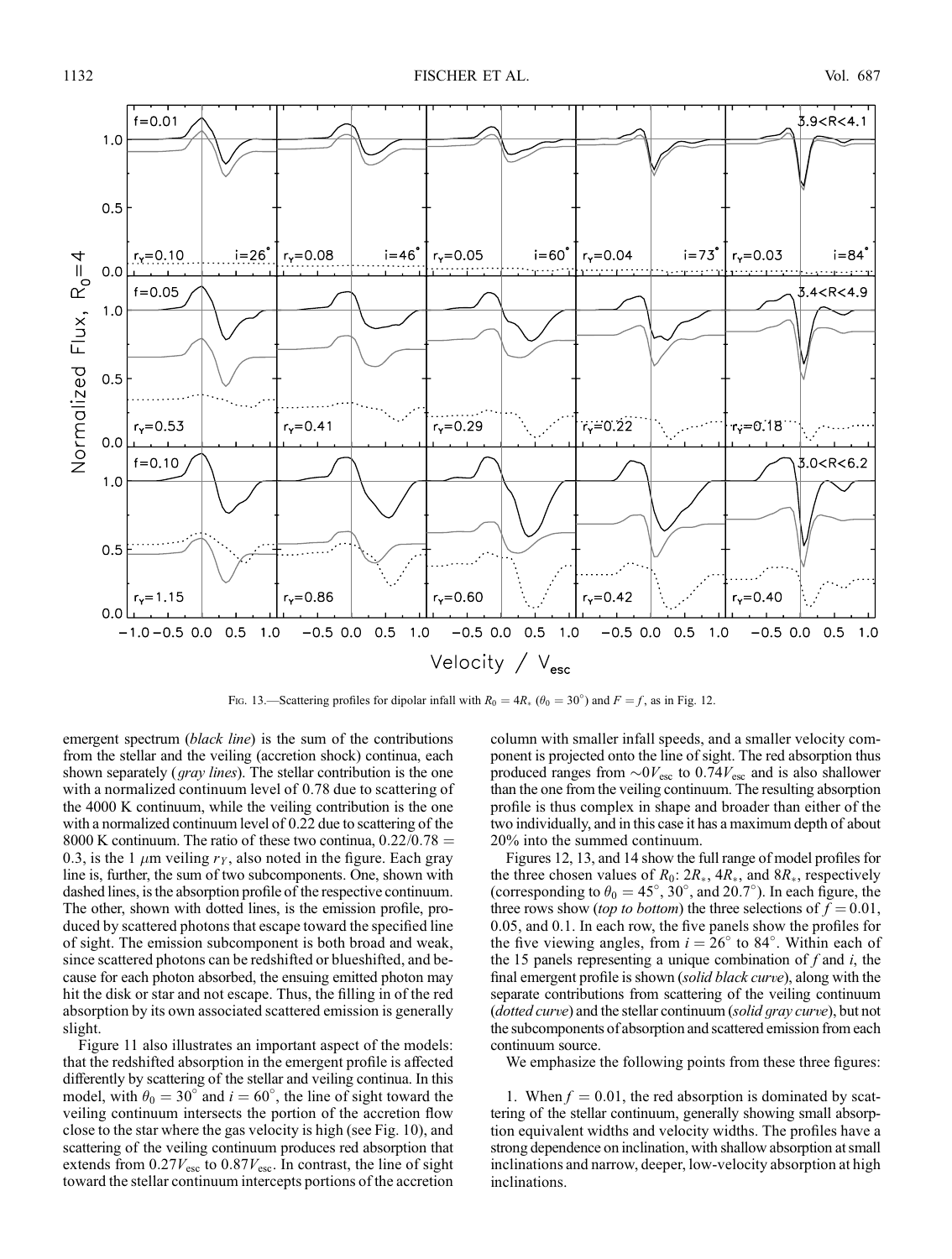

Fig. 14.—Scattering profiles for dipolar infall with  $R_0 = 8R_*$  ( $\theta_0 = 20.7^\circ$ ) and  $F = f$ , as in Fig. 12.

2. The magnitude of the red absorption, measured by either the equivalent width or the maximum depth of absorption, is sensitive to the parameter f. As f increases, there is both an increase in the veiling continuum and an increase in the coverage of accreting field lines projected in front of the stellar surface for a given  $R_0$ , enabling the line of sight to each point on the star to intersect more accreting field lines and hence yield a broader range in the projected velocity of the infalling gas.

3. For a given f, the red absorption is generally stronger at a larger  $R_0$  (smaller  $\theta_0$ ), since the accreting field lines then cover a greater range of solid angles, and the larger span between  $R_i$  and  $R_f$  produces a broader range in gas velocity. However, inclination also plays a role, so that for a given f and  $R_0$ , the strongest absorption occurs at a line of sight *i* that parallels the final part of the trajectory of the accretion flow. From the schematic in Figure 10, it can be seen that for  $\theta_0 = 45^\circ$ , 30°, and 20.7°, the corresponding viewing angle to maximize the red absorption is roughly  $i \approx 84^\circ$ ,  $60^\circ$ , and  $46^\circ$ , respectively. Thus, an increased  $\theta_0$  (smaller  $R_0$ ) requires a higher *i* for strong red absorption. This occurs because the contribution to the absorption from the scattering of the veiling continuum is broadest when viewed in a direction parallel to the flow just before it impacts the star.

4. The observed emission, i.e., the part of the profile above the continuum, is usually weaker than the absorption and is mostly blueshifted. Only in the extreme but unrealistic case when  $R_0 =$ 8 $R_*$  ( $\theta_0 = 20.7^{\circ}$ ) with high f (0.05 or 0.1) and excessive  $R_f$ 

 $(13R_{\ast}$  and  $35R_{\ast}$  for  $f = 0.05$  and 0.1, respectively) does a doublepeaked profile result when viewed close to edge-on. The resulting accretion flow has a large solid angle, and since it is assumed to be in corotation with the star, the rotational broadening is considerable. This situation is included to complete our chosen parameter space and is not realistic.

5. The veiling  $(r_{\lambda})$  from the 8000 K accretion zone depends on f,  $\theta_0$ , and i. The dependence on f is obvious, since  $r_\lambda$  scales almost linearly with  $f$  (eq. [4]). The dependences on  $\theta_0$  and i arise through their influences on the projected area of each continuum source. The parameter  $\theta_0$  signifies the orientation of the veiling continuum, hence its direct effect on the veiled area viewed. Although less sensitive to the viewing angle, the projected stellar continuum area changes because of the presence of the disk extending from  $R_i$  (dependent on  $\theta_0$  and f ) to infinity. For both  $\theta_0 = 20.7^\circ$  and  $30^\circ$ ,  $r_Y$  at a given f drops monotonically as i increases from pole-on to edge-on by factors of 5 and 3, respectively. At  $\theta_0 = 45^\circ$ ,  $r_Y$  varies less, dropping by a factor of 1.6 from  $i = 26^{\circ}$  to 73°, then increasing slightly toward  $i = 84^{\circ}$ . For example, when  $R_0 = 4R_*$  ( $\theta_0 = 30^\circ$ ) and  $f = 0.1$ ,  $r_Y$  ranges from 0.4 to 1.15 and  $r_V$  ranges from 1.5 to 4.5 with viewing angle.

In sum, strong absorption features extending to high velocities, like those observed, require f (and thus  $r_{\lambda}$ ) to be large so the contribution from scattering of the veiling continuum is enhanced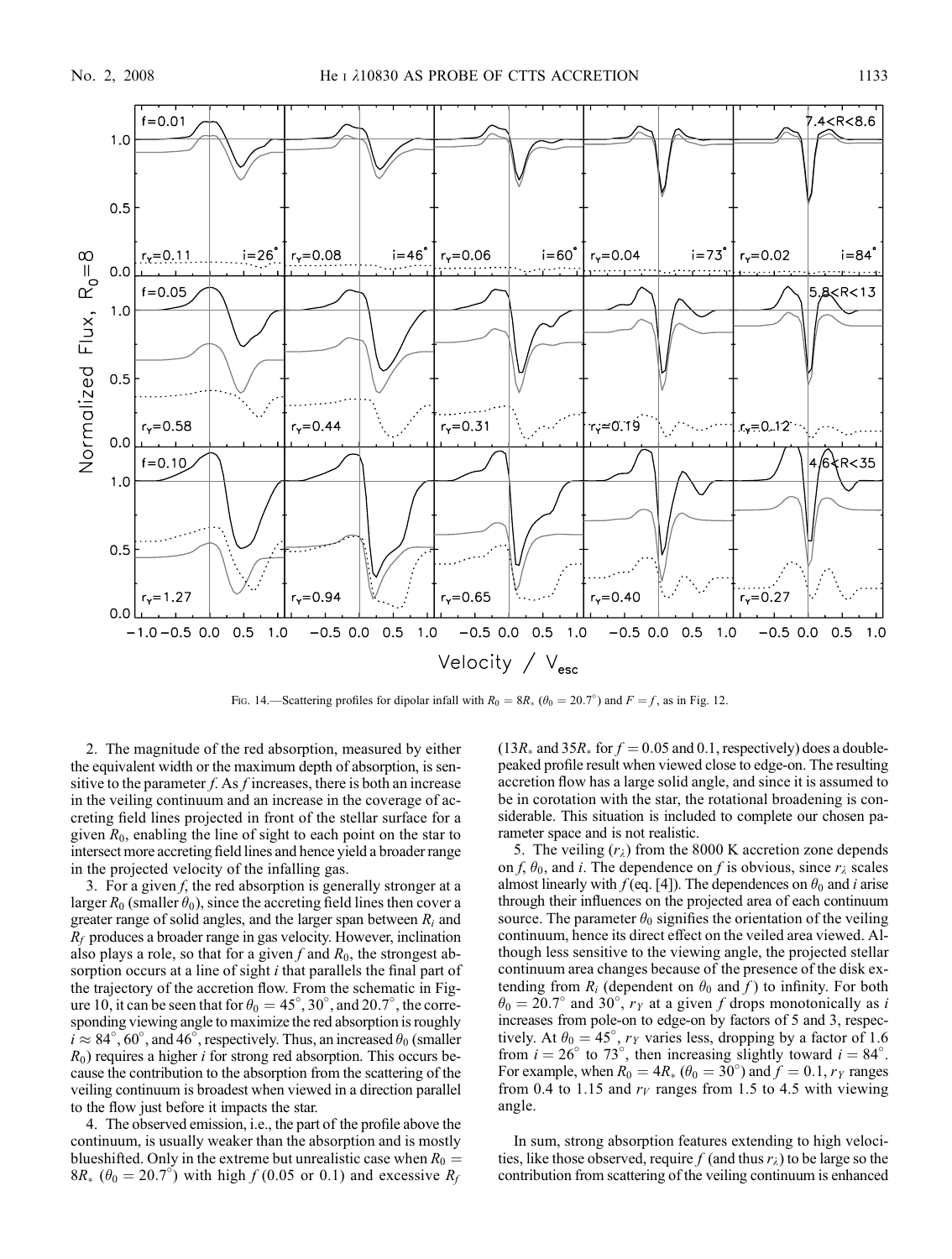

Fig. 15.—Comparison of the red absorption equivalent width (normalized to the escape velocity) to the 1  $\mu$ m veiling (left) and the nonsimultaneous average optical veiling (right; from HEG95) for basic dipolar models and the profiles from the reference sample. The model properties appear as lines connected by symbols. Each symbol type indicates a different  $R_0/\theta_0$ , with circles for  $R_0 = 2R_*$ , asterisks for  $R_0 = 4R_*$ , and diamonds for  $R_0 = 8R_*$ . Each line type indicates a different viewing angle, with solid black for 26°, solid gray for 46°, dotted for 60°, dashed gray for 73°, and dashed black for 84°. Along a line, symbols indicate filling factors  $f = 0.01$ , 0.05, and 0.10, always increasing toward increasing veiling. Since the veiling axes are logarithmic, stars with no detected 1  $\mu$ m veiling are placed at  $r_y = 0.025$ .

and the angular extent of the flow on the star is increased. Strong, broad absorption is also more likely when  $R_0$  is large and the line of sight parallels the accretion flow close to the star. The relation between absorption magnitude and  $r_{\lambda}$  is a crucial test of the dipolar accretion model, as we show in the following subsection when we compare the observations to our model profiles.

#### 4.1.2. Basic Dipolar Flow: Comparison to Observations

In comparing our models with observed profiles, we focus on the red absorption, since the small emission at blueward velocities expected from scattering in the funnel flow will often be overwhelmed by additional sources of emission, such as scattering and in situ emission from a wind. The red absorption is evaluated in context with the observed veiling, which is the basis for evaluating f. It is immediately apparent that there is a mismatch between the model profiles in Figures  $12-14$  and the observed spectra in Figure 2, since the majority of CTTSs are known to have  $f \lesssim 0.01$  (CG98), while model sequences for  $f = 0.01$ (implied  $r_Y \sim 0.06$  and  $r_Y \sim 0.25$ ) have shallow and/or narrow red absorption bearing little resemblance to the ensemble of broad and deep observed He  $\iota$   $\lambda$ 10830 profiles.

A more explicit demonstration of the limitation of the models can be made from a quantitative comparison between the equivalent width and veiling for model and observed profiles. This comparison requires normalizing the observed profiles to their respective escape velocities, since in the models all velocities are in units of the escape velocity. The normalized equivalent width,  $W'_{\lambda} = W_{\lambda}/V_{\text{esc}}$ , has an intuitive interpretation: it is simply the

fraction of the continuum absorbed between rest and the escape velocity, with a value of 1 indicating total absorption over the entire range. Figure 15 compares the normalized red absorption equivalent width  $W'_\lambda$  to  $r_Y$  and  $r_V$  for both models and observations of the reference sample. In the models we have assumed that the excesses at both Y and V arise from an accretion shock that emits an 8000 K blackbody continuum. This is known to be a valid assumption for optical veilings, and while the  $r_V$  data points are not simultaneous with the observed absorption profiles, the fact that all but one of the objects with  $r_Y = 0$  also have low  $r_V$  indicates that this is a reasonable approach. Unless the  $r_V$ values for these objects were all a factor of  $5-10$  higher when the He  $\iota$   $\lambda$ 10830 profiles were obtained than when the HEG95 data were obtained, the two panels together clearly indicate that only a fraction of the observed data lie within the realm of the model results: those with weak red absorption and small veiling or those with modest red absorption and intermediate veiling. There is a glaring discrepancy between models and observations for stars with large  $W'_{\lambda}$  and small  $r_Y$ .

The values for  $W'_{\lambda}$  and the adopted escape velocities  $V_{\text{esc}}$  are listed in Table 5 along with two additional properties of the red absorption: the normalized width and the depth. The normalized full width at quarter minimum, FWQM', is the width measured at one-quarter of the absorption minimum as a fraction of the escape velocity. The depth of the absorption component at  $0.75V_{\text{esc}}$ normalized to 100%,  $D_{0.75}$ , was chosen since it is sensitive to the infall geometry close to the star. As with  $W'_{\lambda}$ , a number of stars indicate a discrepancy with the basic dipole model, where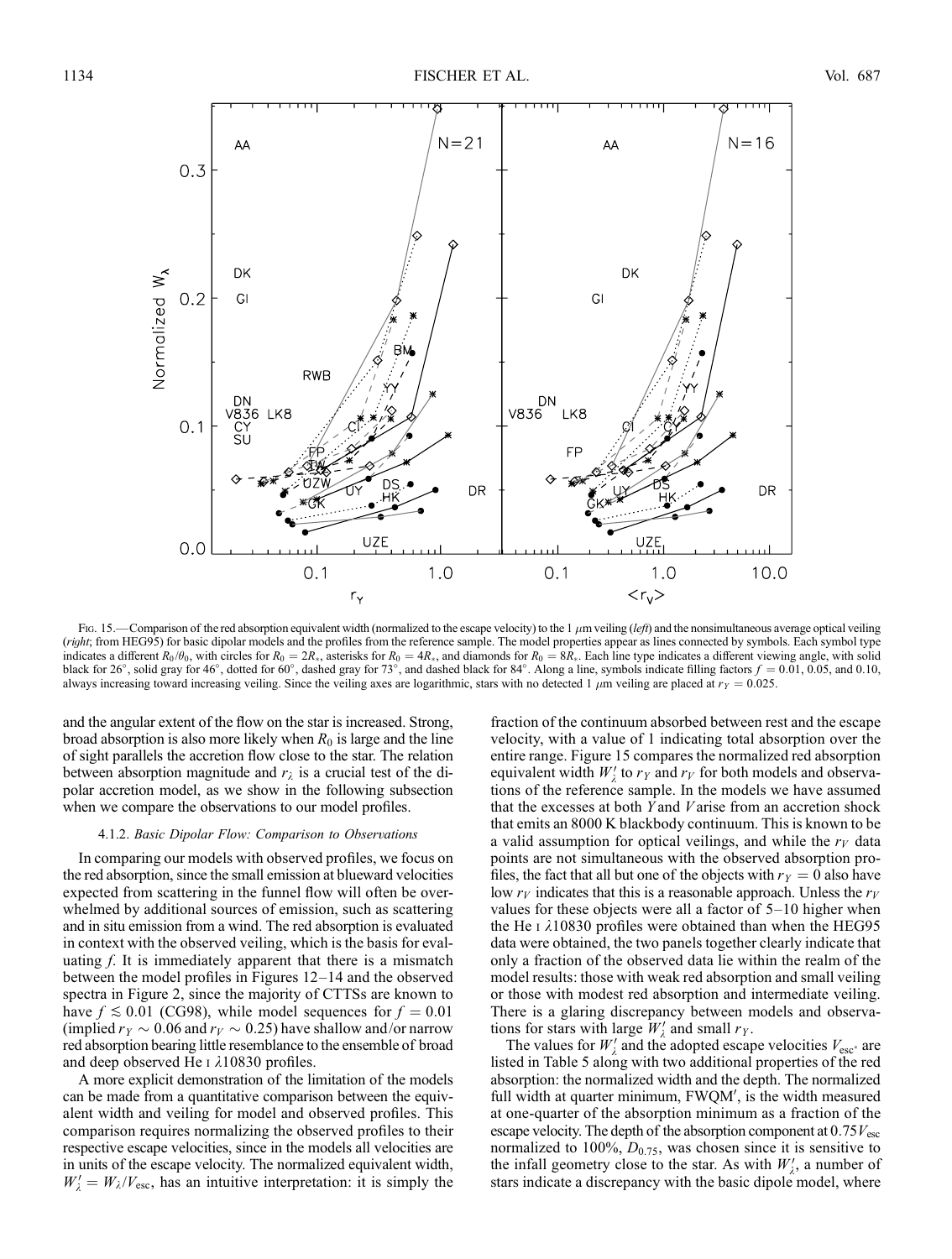TABLE 5 Measurements of Red Absorption in Velocity-normalized He  $\frac{1}{10830}$  Profiles

| $V_{\rm esc^*}^{\phantom{\rm sc^*}a}$<br>(1)<br>(2)<br>(3)<br>(4)<br>390<br>0.32<br>0.79<br>AA Tau<br>510<br>0.16<br>0.53<br>370<br>0.10<br>0.78<br>0.10<br>0.32<br>310<br>0.84<br>$[380]$<br>0.22<br>300<br>0.11<br>0.47<br>DN Tau<br>[360]<br>0.05<br>0.44<br>570<br>0.05<br>0.42<br>200<br>0.08<br>0.60<br>0.20<br>450<br>0.53<br>350<br>0.04<br>0.40<br>320<br>0.05<br>0.31<br>370<br>0.11<br>0.43 | (5)<br>10<br>$\theta$<br>7<br>4 |
|--------------------------------------------------------------------------------------------------------------------------------------------------------------------------------------------------------------------------------------------------------------------------------------------------------------------------------------------------------------------------------------------------------|---------------------------------|
|                                                                                                                                                                                                                                                                                                                                                                                                        |                                 |
|                                                                                                                                                                                                                                                                                                                                                                                                        |                                 |
|                                                                                                                                                                                                                                                                                                                                                                                                        |                                 |
|                                                                                                                                                                                                                                                                                                                                                                                                        |                                 |
|                                                                                                                                                                                                                                                                                                                                                                                                        |                                 |
|                                                                                                                                                                                                                                                                                                                                                                                                        | 14                              |
|                                                                                                                                                                                                                                                                                                                                                                                                        | 11                              |
|                                                                                                                                                                                                                                                                                                                                                                                                        | 10                              |
|                                                                                                                                                                                                                                                                                                                                                                                                        | $\theta$                        |
|                                                                                                                                                                                                                                                                                                                                                                                                        | 3                               |
|                                                                                                                                                                                                                                                                                                                                                                                                        | 6                               |
|                                                                                                                                                                                                                                                                                                                                                                                                        | 0                               |
|                                                                                                                                                                                                                                                                                                                                                                                                        | 0                               |
|                                                                                                                                                                                                                                                                                                                                                                                                        | 5                               |
| 580<br>0.14<br>0.40                                                                                                                                                                                                                                                                                                                                                                                    | $\Omega$                        |
| 490<br>SU Aur<br>0.09<br>0.37                                                                                                                                                                                                                                                                                                                                                                          | $\Omega$                        |
| 520<br>0.07<br>0.33                                                                                                                                                                                                                                                                                                                                                                                    | 1                               |
| 400<br>0.05<br>0.32                                                                                                                                                                                                                                                                                                                                                                                    | 1                               |
| UZ Tau E<br>0.01<br>0.18<br>340                                                                                                                                                                                                                                                                                                                                                                        | 1                               |
| UZ Tau W<br>260<br>0.07<br>0.54                                                                                                                                                                                                                                                                                                                                                                        | 3                               |
| 440<br>0.11<br>0.39                                                                                                                                                                                                                                                                                                                                                                                    | $\overline{c}$                  |
| 0.13<br>0.49<br>[430]                                                                                                                                                                                                                                                                                                                                                                                  | 11                              |

Nores.—For the reference sample only. Col. (2): Adopted escape velocity  $(km s<sup>-1</sup>)$ . Col. (3): Equivalent width of velocity-normalized absorption (dimensionless). Col. (4): FWQM of velocity-normalized absorption (dimensionless). Col. (5): Depth at 75% of the escape velocity as a percentage of the continuum.<br><sup>a</sup> Brackets indicate  $V_{\text{red}}/V_{\text{esc}} > 1$ , so we assume  $V_{\text{esc}} = V_{\text{red}}/0.9$ .

objects with small veiling frequently have both FWQM' and  $D_{0.75}$ much larger than can be accounted for with the models. This is illustrated in Figure 16, which shows the comparison of the velocity-normalized equivalent width, velocity-normalized line

width, and high-velocity depth to  $1 \mu m$  veiling for observations and models. This comparison demonstrates that a fraction of CTTSs with subcontinuum red absorption at He  $\scriptstyle\rm I$   $\lambda10830$  have red absorption that is too strong to be accounted for by magnetospheric accretion in a basic dipole, where the filling factor of the flow on the stellar surface  $F$  is equivalent to the filling factor of shocked gas at the terminus of accreting field lines  $f$ . The observations that present the greatest challenge to the model are those in which the red absorption is strong ( $W'_\lambda \geq 0.1$ ) but the veiling is weak ( $r_Y \leq 0.1$ ). This conclusion is robust, since the models have been constructed to produce maximal red absorption for a given  $R_0$  and f, in that the  $\lambda$ 10830 transition is assumed to be optically thick and the thermal/turbulent broadening has a generous  $10 \text{ km s}^{-1}$  half-width.

This conclusion is not compromised by the choice of 8000 K for the temperature of the shock-heated photosphere. This value corresponds to the low end of the temperature range derived from modeling the SEDs of observed continuum excesses (Hartigan et al. 1991; Gullbring et al. 1998; Johns-Krull et al. 2000). If higher temperatures were assumed, the veiling for a given  $f$ would be even larger, worsening the agreement between the models and the observations. If we adopted the lowest temperature allowed by the SED models of the optical continuum excess,  $T \sim 6000$  K, the associated veiling for a given f would be reduced by  $\sim$ 2 at Y and  $\sim$ 3 at V. Figure 15 demonstrates that shifting all the model results to the left by a factor of 2 in  $r<sub>Y</sub>$  or 3 in  $r_V$  is still insufficient to account for the strong absorption

and low veilings. We thus conclude that those profiles with strong absorption and small veilings lie outside the realm of model results for self-consistent dipole flows.

#### 4.2. Dilution

A simple way to keep the veiling small and yet have the accretion flow project a broad velocity range in front of the star is to let the flow rise over a large range of  $R$  (thus impacting the star over a large range of  $\theta$ ) but to fill the whole enclosed volume only *dilutely* with accreting gas. We now distinguish between  $F$ , the fractional surface area on the star over which the magnetospheric footpoints are distributed, and  $f$ , the fractional surface area on the star occupied by accretion shocks at the base of field lines that carry accreting gas. We define  $f' \equiv f/F$  as the fraction of F occupied by all the accretion shocks. With enough dilution, i.e.,  $f'$  sufficiently small, F can be large enough to provide the areal coverage over a large velocity range that is necessary for broad and deep red absorption, while  $f = Ff'$  can remain small, as required to produce low veiling. One way to achieve this is to postulate a large number of narrow accretion streamlets spatially separated from one another that together impact only a fraction  $f'$ of the outlined area  $F$ . (We assume that the many accretion shocks are dispersed randomly throughout  $F$ .) Then, with an intrinsic thermal or turbulent line broadening of  $\sim$ 10 km s<sup>-1</sup> associated with each streamlet, photons from the star can intersect a sufficient number of streamlets such that the continuum (stellar or veiling) will be absorbed over the full velocity range specified by the parameter  $F$  as though the whole volume were filled.

The concept of many accretion streamlets dilutely filling a volume has the additional advantage of offering a credible explanation for how the lower level of  $\lambda 10830$  (2s <sup>3</sup>S) is populated over all streamlines. With the difficulty of maintaining a temperature high enough ( $\gtrsim 2 \times 10^4$  K) for collisional excitation to the 2s <sup>3</sup>S level in a freely falling gas, it is likely that photoionization is the excitation mechanism. Then, if the source of ionizing photons is the accretion shock itself, the much smaller shocked area of an individual streamlet within a diluted flow, as compared to the shocked area of a single undiluted flow, will enable more ionizing photons to escape from the sides and ionize the gas in other streamlets, even at positions far from the star. Or, if the dominant source of ionizing radiation is located away from the streamlets (e.g., the stellar corona), these photons will be able to penetrate into the volume and ionize individual streamlets as opposed to ionizing just the skin of a single completely filled accretion flow. Thus, many narrow streamlets dilutely filling a large volume not only yield deep red absorption from the large coverage area over a broad velocity range of infalling gas, but they also readily account for the ionization of gas at each location in the flow to produce an optically thick  $\lambda$ 10830 transition over the whole velocity range.

### 4.2.1. Profiles for Wide, Dilutely Filled Flows

We compute scattering profiles for diluted dipole flows for the same three geometries shown earlier, with  $(R_0, \theta_0)$  pairs of  $(2R_*, 45^{\circ})$ ,  $(4R_*^*, 30^{\circ})$ , and  $(8R_*, 20.7^{\circ})$ . We introduce a wider range in  $F$ , from 0.01 to 0.2, although now all the models have  $f = 0.01$ , corresponding to a range in f' from 1 to 0.05. The resulting profiles are shown in Figure 17, and the model parameters are listed in the bottom portion of Table 4. In the figure, the three columns correspond to the three  $R_0$  values, and each row is a common value of  $f'$ . The degree of dilution increases downward in the figure, with the case for no dilution shown in the top row ( $f' = 1$  and  $f = F$ ) repeated from Figures 12–14. In subsequent rows the dilution grows as  $F$  increases to 0.05, 0.1, and finally 0.2. Each panel shows the superposed profiles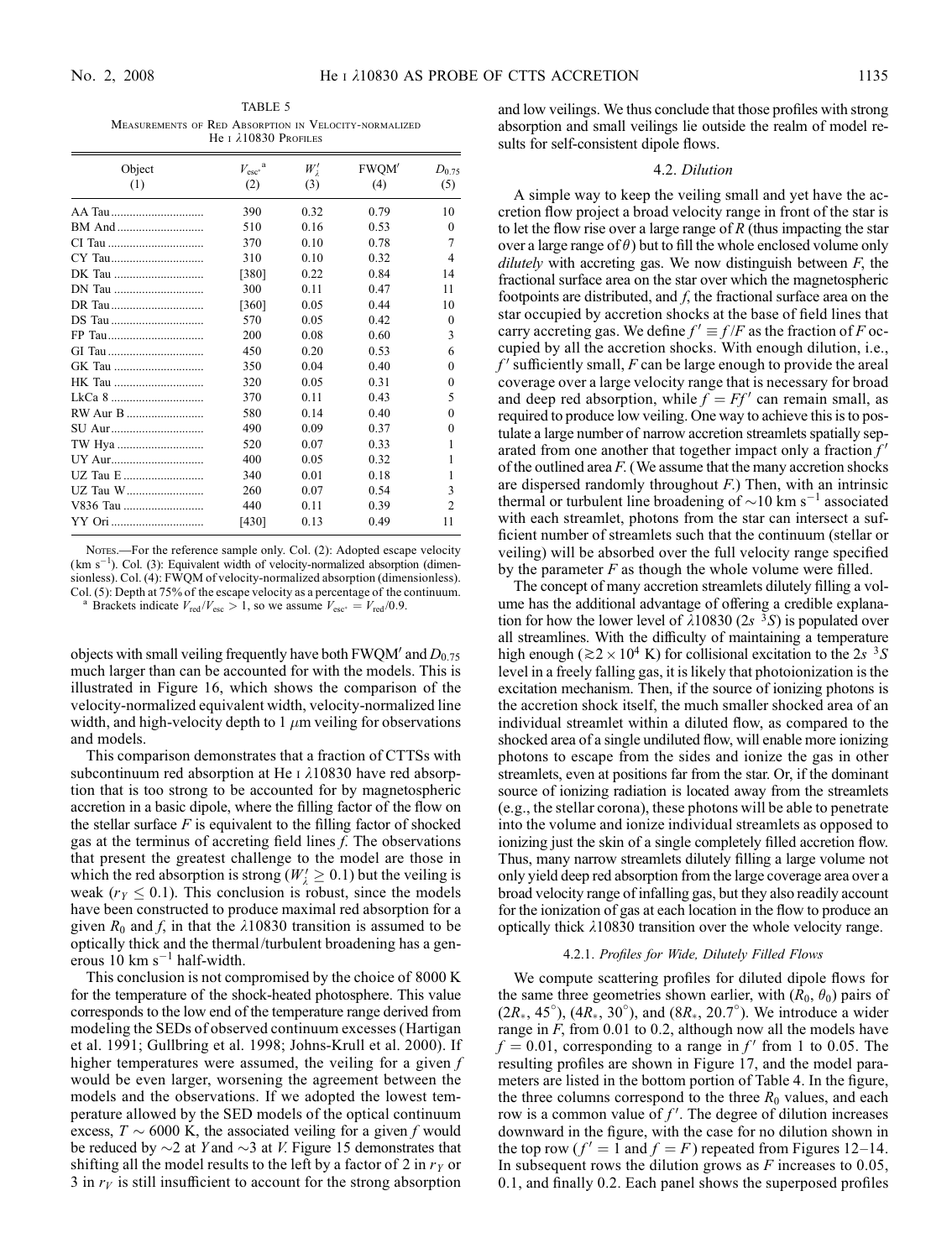

Fig. 16.—Comparison of three properties of the red absorption to the 1  $\mu$ m veiling for basic dipolar models and the 21 profiles from the reference sample. In each column, the observed parameters are the same, but model parameters appear only for the indicated  $R_0/\theta_0$  combination. The model parameters for the three filling factors  $f = 0.01, 0.05$ , and 0.10 at a particular viewing angle are connected by lines, and the correspondence between line type and viewing angle is the same as in Fig. 15. As before, stars with no detected 1  $\mu$ m veiling are placed at  $r_Y = 0.025$ .

for all five viewing angles for each  $R_0$ ,  $f'$  (or F) combination and the corresponding inner and outer radii of the accreting volume,  $R_i < R < R_f$ . Since the effect of the viewing angle on the profile morphology is roughly independent of dilution, the individual viewing angles can be identified by referring to the earlier figures. We highlight the  $i = 60^{\circ}$  profiles with darker lines, since this is the most probable viewing angle.

Although all the profiles in Figure 17 are for  $f = 0.01$ , the associated veilings differ slightly because the accretion-heated area is distributed differently for different values of F and  $\theta_0$ , leading to slightly different projected areas. Nonetheless, in all cases,  $r_Y < 0.11$ . For these small veilings, the absorption, while quite strong when there is significant dilution, is almost entirely due

to scattering of the stellar continuum, in contrast to the undiluted models where large veilings and scattering of the veiling continuum were necessary to produce strong absorption. As dilution increases for a given  $R_0$ , the red absorption becomes increasingly strong and broad, due to the increased areal coverage over a broader range of velocities as the interval between  $R_i$  and  $R_f$ increases. For example, the maximum penetration depth of the red absorption into the continuum,  $D_{\text{max}}$ , increases from 10% to 30% for  $R_0 = 2R_*$  between an undiluted and an  $f' = 0.05$  flow. As before, larger  $R_0$  also increases the areal coverage and thus the depth and breadth of the absorption. For  $R_0 = 4R_*$  and  $F =$ 0.2,  $D_{\text{max}}$  reaches 50% of the stellar continuum for all viewing angles. In the unrealistic case of  $R_0 = 8R_*$  and  $F = 0.1$ , where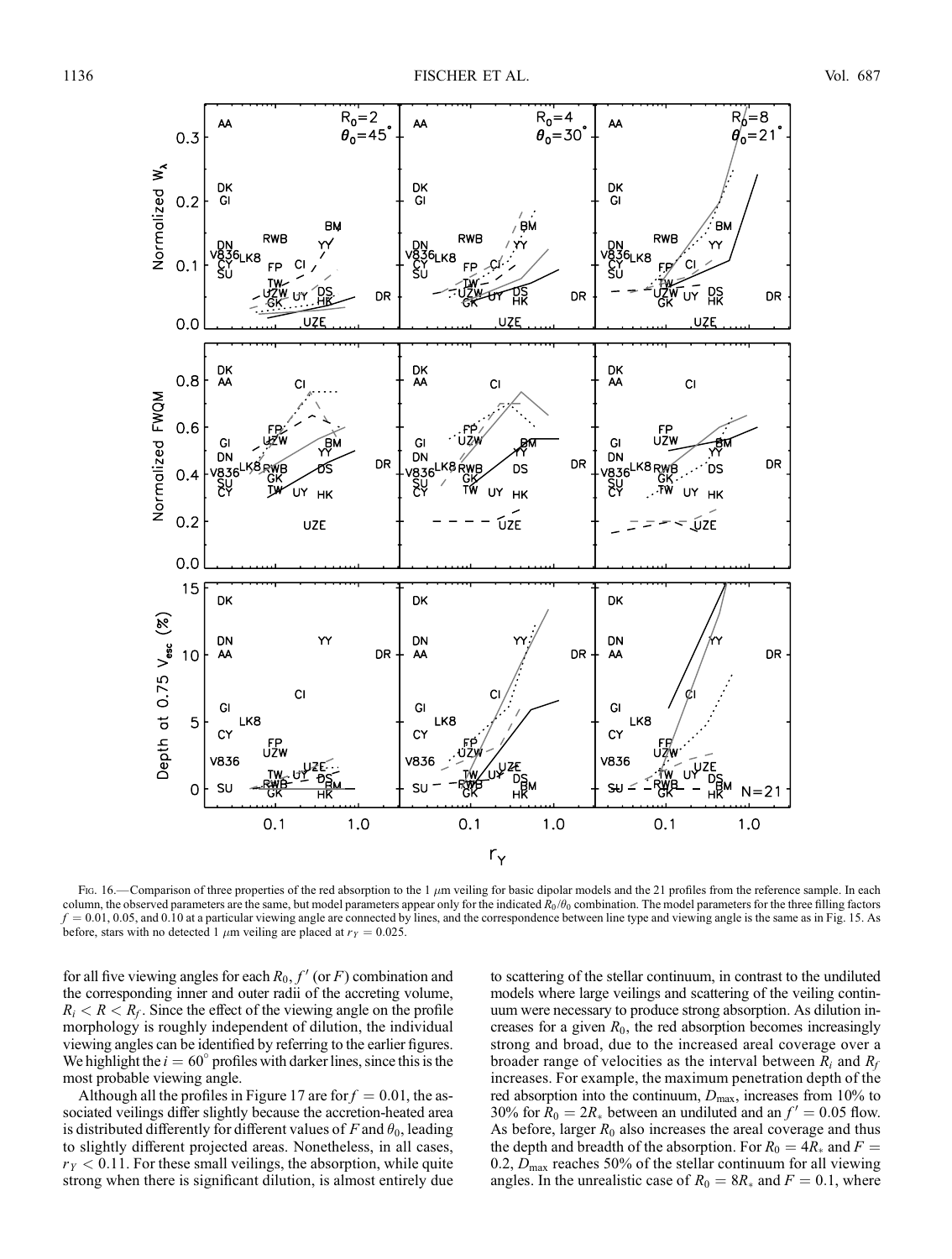

Fig. 17.—Red side of scattering profiles for a series of "diluted" dipoles, all with  $f = 0.01$  ( $r_Y \le 0.11$ ) but with F ranging from 0.01 (top row) to 0.2 (bottom row). From left to right, columns correspond to  $R_0 = 2R_*, 4R_*,$  and  $8R_*,$  and the range of R for each F is specified. The profile sequences for each panel correspond to viewing angles of 26°, 46°, 60° (black line), 73°, and 84°. The top row, with  $F = f = 0.01$ , corresponds to the models shown in the top rows of Figs. 12–14. For comparison with observations, dotted horizontal lines mark depths of 20% and 30%, and dotted crosses mark a depth at  $V/V_{\text{esc}} = 0.75$  ( $D_{0.75}$ ) of 10%.

 $R_f$  extends to 35 $R_*$ ,  $D_{\text{max}}$  can be 70% of the stellar continuum. However, for flows confined to maximum sizes on the order of corotation, the deepest penetrations are about 50% of the stellar continuum.

#### 4.2.2. Further Comparison to Observations

By introducing the concept of a diluted dipole, where field lines carrying accreting gas only dilutely fill the volume occupied by a wide magnetosphere, we can simultaneously generate deep and broad red absorption features while maintaining small filling factors for hot accretion shocks with  $f \sim 0.01$ . This is the empirical regime in Figure 15, where dipolar models with  $f = F$  are unable

to account for stars with both strong absorption (large  $W'_{\lambda}$ ) and very low veiling  $(r_Y \sim 0)$ . We compare observed and model profiles for a few individual stars in Figure 18, in four cases for undiluted, fairly narrow dipoles for stars with  $r_Y$  ranging from 0 to 0.4 and in two cases for wide, diluted dipoles with  $r_Y \sim 0$ , where we have rescaled the model profiles to the escape velocity of each star. Since we have not computed a large grid of models, the magnetospheric properties listed for each fit are not intended to be predictions for a particular star. However, this fitting procedure shows that weaker red absorption can be reasonably described by basic undiluted models with a small range of origination radii in the disk, where veilings  $r_Y$  from 0 to 0.4 can be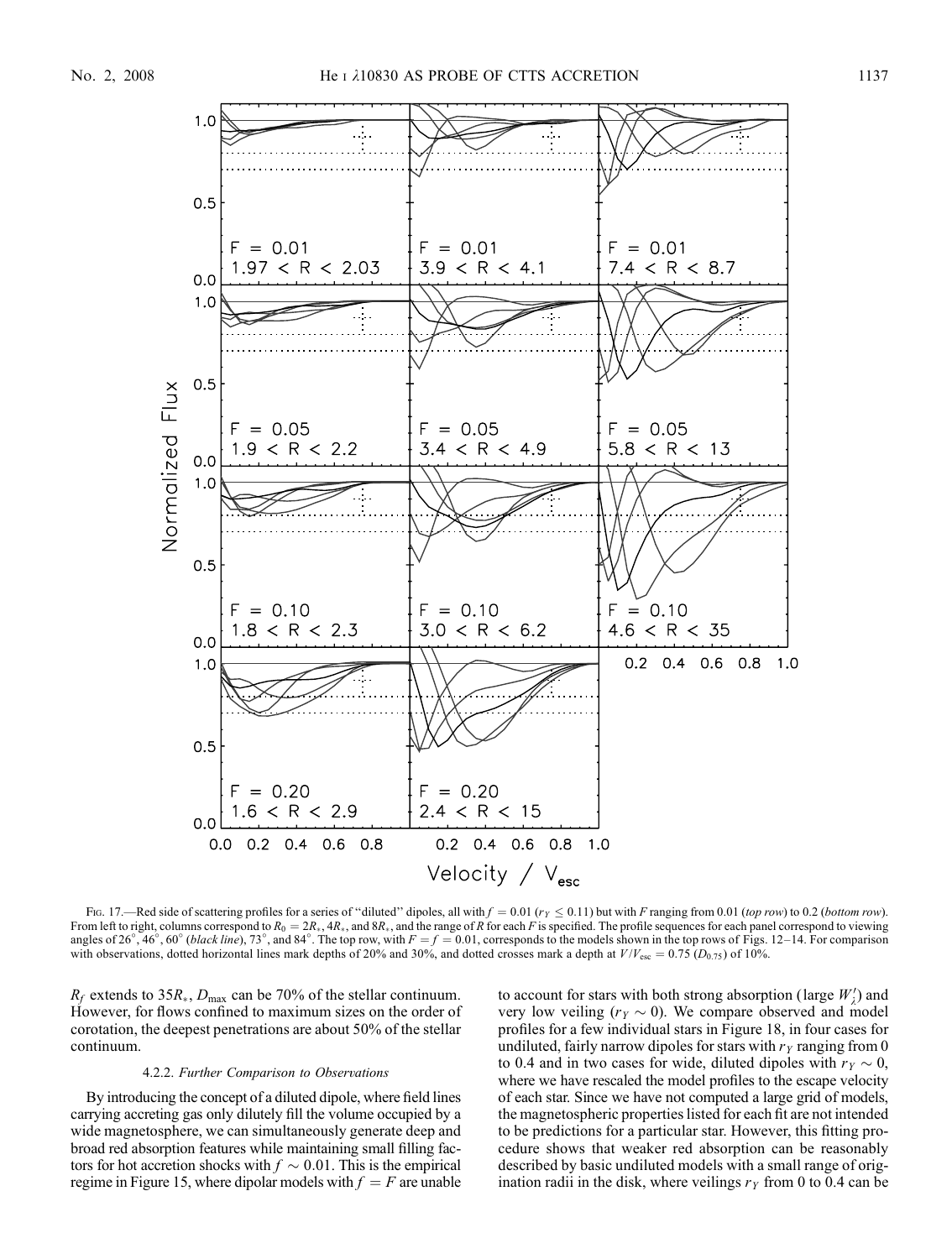

Fig. 18.—Examples of least-squares fits of dipolar model profiles (gray lines) to selected observations (black lines), with the stellar escape velocities marked by short vertical lines. The top four panels use dipoles with  $F = f$ , and the corresponding f,  $r<sub>N</sub>$ , and i are shown. The bottom two panels have strong red absorption and no detected veiling; they are well fit by extended dilute dipolar models  $(R_0 = 4R_*, F = 0.2$  for GI Tau;  $R_0 = 4R_*, F = 0.1$  for V836 Tau). Since processes other than scattering by the accretion flow can be important at low velocities, points with  $V/V_{\text{esc}} \le 0.1$  are ignored in the fitting procedure.

consistently modeled with an appropriate choice of  $f$  and the red absorption can include scattering contributions from both stellar and accretion shock continua. Similarly, strong red absorption in stars with low veilings can be well fit by dilutely filled flows with small  $f$  but a wide span of origination radii in the disk, resulting in a large projected area of accreting gas for the scattering of the stellar continuum.

The overall applicability of the diluted dipolar model can be appreciated by comparing the model profiles from Figure 17 to the ensemble of observed helium profiles for those stars with  $r_Y \leq 0.1$  and thus  $f \sim 0.01$ , where the effect of scattering from a hot accretion shock will be inconsequential and the properties of the red absorption will be shaped almost entirely by scattering of the stellar continuum. To effect this comparison in a general way, rather than focusing on individual stars, in Figure 19 we plot superposed observed profiles for the redward side of He  $\iota$   $\lambda$ 10830, each normalized to their respective escape velocity and separated into three groups on the basis of their depths both at  $0.75V_{\text{esc}}$  $(D_{0.75})$  and at maximum absorption  $(D_{\text{max}})$ . To aid in the comparison, both Figure 17 and Figure 19 denote depths for  $D_{0.75}$  = 10% and  $D_{\text{max}} = 20\%$  and 30%.

Figure 19 (left) contains the three shallowest profiles, with  $D_{\text{max}} \leq 20\%$  and  $D_{0.75} < 10\%$ . Compared to the predicted profiles in Figure 17, the model flows that most resemble such broad but shallow profiles have  $R_0 \sim 2R_*$  and  $F \lesssim 0.1$ , although some viewing angles for larger flows with relatively small areal coverage of magnetic footpoints,  $F \le 0.05$ , could also apply. Our coverage of parameter space is not exhaustive, but it is clear that for the broad but shallow red absorption the range of radii over which the accretion flow leaves the disk is narrow, corresponding to a fairly small area on the star for the magnetospheric footpoints, but still larger than 1%. The middle and right panels contain the 10 deeper profiles among the stars with low veiling, where  $D_{\text{max}}$  ranges from 30% to 60%. Model flows that produce deeper profiles generally have significant areal coverage of magnetic footpoints  $F$ , as seen in Figure 17, where the accretion flow leaves the disk over a wide range of radii, impacting the star over a wide range of angles, in some cases with magnetic footpoint coverage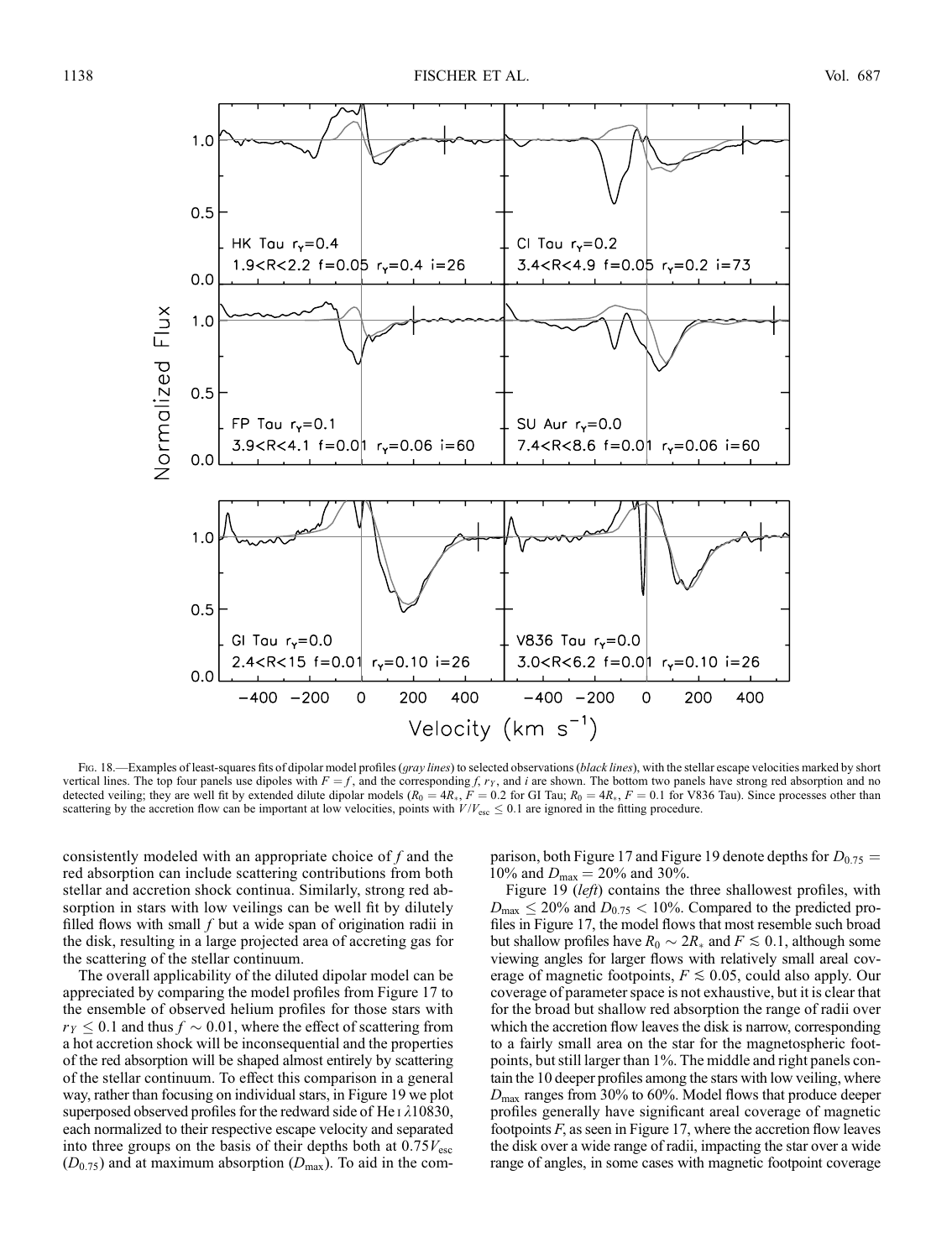

Fig. 19.—Superposed He I  $\lambda$ 10830 lines from the reference sample for the 13 stars with  $r_Y \le 0.1$ , appropriate for modeling with dilute dipole flows with  $f = 0.01$ . Only the red half of the profile is shown, normalized to the individual escape velocity of each star. Profiles are grouped by  $D_{0.75}$ , the penetration depth into the continuum at  $V/V_{\text{esc}} = 0.75$ , and by  $D_{\text{max}}$ , the maximum penetration into the continuum. For comparison with models, the dotted cross in each panel marks  $D_{0.75} = 10\%$ , and the dotted horizontal lines mark depths of 20% and 30%.

up to 20% of the stellar surface area. This is considerably larger than what has been modeled in previous work on magnetospheric infall.

Even with wide diluted flows, the profiles of the three stars in Figure 19 (right; AATau, DK Tau, and DN Tau) are a challenge to explain under the constraints of a dipolar geometry. These profiles not only have  $D_{\text{max}} > 30\%$  but also have  $D_{0.75} \ge 10\%$ , with the caveat that errors in escape velocity may be up to 20%. From the models explored in Figure 17, flows with very wide extents, leaving the disk over a range of radii from a few  $R_{*}$  to beyond corotation and viewed fairly close to pole-on, are required to produce profiles with  $D_{0.75} \ge 10\%$ . Rather than postulate an enormous dipolar flow with a polar viewing angle (which is clearly not the case for, at least, the edge-on source AA Tau), in the next section we explore an example of a nondipolar geometry to find a more plausible explanation for these three observations.

Only eight CTTSs in the reference sample have  $r_y > 0.1$ , such that the properties of the He  $\iota$   $\lambda$ 10830 red absorption may be affected by scattering of continuum photons from the hot accretion shock. One of these is DR Tau, where the high  $r_Y = 2$ implies  $f \approx 0.24$  (eq. [4]), which, as shown in § 4.1, would yield red absorption at least an order of magnitude stronger than the observed  $W'_\lambda = 0.05$ . As is addressed in § 5, we suspect that in this case the red absorption has been filled in by a wind exterior to the accretion flow.

# 4.3. Diluted Radial Flows

We have identified the three stars in Figure 19 (right), AA Tau, DK Tau, and DN Tau, as difficult to explain with scattering in a dipolar geometry due to their absorption depths at velocities in excess of  $0.5V_{\text{esc}}$ . In a dipolar flow, the impact velocity at the stellar surface depends on the polar angle  $\theta$ , which is determined by the initial distance of infall  $R$  (eq. [3]), such that the impact velocity is greatest when  $\theta$  is near the pole (i.e., R is large) and diminishes as  $\theta$  approaches the equator (i.e., R becomes small). Thus, if  $\theta$  is small enough, high impact velocities will result, although flows with small  $\theta$  become highly curved and pinched as they reach the star (Fig. 10), resulting in small areal coverage and thus a shallow absorption profile at the highest velocities.

We investigate radial infall trajectories as an alternative geometry that could produce deep absorption at high velocities. In all aspects except the geometry, radial models have the same assumptions as our dipolar models except that we have not included rotation. The axisymmetric flow begins at some distance from the star  $R_{\text{max}}$ , and it falls radially toward the star, impacting the stellar surface between polar angles  $\theta_1$  and  $\theta_2$  in one hemisphere and between  $\pi - \theta_1$  and  $\pi - \theta_2$  in the other. The fractional surface of the star spanned by the accretion flow,  $F$ , is  $\cos \theta_1 - \cos \theta_2$ , and the shocks within this region together occupy a fraction  $f'$  of the area F, so that  $f = Ff'$ . The disk truncation radius is a free parameter, but we set it equal to  $R_{\text{max}}$ , which is  $8R_*$  in all radial models. Figure 20 shows scattering profiles from two radial geometries at five viewing angles. In the top row, the impact region extends from  $\theta_1 = 66.4^\circ$  to  $\theta_2 = 78.5^\circ$ , while in the bottom row, the impact region extends from  $\theta_1 = 78.5^\circ$  to the equator. In both cases,  $F = 0.2$  and  $f = 0.01$ . As expected, the absorption is strongest for a viewing angle within the confines of the flow (i.e.,  $\theta_1 < i < \theta_2$ ), and the profile becomes a nearly symmetric emission profile (assuming axisymmetry and no rotation) for views close to pole-on. When the viewing angle is aligned or nearly aligned with the column of absorbing gas, each radial model can produce the observed range of absorption depths at high velocities, with  $D_{0.75} > 10\%$  for profiles with  $i > 60^{\circ}$  in the top row and  $i > 73^{\circ}$  in the bottom row.

We are not advocating radial infall starting from a large distance; thus, the profile sequences in Figure 20 are not expected to be realistic for the whole velocity range. However, the requisite deep absorption at high velocities, resulting from material moving faster than  $\sim \frac{2}{3} V_{\text{esc}}$ , all arises inside about  $2R_*$ . Thus, the message from these calculations is that the accretion stream only needs to move in a radial trajectory, i.e., become less curved than a dipole, as it nears the star.

The effectiveness of radial infall trajectories for material near the star in accounting for the high-velocity absorption in AATau, DK Tau, and DN Tau is shown in Figure 21. The figure shows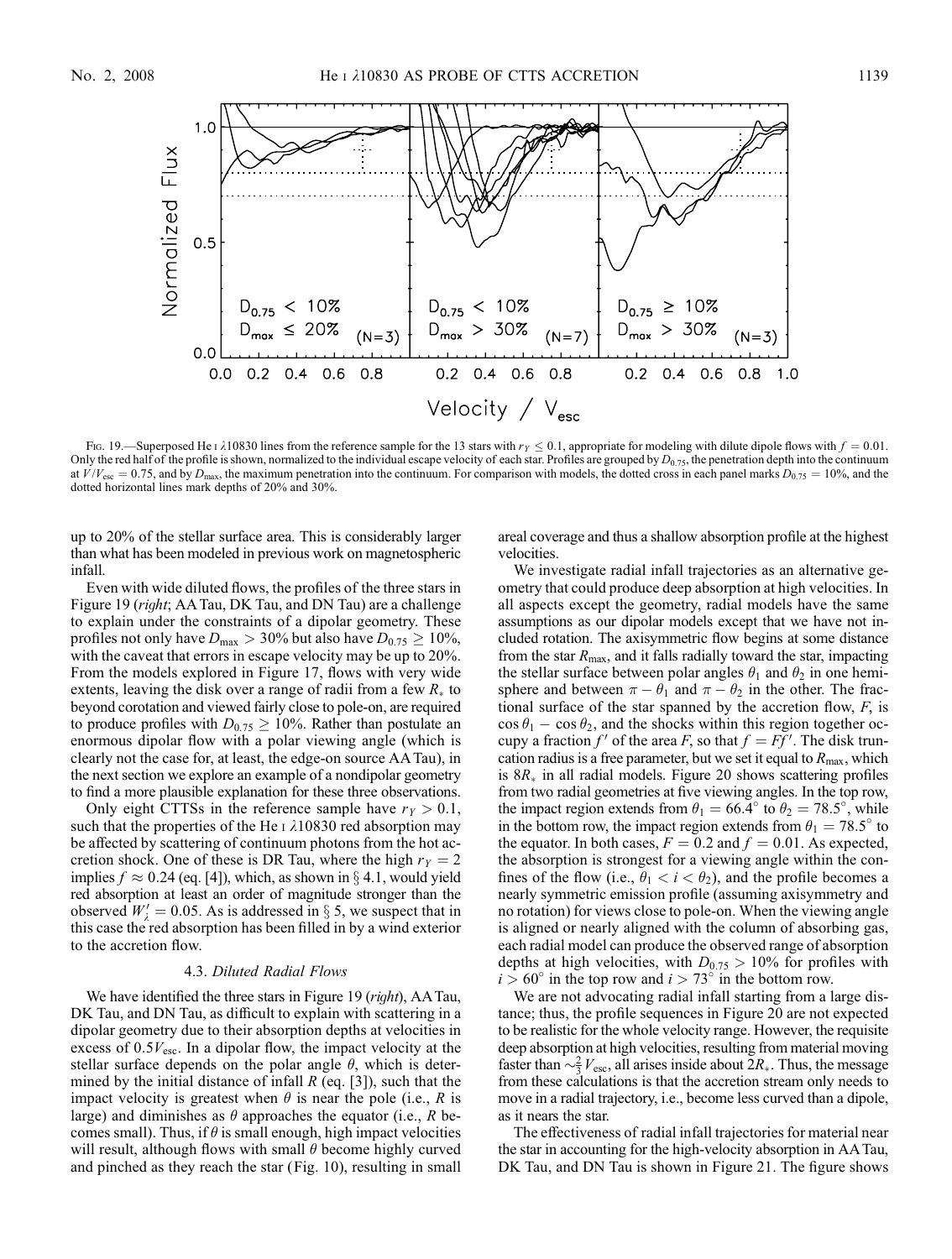

Fig. 20.—Scattering profiles for diluted radial infall in nonrotating, azimuthally symmetric flows that begin at  $8R_*$  and impact the star over a range of polar angles  $\theta$ that encompasses  $F = 20\%$  of the stellar surface area. Accreting field lines and their accretion shocks fill only 5% of F (i.e.,  $f = 1\%$ ), with 1  $\mu$ m veilings r<sub>Y</sub> as listed. In the top row, the flow impacts the star over the range  $66^{\circ} < \theta < 78^{\circ}$ , while in the bottom row, the flow impacts the star over the range  $78^{\circ} < \theta < 90^{\circ}$ . The same five viewing angles are used as in previous figures.

model and observed profiles where (1) profiles are inverted so the vertical axis is a measure of the minimum stellar coverage fraction at each velocity and (2) only velocities in excess of  $0.5V_{\text{esc}}$  are plotted. The regime of diluted dipolar models with the largest  $D_{0.75}$  is shown with dark and hatched shading, while the regime of flows with radial trajectories for gas near the star is shown with light shading. The dark-shaded region indicates the best case from our diluted dipolar models for a flow contained



Fig. 21.—High-velocity tails of observed and model profiles for three stars with the largest values of  $D_{0.75}$  and  $r_Y = 0$ , inverted to show the minimum fraction of the star occulted by infalling material at each velocity. Dark shading indicates the regime of diluted dipolar models with  $f = 0.01$  and infall contained entirely within a typical corotation radius, marked by the profile (dotted line) with  $F = 0.1, 3.0 < R/R_* < 6.2$ , and  $i = 46^\circ$ . The hatched region indicates the extension when dipolar field lines out to approximately twice the corotation radius participate in infall, marked by the profiles (*dashed lines*) with  $F = 0.2, 2.4 <$  $R/R_* < 15$ , and  $i = 26^\circ$  or  $46^\circ$ . Light shading shows the regime for profiles formed in diluted radial infall with  $F = 0.2$  and  $f = 0.01$ . For both radial geometries in Fig. 20, two profiles (solid lines) with i close to the infall angle are shown.

entirely within the corotation radius,  $F = 0.1$  originating between 3.0 $R_*$  and 6.2 $R_*$  in the disk and viewed from  $i = 46^\circ$ . Although  $8R_{\ast}$  is a more typical corotation radius, extending the flow out to this distance would not produce much additional absorption. The hatched region indicates a diluted dipole that allows field lines extending out to nearly twice the corotation radius to participate in the flow, where the dashed lines indicate the case  $R_0 = 4R_*$ ,  $F = 0.20$  (2.4  $\lt R/R_* \lt 15$ ), seen from two viewing angles,  $i = 26^{\circ}$  and 46°. Although the latter two extreme dipolar models come close to producing sufficient absorption at high velocities, significant accretion beyond corotation is likely not physical. In contrast to the dipole trajectories, the regime of the four radial models from Figure 20 with viewing angles nearly aligned with the infalling gas easily contains the observed stellar coverage fraction from  $0.6V_{\text{esc}}$  to  $0.85V_{\text{esc}}$ , with no requirement that the flow originate at radii beyond corotation. The realistic situation is likely to involve some complex magnetic field topologies with trajectories approaching radial as they near the star.

# 5. DISCUSSION

### 5.1. Implications of Diluted Funnel Flows

The high opacity and resonance scattering properties of He  $\iota$   $\lambda$ 10830 enable the geometry of magnetospheric accretion to be probed via absorption of gas seen in projection against the star, in contrast to previous studies that rely on the morphology of emission lines. Under the assumptions that the flow is an azimuthally symmetric dipole and helium is sufficiently optically thick that all incident 1  $\mu$ m radiation is scattered, we have illustrated the sensitivity of the red absorption to both the angular extent of the magnetosphere and the filling factor of hot gas from the accretion shock  $f$ . If  $f$  exceeds a few percent, the hot spot will be an important contributor to the scattering of the 1  $\mu$ m continuum; however, since the strongest and broadest He I  $\lambda$ 10830 absorption is seen in stars with little or no 1  $\mu$ m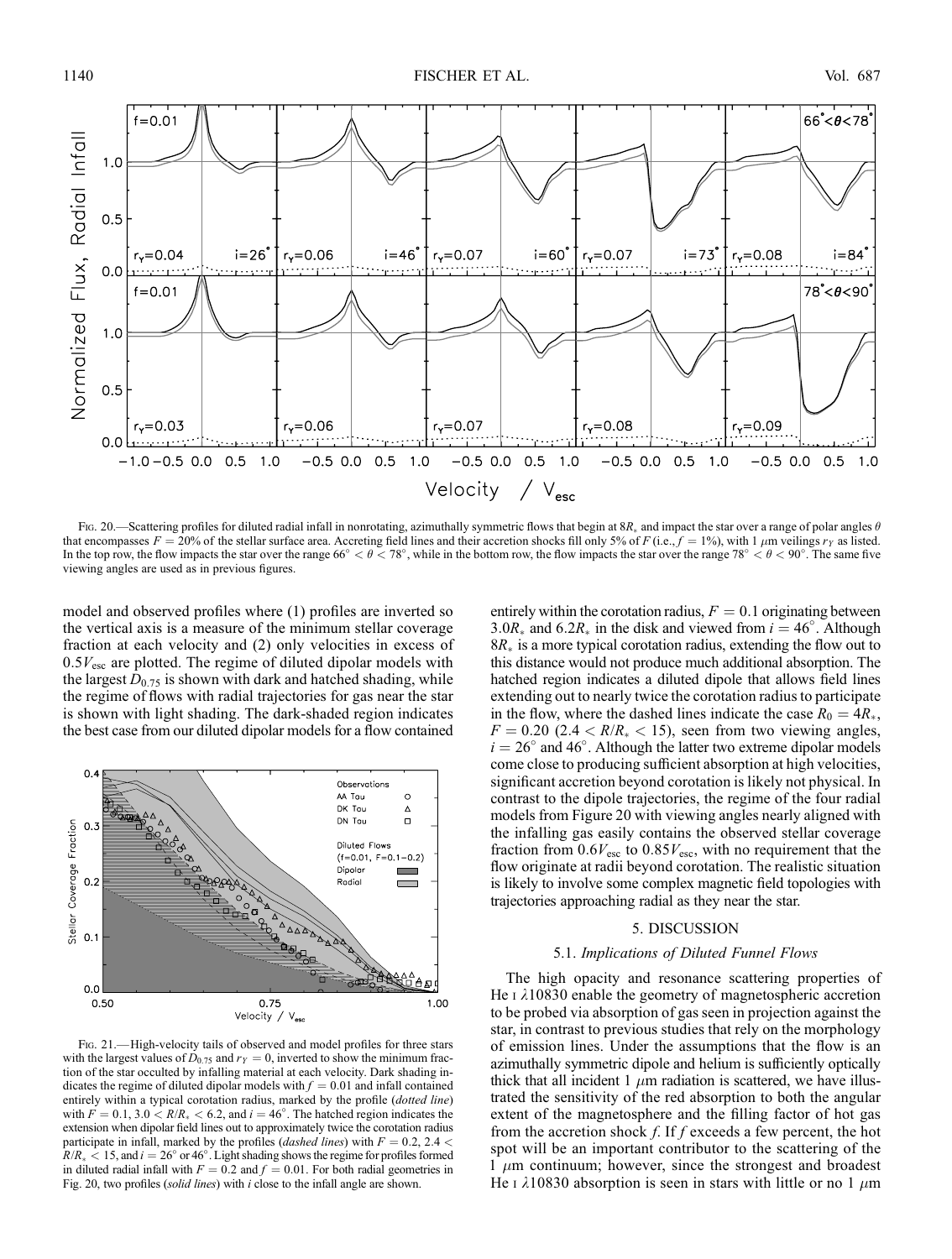veiling, this red absorption must instead arise almost solely by scattering of photospheric radiation. Achieving the observed breadth and depth of the absorption requires a large angular coverage of the stellar continuum in the azimuthal direction over a wide range of velocities for many stars, with areal coverage in footpoints on the star of  $F = 10\% - 20\%$ . We suggest that the required combination of wide flows and low filling factors of hot gas is a result of accretion in many narrow streamlets, each of which may have a dipolar configuration but which together only fill a small fraction of the enclosed volume. We have explored the case where the streamlets are uniformly distributed through the accreting volume, producing wide, dilutely filled flows that reconcile the need for absorption over a broad range of velocities with filling factors of hot gas  $f < 1\%$ , as observed (CG98).

Earlier studies also imply a discrepancy between the areal coverage  $F$  of magnetospheric footpoints and the filling factor of hot accretion shocks  $f$ . For example, magnetospheres with  $f = F = 8\%$  were invoked to model hydrogen lines arising from accretion flows in order to produce sufficient line fluxes and mass accretion rates (Symington et al. 2005; Kurosawa et al. 2006). The seminal sequence of papers modeling hydrogen line formation in funnel flows from Hartmann et al. (1994) to Muzerolle et al. (2001) also required filling factors that were larger than predicted by SED modeling of continuum excesses to account for observed emission-line luminosities. The notion of accretion via streamlets that dilutely fill a large volume is a straightforward way to reconcile this discrepancy, simultaneously allowing large field sizes and small shock filling factors.

Although our model invokes diluted accretion flows in widely distributed streamlets of gas, an alternate scenario for diluted accretion is the one suggested by the MHD simulations of Romanova et al. (2004), where internal structure within the accretion flow gives a mass accretion rate (and a corresponding blackbody continuum temperature) that is highest at the interior and falls off toward the sides. Although this scenario can also, for a large  $F$ , produce a smaller veiling from the area-weighted blackbody continua than the undiluted  $f = F$  case, the advantage to widely dispersed streamlets is that they provide a facile means for ionizing radiation to penetrate most of the infalling gas, since distributed accretion shocks with small individual areas would allow ionizing photons produced in each shock to escape more easily from the sides and ionize helium at other locations. Another consequence of such distributed accretion shocks is that photons from the shocks emitted toward the star would be incident on a larger area of the photosphere than for a single shock with the same *f*. This may invalidate the usual assumption of a planeparallel geometry for the radiative transfer of photons with the effect that, independent of the internal structure within an individual streamlet, the resulting veiling continuum would encompass a range in blackbody temperatures. In a wide flow where dilution is somewhat uniform, there will be many separate shocks with a range of blackbody temperatures surrounding them. There may be some observational support for this phenomenon in that the veiling continuum longward of 0.5  $\mu$ m (Basri & Batalha 1990; White & Hillenbrand 2004; EFHK06) is broader than the single 8000 K blackbody that is a good match to the excess at shorter wavelengths (CG98).

Constraints on the angular extent of accreting gas and the location in the disk where infall originates are relevant to models for disk locking and wind launching. Although there are some cases where He  $\frac{1}{10830}$  profiles resemble those expected from viewing an accretion funnel restricted to a narrow origination around the corotation radius, the suite of profiles expected from viewing this magnetic topology from all inclination angles is not consistent with the observations. The most extreme deep and broad absorption instead requires infall spanning a wide extent of origination radii, from a few  $R_*$  out to at least typical corotation radii of  $6R_*-8R_*$  if the flows are dipolar. For other magnetic field configurations, such as a tilted dipole or a multipole field, significant red absorption need not require such a wide range in initial infall distances. In general, the depth of the red absorption is governed more by the range of impact latitudes than by the range of initial radii; only for a dipolar flow aligned with the rotational axis are the two ranges so closely linked. For example, in an aligned dipolar flow with  $R_0 = 4R_*$  and  $F = 0.1$ , the range in impact latitude of  $23.6^{\circ} - 35.3^{\circ}$  corresponds to a range in initial radius of  $3.0R_* - 6.2R_*$ . In a more complex magnetic configuration, a comparably wide range of impact angles could produce strong red absorption without the need for such a large range of initial radii.

The necessity of a dilutely filled flow does imply that there is not a sharp delineation on the disk for accretion onto the star. It likely indicates a very inhomogeneous field structure at large distances, with many local pockets distributed over a broad radial range on the disk giving rise to accretion streamlets. Since our analysis assumes axial symmetry in a set of nested dipolar flows, the constraints that the breadth and depth of the red absorption place on the angular extent of the accreting gas are even more extreme if, as is likely, accretion channels are in restricted azimuth zones. Furthermore, there is some red absorption that is so deep at velocities  $\geq 0.5V_{\text{esc}}$  that a dipole morphology is inadequate, even when arising from  $2R_{\ast}$  to the corotation radius. In these cases we find that radially directed infall can achieve the requisite depth of absorption, although other topologies that result in a large covering factor of the star at the highest velocities can likely be constructed.

Recent Doppler tomographic maps of the CTTSs V2129 Oph and BP Tau, based on circular polarization of Ca II (Donati et al. 2007, 2008), reveal the locations of accretion hot spots on the stars. The spots span quite a broad latitude range (extending roughly from the pole to  $45^{\circ}$ ) but a very narrow azimuthal range. The narrow azimuthal range implies that the detection of He i  $\lambda$ 10830 red absorption requires an opportune time at which the accretion spots are directly in view. This situation is consistent with the result that BP Tau, a mildly accreting CTTS included in our He I  $\lambda$ 10830 survey, did not show any He I  $\lambda$ 10830 red absorption on the two occasions we observed it. At present, there are not enough tomographic data to see how consistent this pattern is among a range of accreting stars, although our detection of subcontinuum red absorption in 21 of 38 CTTSs, including 20 of 29 stars (and 37 of 56 total spectra) with  $r_Y \leq 0.5$  ( $r_V \leq 2$ ), would imply large azimuthal coverage by the accretion spots. However, we note that even in the two stars with tomographic maps, there is a possibility that accretion impacts the stars over a wide range of longitudes. Donati et al. attribute only two-thirds of the He I  $\lambda$ 5876 emission but all of the He I  $\lambda$ 5876 circular polarization to accretion spots, based on the fraction of the emission that shows rotational modulation compared to that which is timeindependent. The time-independent component, responsible for one-third of the He i  $\lambda$ 5876 emission, is attributed to a chromospheric component distributed uniformly over the stellar surface. However, since nonaccreting WTTSs show either very weak or, more commonly, no He  $\lambda$  5876 emission (Beristain et al. 2001), it would appear that TTS chromospheres are not significant contributors to this line. Instead, the time-independent component may be from more widely distributed accretion shocks that cover a broader range of longitudes.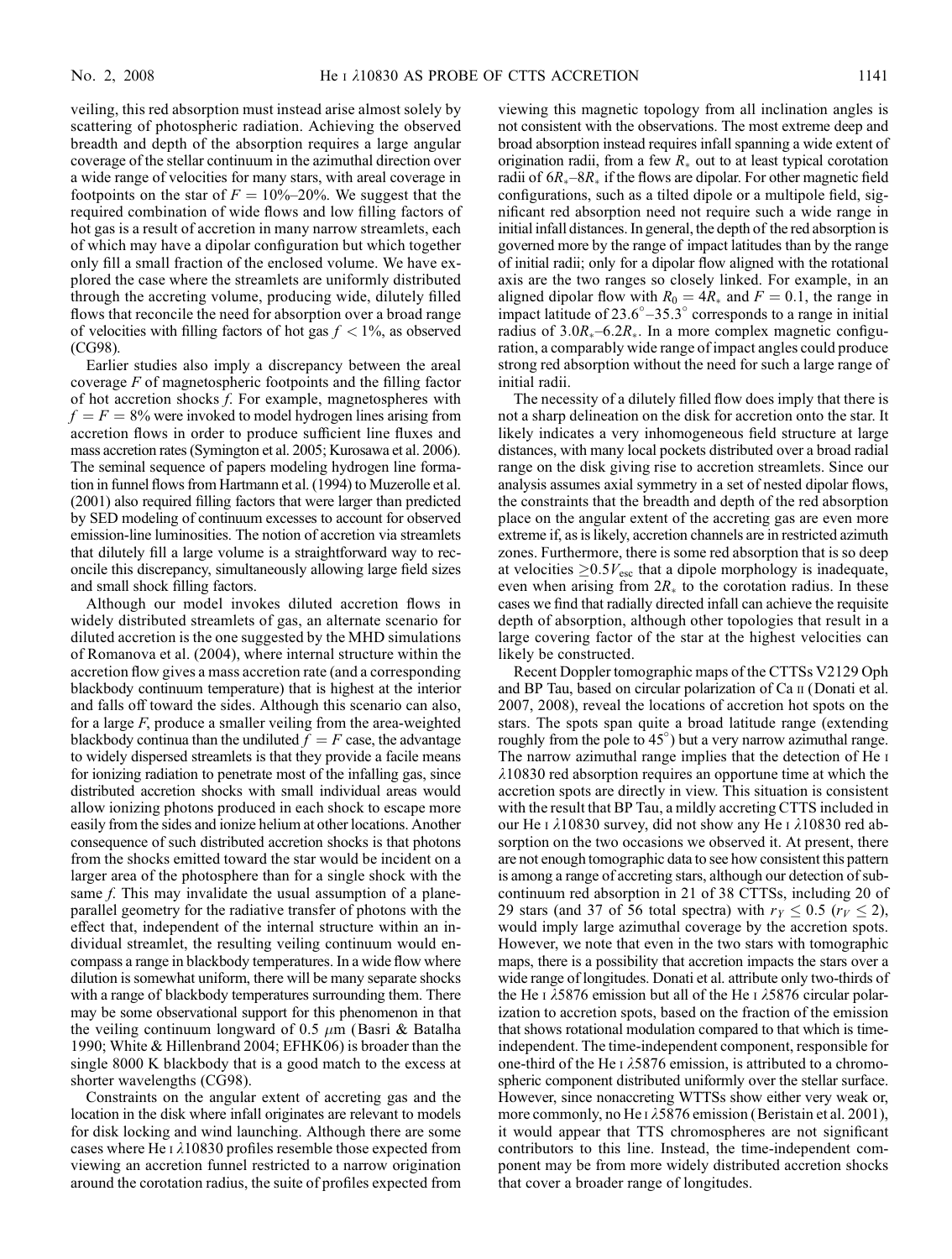#### 5.2. Absence of He I  $\lambda$ 10830 Red Absorption

In this paper we have focused on the 21 of 38 CTTSs that show redshifted absorption in He  $\frac{1}{10830}$  at least once in an observational program with sporadic time coverage. Clearly, the absence of He  $\iota$   $\lambda$ 10830 red absorption is also important in constraining the topology of magnetospheric accretion. An important point is that He  $\iota$   $\lambda$ 10830 red absorption is rarely seen among CTTSs with the highest 1  $\mu$ m veiling (1 of 25 observations; see  $\S$  3.1). Of the nine stars in the EFHK06 survey in this category, the only one that showed redshifted absorption, on one of four occasions, is DR Tau. We suspect that in all nine of these stars, emission from a wind exterior to the accretion flow, instead of from the flow itself, is filling in any redshifted absorption that may be present. If in situ emission from the funnel flow were significant, it would be difficult for it to fill up the absorption at the red edge of the profile, since the geometry of the funnel flow results in smaller volumes at higher velocities, producing centrally peaked emission profiles that fall off rapidly toward both blue and red high velocities (see the contribution to the emission from scattering of the stellar continuum in Fig. 11). The near absence of red absorption among these stars instead calls for a situation in which the redshifted absorption, if present, is filled in completely. In the case of DR Tau, it is clear that weak red absorption, confined to high velocities, is visible when the emission from the P Cygni wind profile is weakest (see Fig. 7). Among the other stars in this high-veiling group, all have either broad blue helium absorption indicative of viewing through a stellar wind or strong helium emission interpreted to arise in a conical stellar wind viewed obliquely (see KEF07 and EFHK06). Either of these contributions to redward emission would be sufficient to fill up even a strong red absorption, provided the wind is optically thick and exterior to the accretion flow.

When profiles from both He  $\iota$   $\lambda$ 10830 and He  $\iota$   $\lambda$ 5876 are considered, the evidence suggests that He  $\iota$   $\lambda$ 10830 red absorption is rare or absent in CTTSs with large  $1 \mu m$  veiling, not primarily because the absorption is being filled in by wind emission but more because the geometry of the funnel flows is altered compared to that of low-veiling CTTSs. This inference is drawn from a study of He  $\scriptstyle\rm I$   $\lambda$ 5876 profiles and optical veiling presented in Beristain et al. (2001), which includes many stars in common with EFHK06. They found that CTTSs whose He  $\iota$  15876 profiles showed only a narrow component, consistent with formation in postshock gas from an accretion shock, show an excellent correlation between the strength of narrow-component helium emission and optical veiling. In contrast, CTTSs whose He  $\overline{1}$   $\lambda$ 5876 profiles show a contribution from a broad component have reduced or absent emission from a narrow component relative to stars of similar optical veiling. While it might appear otherwise, this is not an esoteric point. It suggests that CTTSs with strong stellar winds and high optical and  $1 \mu m$  veilings may have crunched or otherwise altered magnetospheres resulting in weak narrowcomponent emission from a hot accretion shock, and there is a significant contribution to the veiling continuum from another source. In contrast, CTTSs without strong stellar winds (many of which show disk wind profiles at He  $\iota$   $\lambda$ 10830; see KEF07) have extensive magnetospheres carrying accreting gas to the star, and hot accretion shocks are the dominant contributor to their optical veiling. We anticipate being able to test this suggestion shortly, following the analysis of simultaneously obtained spectra extending from 0.4 to 2.2  $\mu$ m.

A second point regarding the frequency of He  $\iota$   $\lambda$ 10830 red absorption is that, in contrast to CTTSs with high 1  $\mu$ m veiling, red absorption is commonly seen in stars with lower veiling (37 of 56 spectra for  $r_Y \le 0.5$ ; see § 3.1). Among this group, some objects (e.g., TW Hya and CY Tau; see Fig. 7) clearly show reduction of the red absorption as the emission, likely that of a stellar wind as indicated by the strong P Cygni profile, increases. In such stars the appearance and disappearance of the red absorption is likely due, at least in part, to filling in by an exterior stellar wind, as in DR Tau. In others (e.g., V836 Tau and GK Tau; Fig. 7), the weaker helium emission could arise simply from scattering in the funnel flow, and the absence of red absorption may indicate viewing at an azimuth with no funnel flow activity. Azimuthal asymmetry in the funnel flow is also the likely explanation for the strongly variable red absorption morphology in objects such as AA Tau and DK Tau (Fig. 7).

The possibility that red absorption may be partially filled in, either by in situ emission from the accretion flow or by scattered or in situ emission from a wind, implies that the true magnitudes of some red absorption features are stronger and their constraints on the flow structure are stiffer than the observations indicate. Furthermore, since red absorption can be completely filled in by in situ wind emission or, in some cases, cannot be observed at all due to azimuthal inhomogeneities, He  $\lambda$ 10830 red absorption is likely more pervasive among CTTSs than is already apparent.

#### 5.3. Size and Structure of the Accretion Flow

Inferences to date on the physical extent of accretion flows have largely relied on models positing that hydrogen and sodium lines are formed primarily in these flows (Calvet et al. 2000). A correlation between the emitting area of the accretion flow and the magnitude of the mass accretion rate has been suggested by Muzerolle et al. (2001) as the explanation for the well-established empirical correlation between infrared hydrogen line luminosities and accretion luminosities (Muzerolle et al. 1998; Folha & Emerson 2001; Natta et al. 2004). The models of hydrogen line formation in magnetospheric flows predict that hydrogen line luminosities are primarily determined by the surface area of the accreting gas, not the density in the flow. The suggestion is that objects with higher accretion rates require larger emitting areas for their magnetospheres than objects with smaller accretion rates. Since more extended magnetospheres are expected on theoretical grounds in objects with lower disk accretion rates, a further suggestion is that high accretion rate objects have wider azimuthal coverage of accreting columns. The red absorption profiles of He  $\frac{1}{10830}$  give new insight into this phenomenon, since we have a clear indication of very extended and wide flows in stars with low accretion rates. For example, our limited phase coverage of the edge-on system AA Tau shows that at the same time exceptionally strong red absorption at He  $\iota$   $\lambda$ 10830 is observed, requiring extensive but dilutely filled accretion flows, the hydrogen Pa $\gamma$  profile is weak, narrow, and symmetric, suggesting a small magnetospheric emitting area if it is formed in the accretion flow. We anticipate that time-monitoring campaigns combining profile monitoring of both He  $\iota$   $\lambda$ 10830 and the immediately adjacent Pa $\gamma$  line of hydrogen will provide a definitive assessment of the size and azimuthal coverage of the funnel flow and possibly also clarify the origin of the correlation between infrared hydrogen line luminosities and the accretion luminosity.

#### 6. CONCLUSIONS

We have probed the geometry of magnetospheric accretion in classical T Tauri stars (CTTSs) by modeling red absorption at He  $\iota$   $\lambda$ 10830 via scattering of the stellar and veiling continua. Between 2001 and 2007, we acquired 81 1  $\mu$ m spectra of 38 CTTSs spanning the full observed range of mass accretion rates. Of the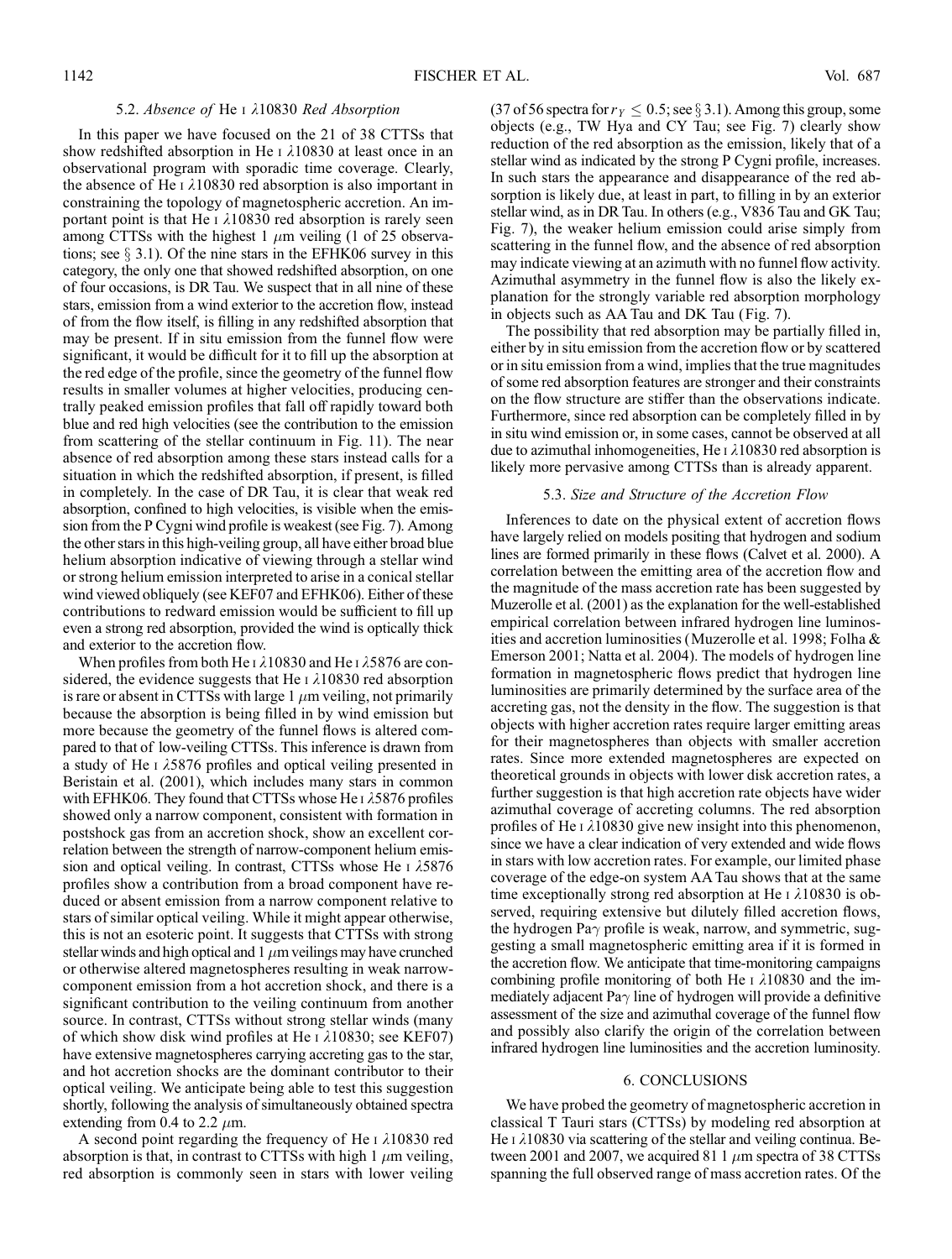38 stars, 1 of 9 with  $r_Y > 0.5$  and 20 of 29 with  $r_Y \le 0.5$  show red absorption at He I  $\lambda$ 10830 that extends below the 1  $\mu$ m continuum in one or more spectra, demonstrating that red absorption from magnetospheric accretion is rare in objects with high veiling but is found in about two-thirds of objects with moderate to low veiling. The red absorption can be strong, deep, and broad, with equivalent widths up to  $4.5 \text{ Å}$ , maximum penetrations into the 1  $\mu$ m continuum up to 61%, and widths at one-quarter of the absorption minimum up to 320  $km s^{-1}$ ; furthermore, they tend to be strongest in stars with the lowest veilings.

We model the red absorption by assuming that an axisymmetric dipolar accretion flow scatters photons from the star and from hot zones in the accretion-heated photosphere that produce the 1  $\mu$ m veiling and have a filling factor f. Testing a range of magnetosphere widths and f consistent with shock filling factors from the literature, we find that about half of the absorption profiles can be explained by dipolar flows in which the size of the flow is consistent with the size of the shock filling factor  $f$ . Weak absorption in stars with weak veiling and intermediate absorption in stars with intermediate veiling are explained by such flows, but strong absorption in stars with little to no veiling is not.

We introduce the concept of dilution as a means of producing strong red absorption while keeping the filling factor and thus the veiling low. In a diluted flow, the magnetosphere can extend over a wide range of radii, with a large covering factor on the stellar surface, but this volume is incompletely filled by accreting gas. Instead of a single thick flow, we posit multiple nested streamlets with a total filling factor small enough for a low veiling, but each with an intrinsic thermal or turbulent width sufficient to scatter photons as though the entire volume were filled, thereby yielding large red absorption. The multiple streamlets can also explain how helium is ionized through the entire flow, rather than just the skin of a thick flow. Large, dilutely filled accretion flows are necessary for about half of the objects, some of which require accreting streamlets to connect to the disk over a range from  $2R_*$  out to or beyond corotation. A few stars show such deep absorption at redward velocities exceeding 50% of the stellar escape velocity that flows near the star with less curvature than a dipolar trajectory seem to be required.

The frequency of He  $\iota$   $\lambda$ 10830 red absorption is also informative. Our limited temporal coverage suggests that the frequency of helium absorption differs in stars with high and low veiling. Red absorption at He  $\iota$   $\lambda$ 10830 is far more common in stars with low veiling. When it is absent from these stars, it is sometimes because helium emission from another source, such as a wind, fills it in, and sometimes it is because of inhomogeneous azimuthal coverage of accreting magnetic columns. Among stars with high veiling ( $r_Y \geq 0.5$ ), red absorption at He i  $\lambda$ 10830 is rarely seen. If these stars had accretion geometries similar to those of the lowveiling stars, they would be expected to have extremely strong red absorption. Even if the absorption were filled in by emission from the accretion flow, the stars would still be expected to show red absorption at high velocities. In the high-veiling stars, the paucity of He I  $\lambda$ 10830 red absorption, the presence of He I  $\lambda$ 10830 emission and blue absorption that suggest formation in accretionpowered stellar winds, and the weakness or absence of narrowcomponent He  $\overline{1}$   $\lambda$ 5876 emission from an accretion shock lead us to suggest that the magnetospheric accretion structure may be crunched or otherwise reduced in CTTSs with the highest disk accretion rates.

We find the study of He  $\scriptstyle\rm I$   $\lambda10830$  red absorption due to infalling gas projected in front of the star to be complementary to studies of emission lines modeled as arising over the full size of the accretion flow. The proximity of He I  $\lambda$ 10830 and Pa $\gamma$  offer an excellent pair of lines for deeper investigation of magnetospheric geometries through intensive time-monitoring programs that can track nonazimuthal structures as stars rotate. Our limited phase coverage of AA Tau demonstrates that this approach will be very effective, particularly when coupled with radiative transfer models that can constrain formation conditions for both lines simultaneously.

NASA grant NNG506GE47G issued through the Office of Space Science provides support for this project. Thanks to A. Rostopchina for personally providing the last measurement needed to derive stellar parameters for every star in the sample and to M. Romanova for stimulating conversations on accretion flows. We acknowledge helpful conversations with J. Bjorkman, S. Cabrit, N. Calvet, L. Hartmann, S. Matt, and an anonymous referee. The authors wish to recognize and acknowledge the very significant cultural role and reverence that the summit of Mauna Kea has always had within the indigenous Hawaiian community. We are most fortunate to have had the opportunity to conduct observations with the Keck II telescope from this mountain.

#### REFERENCES

- Alencar, S. H. P., & Basri, G. 2000, AJ, 119, 1881
- Basri, G., & Batalha, C. 1990, ApJ, 363, 654
- Beristain, G., Edwards, S., & Kwan, J. 2001, ApJ, 551, 1037
- Bertout, C., Harder, S., Malbet, F., Mennessier, C., & Regev, O. 1996, AJ, 112, 2159
- Bouvier, J., Alencar, S. H. P., Harries, T. J., Johns-Krull, C. M., & Romanova, M. M. 2007a, in Protostars and Planets V, ed. B. Reipurth, D. Jewitt, & K. Keil (Tucson: Univ. Arizona Press), 479
- Bouvier, J., Bertout, C., & Bouchet, P. 1986, A&A, 158, 149
- Bouvier, J., Cabrit, S., Fernandez, M., Martin, E. L., & Matthews, J. M. 1993, A&A, 272, 176
- Bouvier, J., Covino, E., Kovo, O., Martin, E. L., Matthews, J. M., Terranegra, L., & Beck, S. C. 1995, A&A, 299, 89
- Bouvier, J., et al. 1999, A&A, 349, 619
- ———. 2003, A&A, 409, 169
- ———. 2007b, A&A, 463, 1017
- Calvet, N., & Gullbring, E. 1998, ApJ, 509, 802 (CG98)
- Calvet, N., & Hartmann, L. 1992, ApJ, 386, 239
- Calvet, N., Hartmann, L., & Strom, S. E. 2000, in Protostars and Planets IV, ed. V. Mannings, A. P. Boss, & S. S. Russell (Tucson: Univ. Arizona Press), 377
- Collier Cameron, A., & Campbell, C. G. 1993, A&A, 274, 309
- Correia, S., Zinnecker, H., Ratzka, Th., & Sterzik, M. F. 2006, A&A, 459, 909
- DeWarf, L. E., Sepinsky, J. F., Guinan, E. F., Ribas, I., & Nadalin, I. 2003, ApJ, 590, 357
- Donati, J.-F., et al. 2007, MNRAS, 380, 1297
- ———. 2008, MNRAS, 386, 1234
- Edwards, S., Fischer, W., Hillenbrand, L., & Kwan, J. 2006, ApJ, 646, 319 (EFHK06)
- Edwards, S., Hartigan, P., Ghandour, L., & Andrulis, C. 1994, AJ, 108, 1056
- Ferreira, J., Dougados, C., & Cabrit, S. 2006, A&A, 453, 785
- Folha, D. F. M., & Emerson, J. P. 2001, A&A, 365, 90
- Ghez, A. M., Neugebauer, G., & Matthews, K. 1993, AJ, 106, 2005
- Ghosh, P., & Lamb, F. K. 1978, ApJ, 223, L83
- Gregory, S. G., Jardine, M., Simpson, I., & Donati, J.-F. 2006, MNRAS, 371, 999 Guenther, E., & Hessman, F. V. 1993, A&A, 276, L25
- Gullbring, E., Calvet, N., Muzerolle, J., & Hartmann, L. 2000, ApJ, 544, 927
- Gullbring, E., Hartmann, L., Briceño, C., & Calvet, N. 1998, ApJ, 492, 323
- Hartigan, P., Edwards, S., & Ghandour, L. 1995, ApJ, 452, 736 (HEG95)
- Hartigan, P., Hartmann, L., Kenyon, S., Hewett, R., & Stauffer, J. 1989, ApJS, 70, 899
- Hartigan, P., & Kenyon, S. J. 2003, ApJ, 583, 334
- Hartigan, P., Kenyon, S. J., Hartmann, L., Strom, S. E., Edwards, S., Welty, A. D., & Stauffer, J. 1991, ApJ, 382, 617
- Hartmann, L., Hewett, R., & Calvet, N. 1994, ApJ, 426, 669